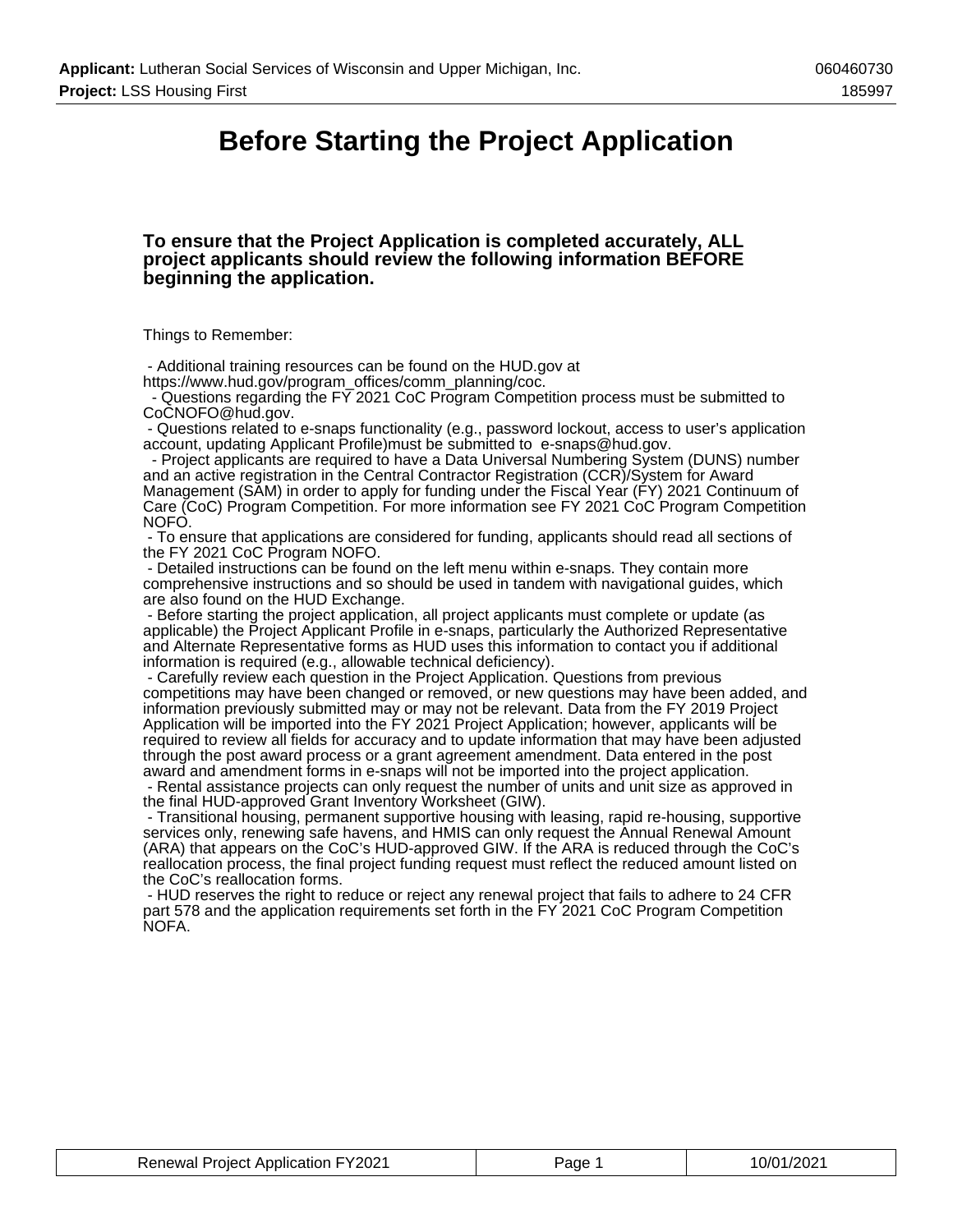# **1A. SF-424 Application Type**

| <b>1. Type of Submission:</b> Application                                                                                                                                                                                                                                                                   |                                                     |
|-------------------------------------------------------------------------------------------------------------------------------------------------------------------------------------------------------------------------------------------------------------------------------------------------------------|-----------------------------------------------------|
|                                                                                                                                                                                                                                                                                                             | 2. Type of Application: Renewal Project Application |
| If "Revision", select appropriate letter(s):                                                                                                                                                                                                                                                                |                                                     |
| If "Other", specify:                                                                                                                                                                                                                                                                                        |                                                     |
| <b>3. Date Received: 10/01/2021</b>                                                                                                                                                                                                                                                                         |                                                     |
| 4. Applicant Identifier:                                                                                                                                                                                                                                                                                    |                                                     |
| 5a. Federal Entity Identifier:                                                                                                                                                                                                                                                                              |                                                     |
| <b>5b. Federal Award Identifier: WI0225</b><br>This is the first 6 digits of the Grant Number,<br>known as the PIN, that will also be indicated<br>on Screen 3A Project Detail. This number<br>must match the first 6 digits of the grant<br>number on the HUD approved Grant Inventory<br>Worksheet (GIW). |                                                     |
| <b>Check to confrim that the Federal Award</b><br>Identifier has been updated to reflect the<br>most recently awarded grant number                                                                                                                                                                          | $\mathsf{X}$                                        |
| 6. Date Received by State:                                                                                                                                                                                                                                                                                  |                                                     |
| 7. State Application Identifier:                                                                                                                                                                                                                                                                            |                                                     |

| <b>Renewal Project Application FY2021</b> | Page 2 | 10/01/2021 |
|-------------------------------------------|--------|------------|
|-------------------------------------------|--------|------------|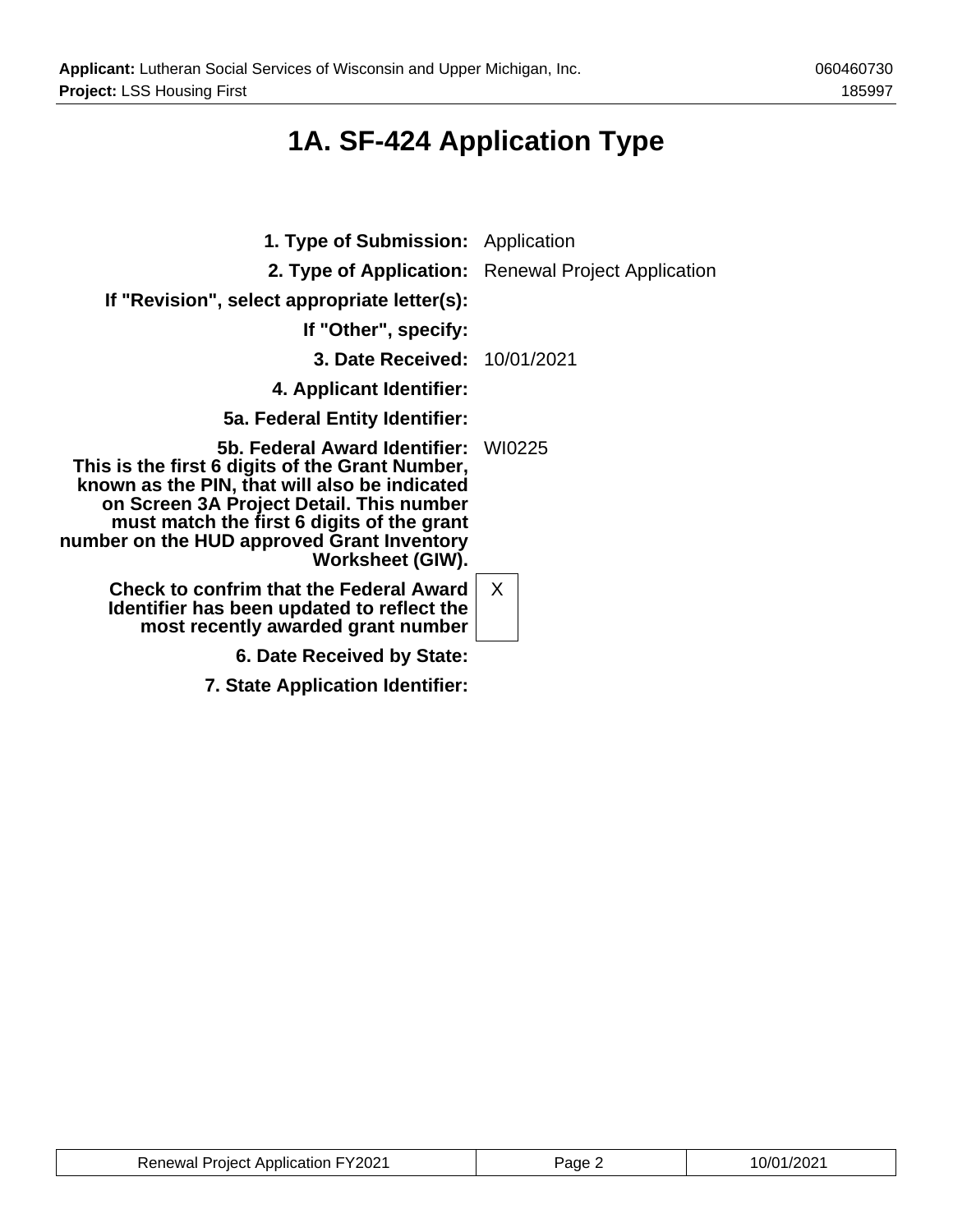**contacted on matters involving this**

**application**

**Middle Name:**

**Prefix:** Mr.

**First Name:** Dennis

**Last Name:** Hanson

**Suffix:**

# **1B. SF-424 Legal Applicant**

| 8. Applicant<br>b. Employer/Taxpayer Identification Number<br>(EIN/TIN):                                                                                | 39-0816846              | a. Legal Name: Lutheran Social Services of Wisconsin and<br>Upper Michigan, In |              |
|---------------------------------------------------------------------------------------------------------------------------------------------------------|-------------------------|--------------------------------------------------------------------------------|--------------|
| c. Organizational DUNS:                                                                                                                                 |                         | 060460730                                                                      | <b>PLUS4</b> |
| d. Address<br><b>Street 2:</b><br><b>County: Milwaukee</b><br><b>State: Wisconsin</b><br><b>Country: United States</b><br>Zip / Postal Code: 53214      | <b>City: West Allis</b> | <b>Street 1:</b> 6737 W. Washington Street, Suite 2275                         |              |
| e. Organizational Unit (optional)<br><b>Department Name:</b> Homeless Programs<br><b>Division Name:</b><br>f. Name and contact information of person to |                         |                                                                                |              |

**Title:** Vice President **Organizational Affiliation:** Lutheran Social Services of Wisconsin and Upper Michigan, In

| <b>Renewal Project Application FY2021</b> | Paαe | 10/01/2021 |
|-------------------------------------------|------|------------|
|-------------------------------------------|------|------------|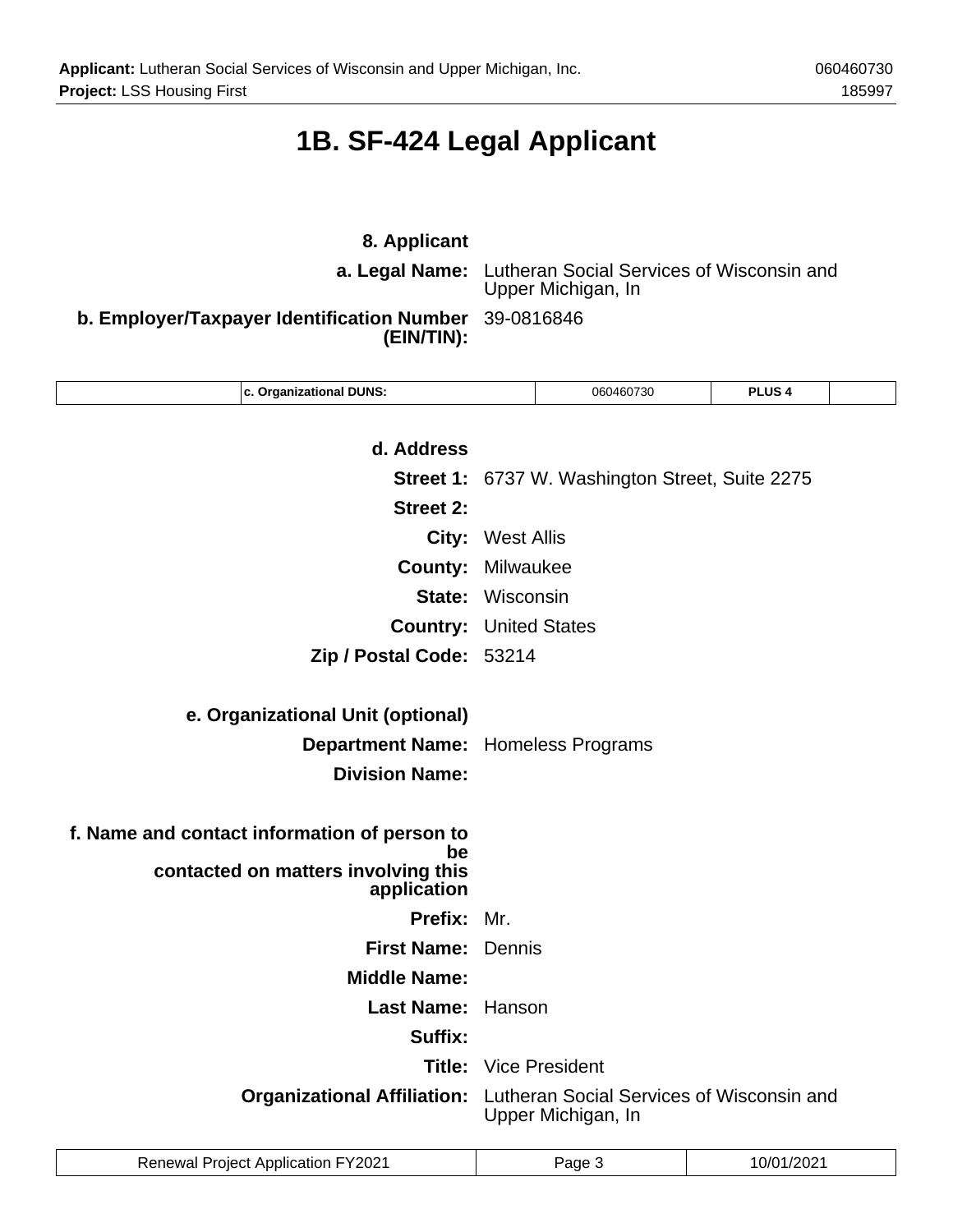| <b>Telephone Number:</b> (414) 246-2711 |                                        |
|-----------------------------------------|----------------------------------------|
| <b>Extension:</b>                       |                                        |
|                                         | <b>Fax Number:</b> (414) 246-2524      |
|                                         | <b>Email:</b> Dennis.Hanson@Isswis.org |

| <b>Renewal Project Application FY2021</b> | Page | 10/01/2021 |
|-------------------------------------------|------|------------|
|-------------------------------------------|------|------------|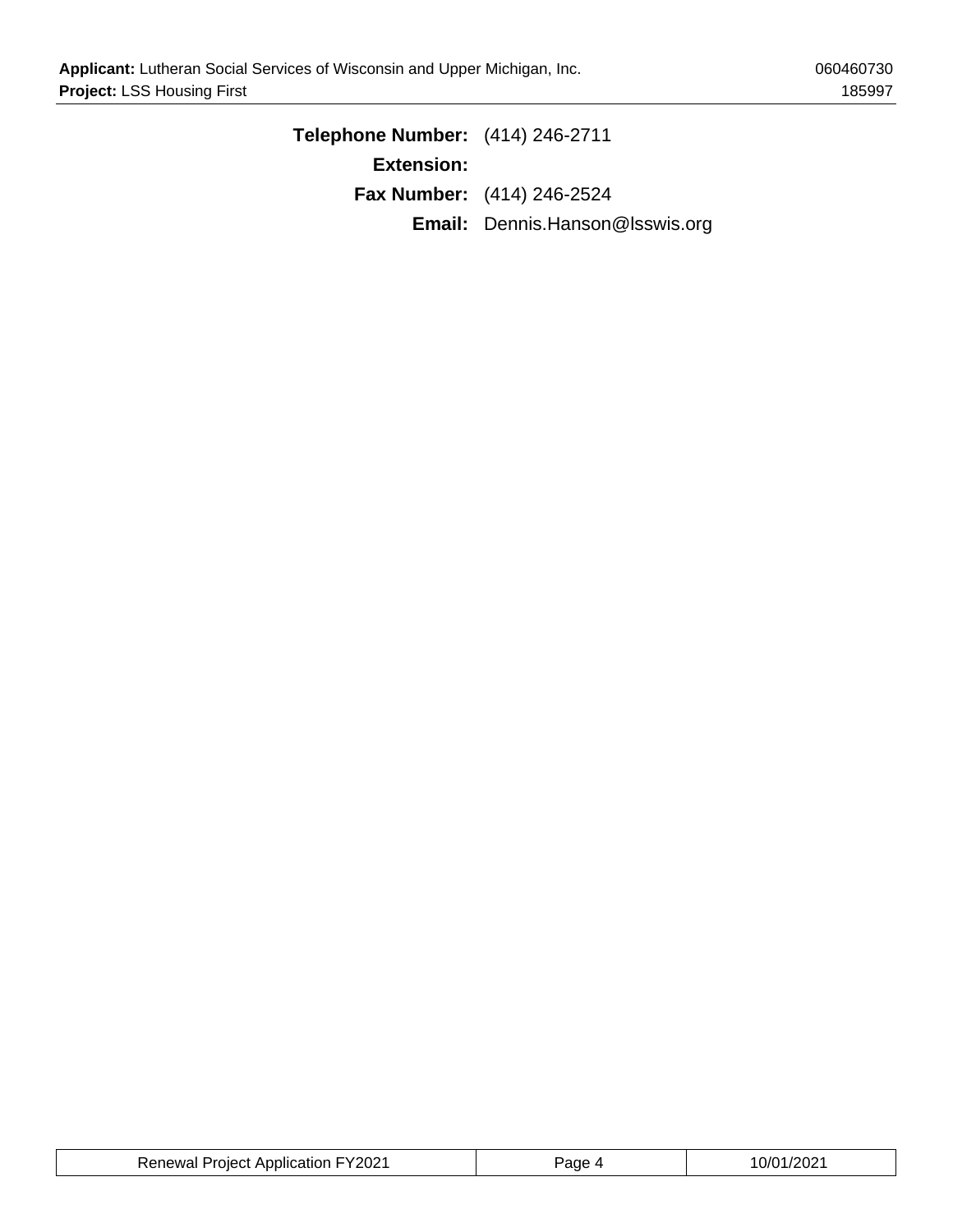# **1C. SF-424 Application Details**

|                                                                  | <b>9. Type of Applicant:</b> M. Nonprofit with 501C3 IRS Status         |
|------------------------------------------------------------------|-------------------------------------------------------------------------|
|                                                                  | 10. Name of Federal Agency: Department of Housing and Urban Development |
| 11. Catalog of Federal Domestic Assistance CoC Program<br>Title: |                                                                         |
| CFDA Number: 14.267                                              |                                                                         |
| 12. Funding Opportunity Number: FR-6500-N25                      |                                                                         |
|                                                                  | <b>Title: Continuum of Care Homeless Assistance</b><br>Competition      |
| <b>13. Competition Identification Number:</b>                    |                                                                         |

**Title:**

| <b>Renewal Project Application FY2021</b> | Page : | $\sim$ $\sim$ |
|-------------------------------------------|--------|---------------|
|-------------------------------------------|--------|---------------|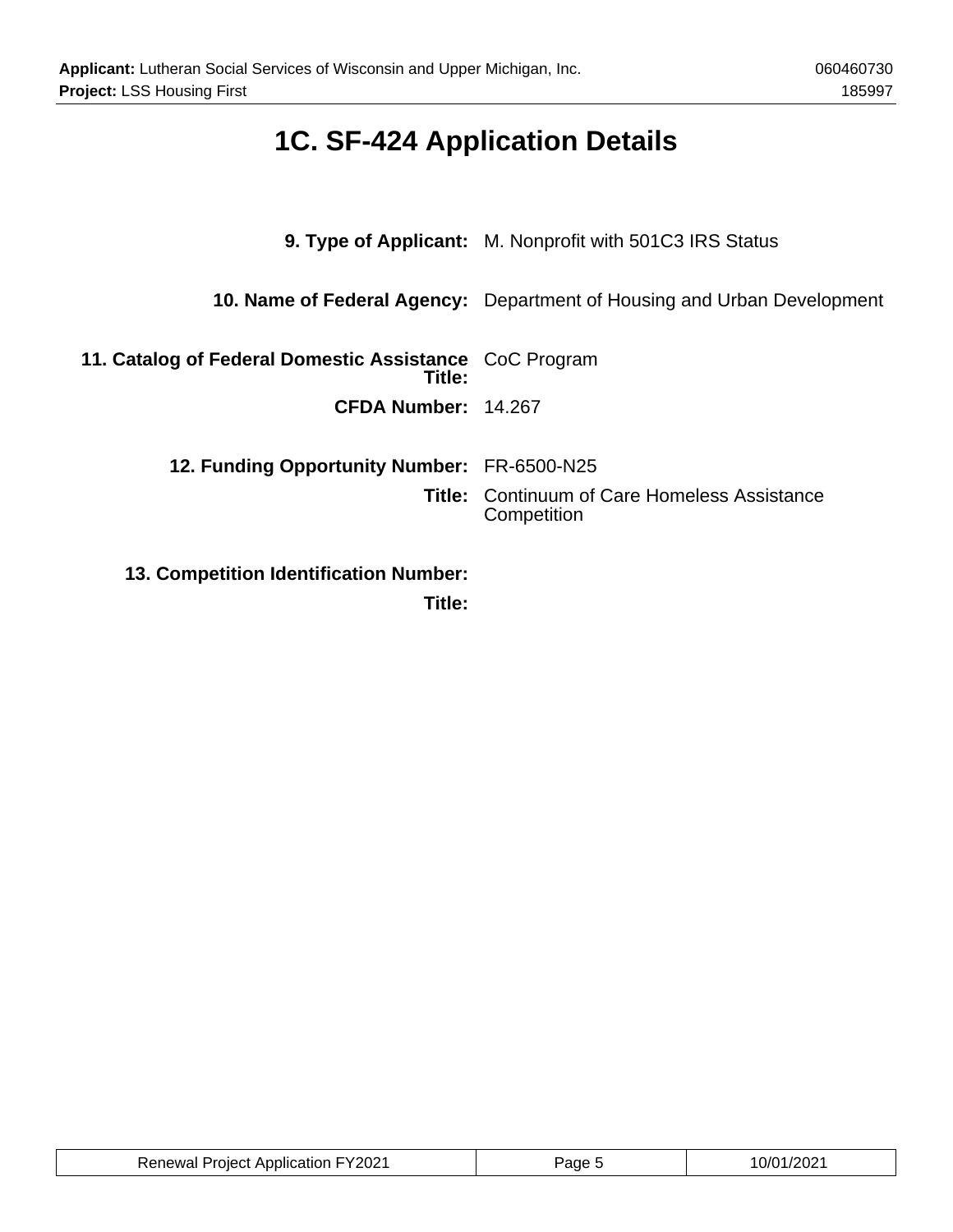# **1D. SF-424 Congressional District(s)**

**14. Area(s) affected by the project (State(s)** Wisconsin **only): (for multiple selections hold CTRL key) 15. Descriptive Title of Applicant's Project:** LSS Housing First **16. Congressional District(s): a. Applicant:** WI-004 **(for multiple selections hold CTRL key) b. Project: (for multiple selections hold CTRL key)** WI-002 **17. Proposed Project a. Start Date:** 07/01/2022 **b. End Date:** 06/30/2023 **18. Estimated Funding (\$) a. Federal: b. Applicant: c. State: d. Local: e. Other: f. Program Income: g. Total:**

| <b>Renewal Project Application FY2021</b> | Page 6 | 10/01/2021 |
|-------------------------------------------|--------|------------|
|-------------------------------------------|--------|------------|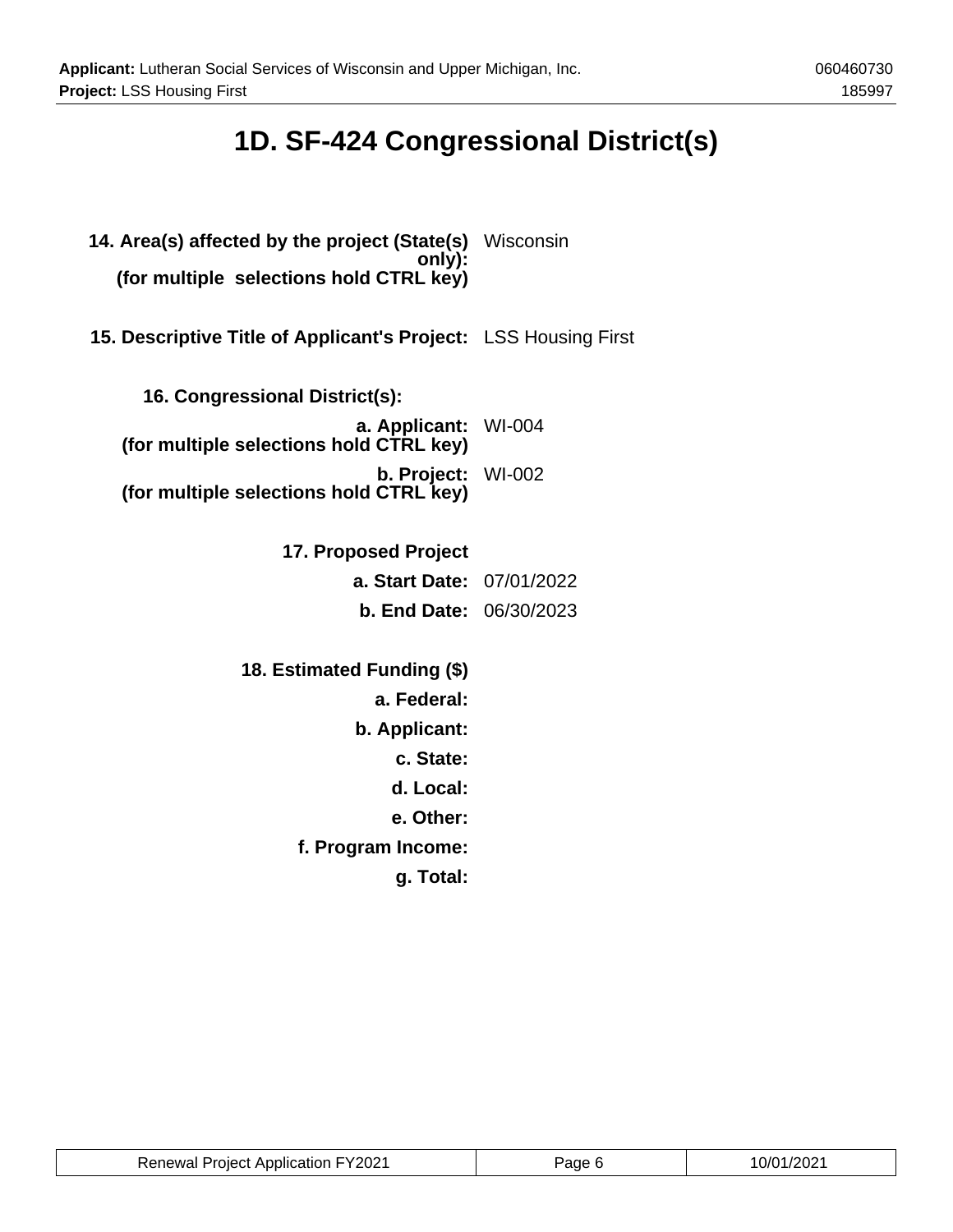### **1E. SF-424 Compliance**

**State Executive Order 12372 Process?** been selected by the State for review.

**19. Is the Application Subject to Review By** b. Program is subject to E.O. 12372 but has not

**If "YES", enter the date this application was made available to the State for review:**

**20. Is the Applicant delinquent on any Federal** No **debt?**

**If "YES," provide an explanation:**

| <b>Renewal Project Application FY2021</b> | Page | 10/01/2021 |
|-------------------------------------------|------|------------|
|-------------------------------------------|------|------------|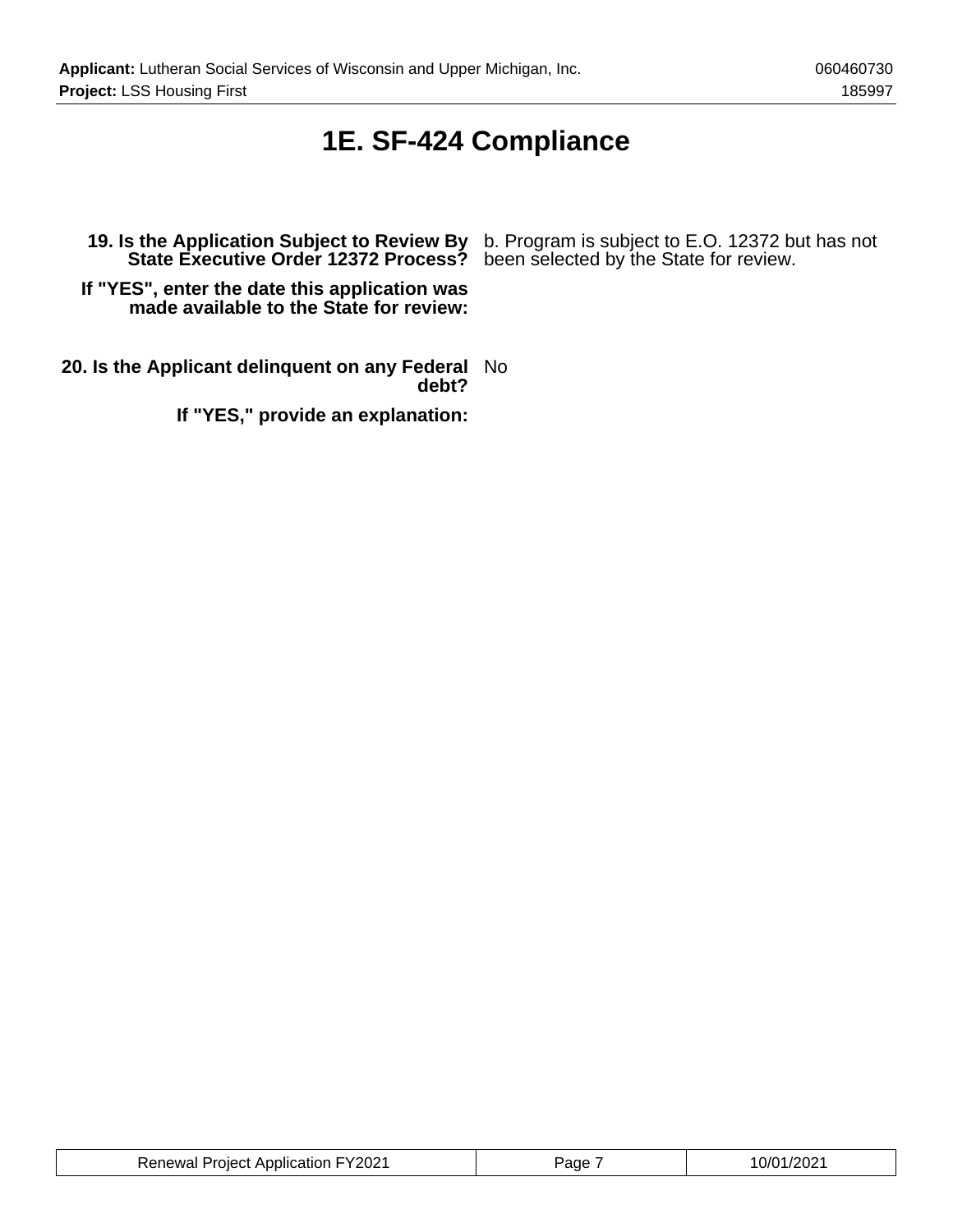### **1F. SF-424 Declaration**

**By signing and submitting this application, I certify (1) to the statements contained in the list of certifications\*\* and (2) that the statements herein are true, complete, and accurate to the best of my knowledge. I also provide the required assurances\*\* and agree to comply with any resulting terms if I accept an award. I am aware that any false, fictitious, or fraudulent statements or claims may subject me to criminal, civil, or administrative penalties. (U.S. Code, Title 218, Section 1001)**

**I AGREE:** X

**21. Authorized Representative**

| <b>Prefix: Ms.</b>                                                |                                                                                              |
|-------------------------------------------------------------------|----------------------------------------------------------------------------------------------|
| <b>First Name: Michelle</b>                                       |                                                                                              |
| <b>Middle Name:</b>                                               |                                                                                              |
| <b>Last Name: Naples</b>                                          |                                                                                              |
| Suffix:                                                           |                                                                                              |
|                                                                   | <b>Title:</b> Chief Integration Officer                                                      |
| <b>Telephone Number:</b> (414) 246-2300<br>(Format: 123-456-7890) |                                                                                              |
| (Format: 123-456-7890)                                            | <b>Fax Number:</b> (414) 246-2524                                                            |
|                                                                   | <b>Email:</b> Michelle.Naples@Isswis.org                                                     |
|                                                                   | <b>Signature of Authorized Representative:</b> Considered signed upon submission in e-snaps. |
| <b>Date Signed: 10/01/2021</b>                                    |                                                                                              |

| <b>Renewal Project Application FY2021</b> | Page 8 | 10/01/2021 |
|-------------------------------------------|--------|------------|
|-------------------------------------------|--------|------------|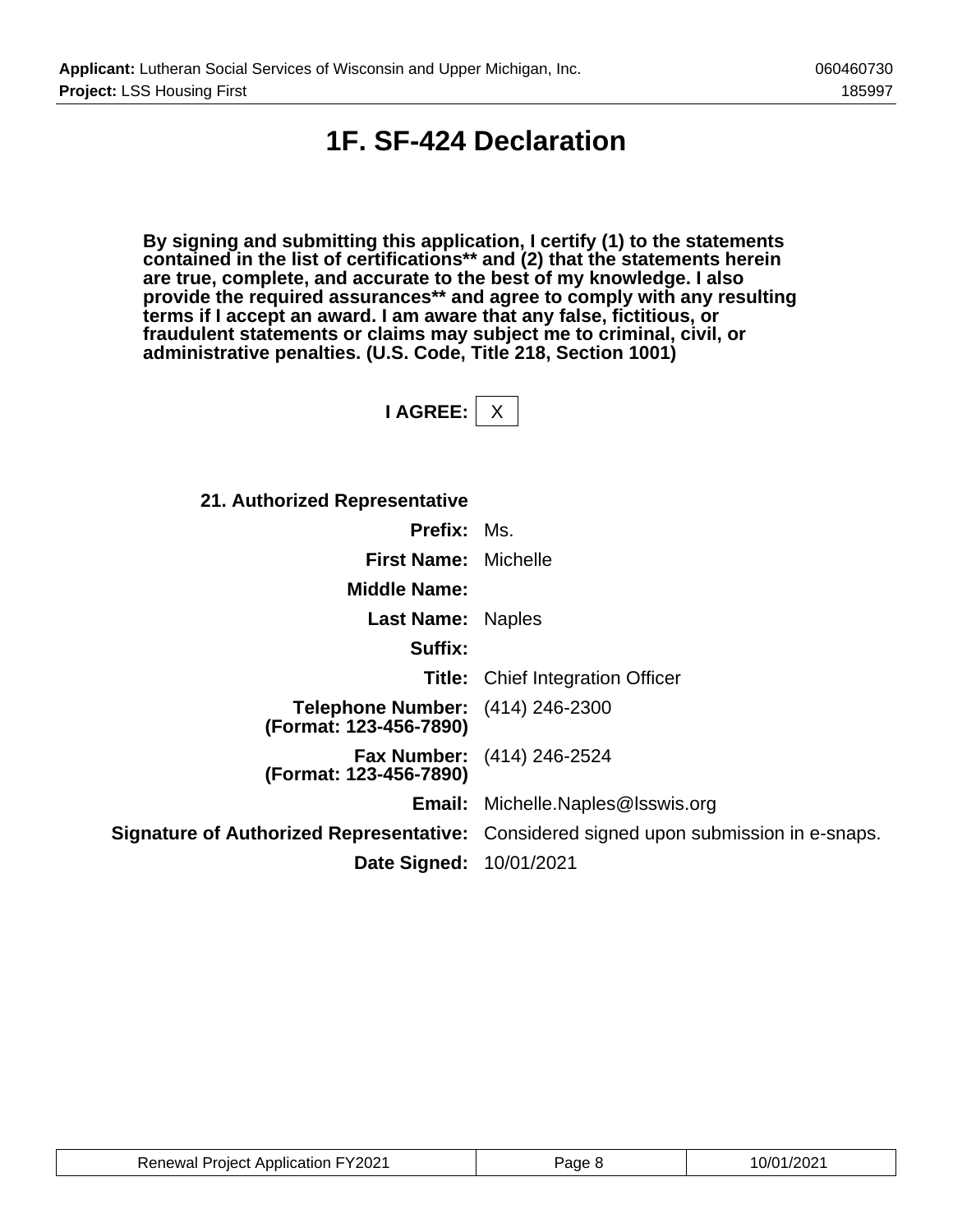# **1G. HUD 2880**

#### **Applicant/Recipient Disclosure/Update Report - form HUD-2880 U.S. Department of Housing and Urban Development OMB Approval No. 2506-0214 (exp.02/28/2022)**

### **Applicant/Recipient Information**

### **1. Applicant/Recipient Name, Address, and Phone**

|                                         | Agency Legal Name: Lutheran Social Services of Wisconsin and<br>Upper Michigan, In          |
|-----------------------------------------|---------------------------------------------------------------------------------------------|
| <b>Prefix: Ms.</b>                      |                                                                                             |
| <b>First Name: Michelle</b>             |                                                                                             |
| <b>Middle Name:</b>                     |                                                                                             |
| <b>Last Name: Naples</b>                |                                                                                             |
| Suffix:                                 |                                                                                             |
|                                         | <b>Title:</b> Chief Integration Officer                                                     |
|                                         | Organizational Affiliation: Lutheran Social Services of Wisconsin and<br>Upper Michigan, In |
| <b>Telephone Number:</b> (414) 246-2300 |                                                                                             |
| <b>Extension:</b>                       |                                                                                             |
|                                         | <b>Email:</b> Michelle.Naples@Isswis.org                                                    |
|                                         | <b>City: West Allis</b>                                                                     |
|                                         | <b>County: Milwaukee</b>                                                                    |
|                                         | <b>State: Wisconsin</b>                                                                     |
|                                         | <b>Country: United States</b>                                                               |
| Zip/Postal Code: 53214                  |                                                                                             |
| 2. Employer ID Number (EIN): 39-0816846 |                                                                                             |

**3. HUD Program:** Continuum of Care Program

### **4. Amount of HUD Assistance Requested/Received**

| <b>Renewal Project Application FY2021</b> | Page 9 | 10/01/2021 |
|-------------------------------------------|--------|------------|
|-------------------------------------------|--------|------------|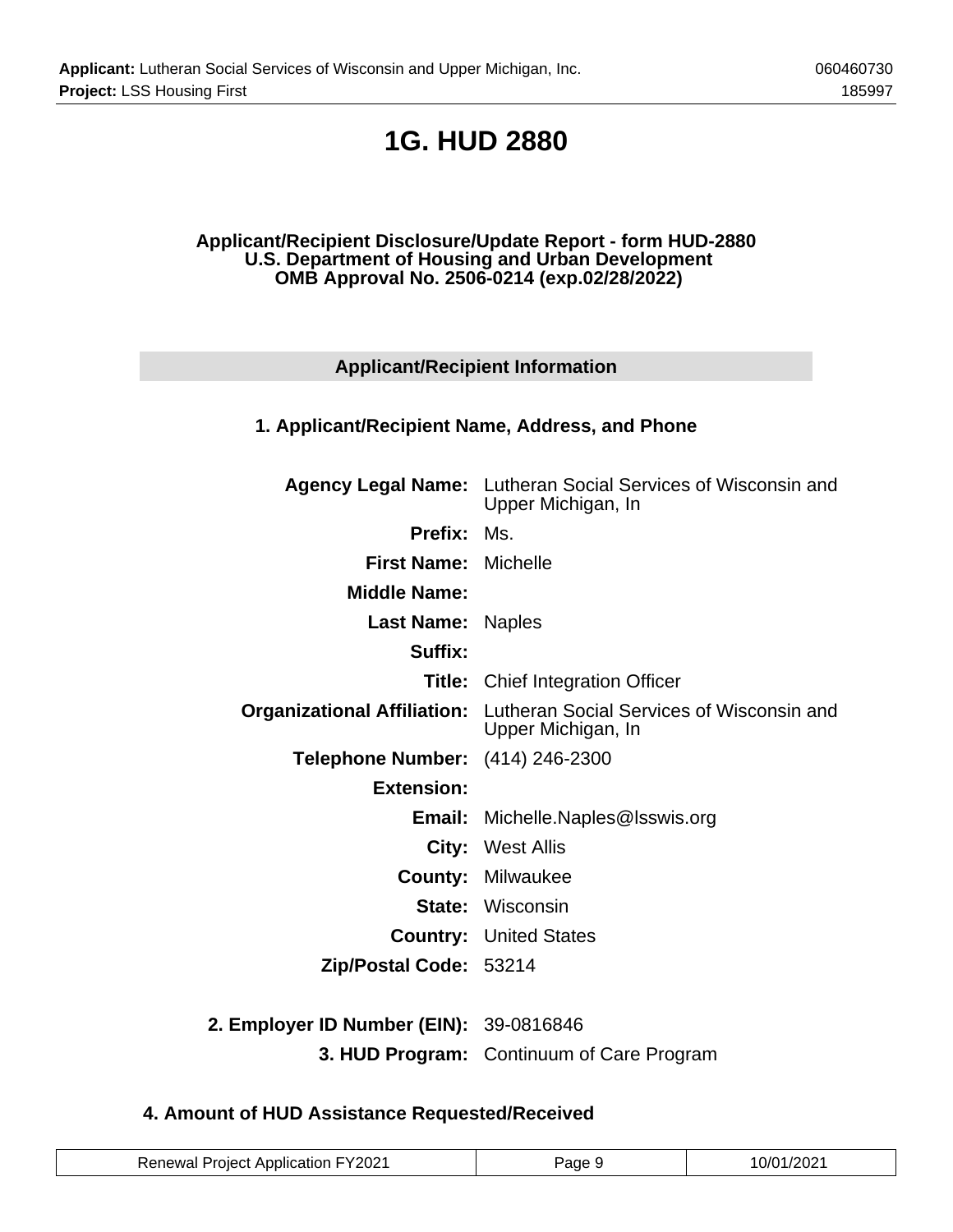#### **4a. Total Amount Requested for this project:** \$104,704

#### **5. State the name and location (street** LSS Housing First 6737 W. Washington Street, **address, city and state) of the project or** Suite 2275 West Allis Wisconsin **activity:**

Refer to project name, addresses and CoC Project Identifying Number (PIN) entered into the attached project application.

#### **Part I Threshold Determinations**

**1. Are you applying for assistance for a** Yes **specific project or activity? (For further information, see 24 CFR Sec. 4.3).**

**2. Have you received or do you expect to** No **receive assistance within the jurisdiction of the Department (HUD), involving the project or activity in this application, in excess of \$200,000 during this fiscal year (Oct. 1 - Sep. 30)? For further information, see 24 CFR Sec. 4.9.**

#### **Certification**

Warning: If you knowingly make a false statement on this form, you may be subject to civil or criminal penalties under Section 1001 of Title 18 of the United States Code. In addition, any person who knowingly and materially violates any required disclosures of information, including intentional nondisclosure, is subject to civil money penalty not to exceed \$10,000 for each violation.

I certify that the information provided on this form and in any accompanying documentation is true and accurate. I acknowledge that making, presenting, submitting, or causing to be submitted a false, fictitious, or fraudulent statement, representation, or certification may result in criminal, civil, and/or administrative sanctions, including fines, penalties, and imprisonment.

| <b>AGREE:</b> |  |
|---------------|--|
|---------------|--|

**Name / Title of Authorized Official:** Michelle Naples, Chief Integration Officer

**Signature of Authorized Official:** Considered signed upon submission in e-snaps.

**Date Signed:** 10/01/2021

| <b>Renewal Project Application FY2021</b> | Page 10 | 10/01/2021 |
|-------------------------------------------|---------|------------|
|-------------------------------------------|---------|------------|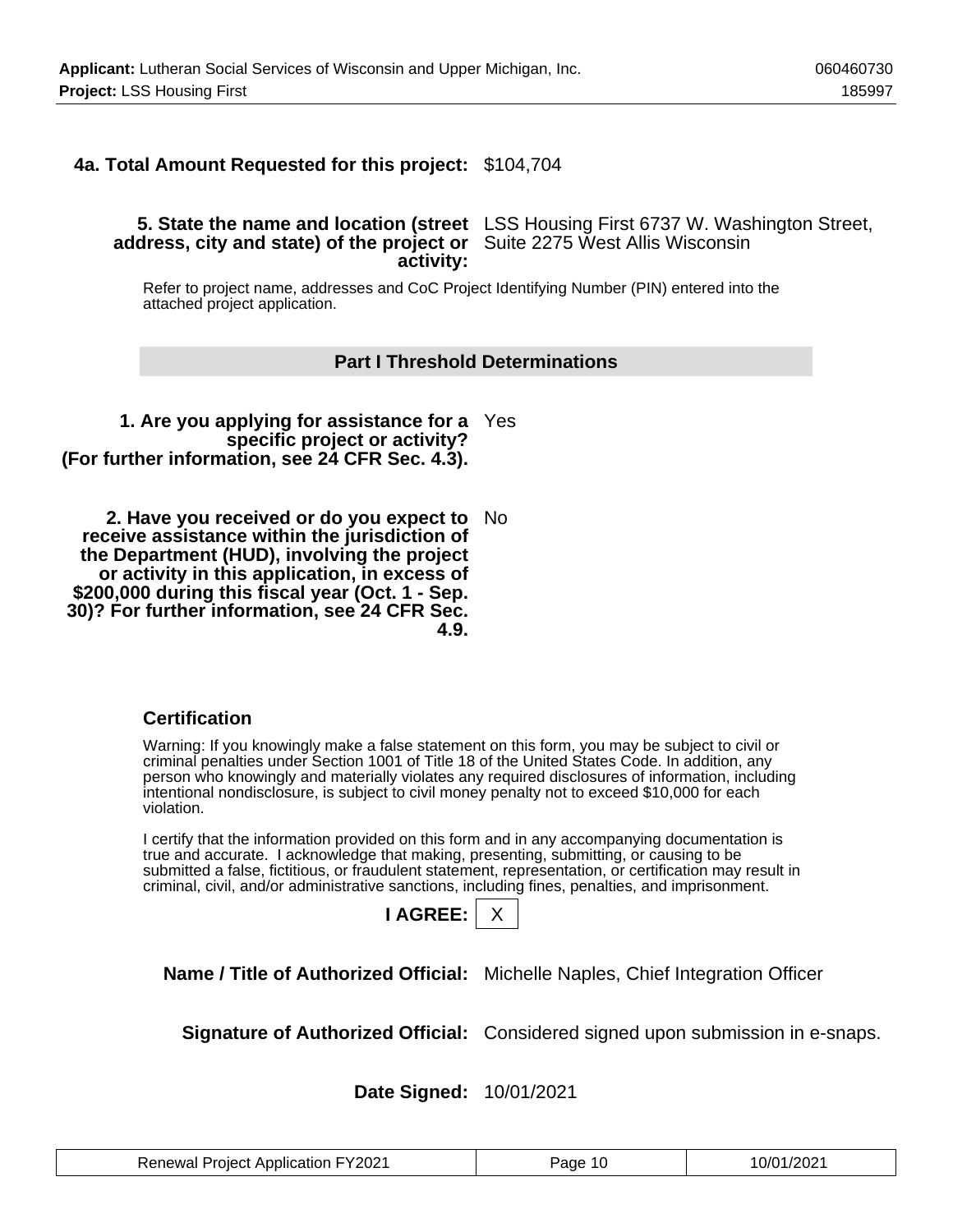### **1H. HUD 50070**

### **HUD 50070 Certification for a Drug Free Workplace**

**Applicant Name:** Lutheran Social Services of Wisconsin and Upper Michigan, In

#### **Program/Activity Receiving Federal Grant** CoC Program **Funding:**

**Acting on behalf of the above named Applicant as its Authorized Official, I make the following certifications and agreements to the Department of Housing and Urban Development (HUD) regarding the sites listed below:**

|     | I certify that the above named Applicant will or will continue to<br>provide a drug-free workplace by:                                                                                                                                                                                                                                                                                                                |    |                                                                                                                                                                                                                                                                                                                                                                                                                                                                                                                                                                                                                |
|-----|-----------------------------------------------------------------------------------------------------------------------------------------------------------------------------------------------------------------------------------------------------------------------------------------------------------------------------------------------------------------------------------------------------------------------|----|----------------------------------------------------------------------------------------------------------------------------------------------------------------------------------------------------------------------------------------------------------------------------------------------------------------------------------------------------------------------------------------------------------------------------------------------------------------------------------------------------------------------------------------------------------------------------------------------------------------|
| ۱a. | Publishing a statement notifying employees that the unlawful<br>manufacture, distribution, dispensing, possession, or use of a<br>controlled substance is prohibited in the Applicant's workplace<br>and specifying the actions that will be taken against employees<br>for violation of such prohibition.                                                                                                            | e. | Notifying the agency in writing, within ten calendar days after<br>receiving notice under subparagraph d.(2) from an employee or<br>otherwise receiving actual notice of such conviction. Employers<br>of convicted employees must provide notice, including position<br>title, to every grant officer or other designee on whose grant<br>activity the convicted employee was working, unless the<br>Federalagency has designated a central point for the receipt of<br>such notices. Notice shall include the identification number(s)<br>of each affected grant;                                            |
| ١b. | Establishing an on-going drug-free awareness program to<br>inform employees ---<br>(1) The dangers of drug abuse in the workplace<br>(2) The Applicant's policy of maintaining a drug-free workplace;<br>(3) Any available drug counseling, rehabilitation, and employee<br>assistance programs; and<br>(4) The penalties that may be imposed upon employees for drug<br>abuse violations occurring in the workplace. | f. | Taking one of the following actions, within 30 calendar days of<br>receiving notice under subparagraph d.(2), with respect to any<br>employee who is so convicted ---<br>(1) Taking appropriate personnel action against such an<br>employee, up to and including termination, consistent with the<br>requirements of the Rehabilitation Act of 1973, as amended; or<br>(2) Requiring such employee to participate satisfactorily in a<br>drug abuse assistance or rehabilitation program approved for<br>such purposes by a Federal, State, or local health, law<br>enforcement, or other appropriate agency; |
| ∣c. | Making it a requirement that each employee to be engaged in<br>the performance of the grant be given a copy of the statement<br>required by paragraph a.;                                                                                                                                                                                                                                                             | g. | Making a good faith effort to continue to maintain a drugfree<br>workplace through implementation of paragraphs a. thru f.                                                                                                                                                                                                                                                                                                                                                                                                                                                                                     |
| ld. | Notifying the employee in the statement required by paragraph<br>a. that, as a condition of employment under the grant, the<br>employee will ---<br>(1) Abide by the terms of the statement; and<br>(2) Notify the employer in writing of his or her conviction for a<br>violation of a criminal drug statute occurring in the workplace<br>no later than five calendar days after such conviction;                   |    |                                                                                                                                                                                                                                                                                                                                                                                                                                                                                                                                                                                                                |

#### **Sites for Work Performance.**

The Applicant shall list (on separate pages) the site(s) for the performance of work done in connection with the HUD funding of the program/activity shown above: Place of Performance shall include the street address, city, county, State, and zip code. Identify each sheet with the Applicant name and address and the program/activity receiving grant funding.) Workplaces, including addresses, entered in the attached project application. Refer to addresses entered into the attached project application.

| I certify that the information provided on this $\parallel$<br>form and in any accompanying |         |            |
|---------------------------------------------------------------------------------------------|---------|------------|
| <b>Renewal Project Application FY2021</b>                                                   | Page 11 | 10/01/2021 |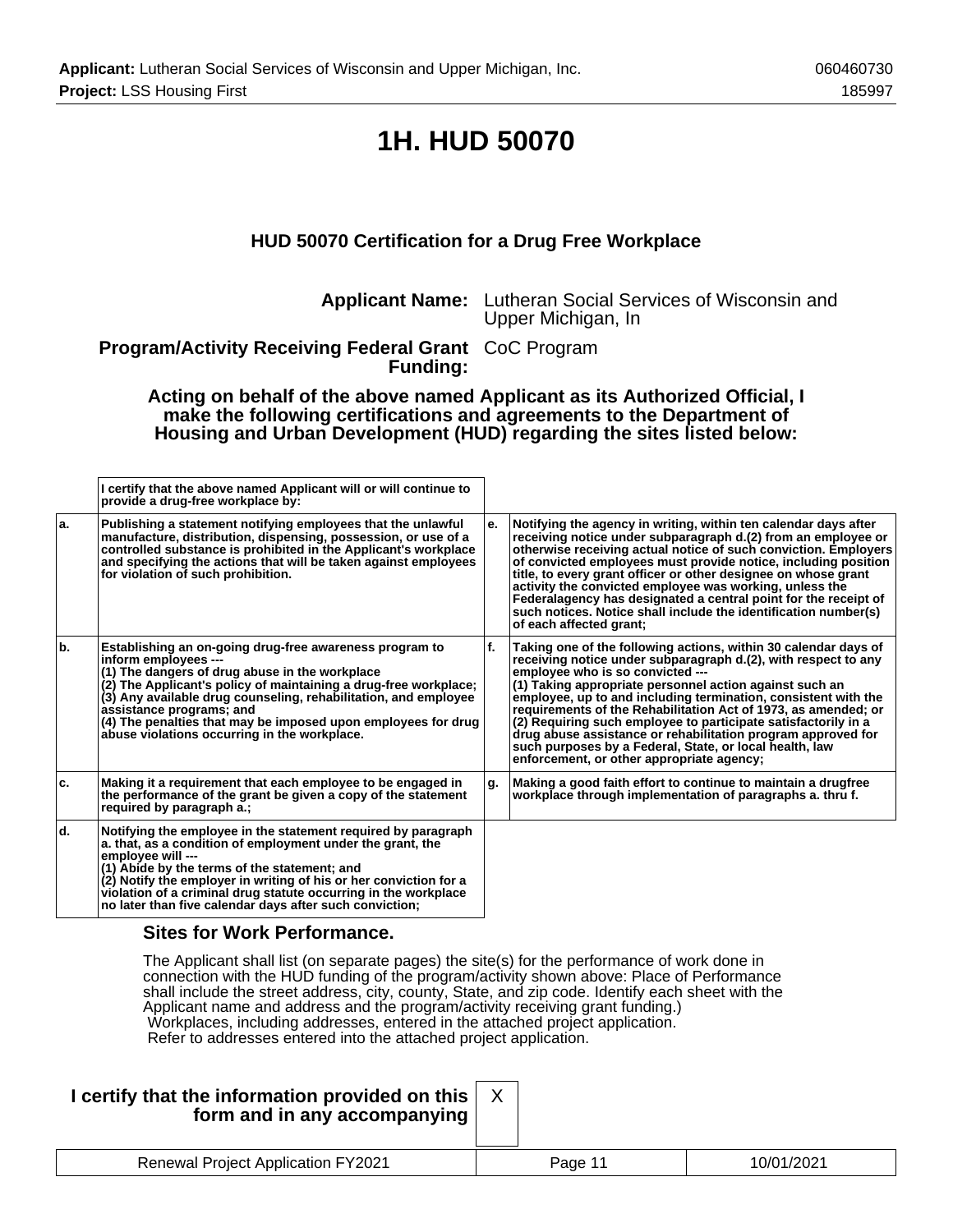**documentation is true and accurate. I acknowledge that making, presenting, submitting, or causing to be submitted a false, fictitious, or fraudulent statement, representation, or certification may result in criminal, civil, and/or administrative sanctions, including fines, penalties, and imprisonment.**

> WARNING: Anyone who knowingly submits a false claim or makes a false statement is subject to criminal and/or civil penalties, including confinement for up to 5 years, fines, and civil and administrative penalties. (18 U.S.C. §§ 287, 1001, 1010, 1012; 31 U.S.C. §3729, 3802)

### **Authorized Representative**

| <b>Prefix: Ms.</b>                                                |                                                                                              |
|-------------------------------------------------------------------|----------------------------------------------------------------------------------------------|
| <b>First Name: Michelle</b>                                       |                                                                                              |
| <b>Middle Name</b>                                                |                                                                                              |
| <b>Last Name: Naples</b>                                          |                                                                                              |
| Suffix:                                                           |                                                                                              |
|                                                                   | <b>Title:</b> Chief Integration Officer                                                      |
| <b>Telephone Number:</b> (414) 246-2300<br>(Format: 123-456-7890) |                                                                                              |
| (Format: 123-456-7890)                                            | <b>Fax Number:</b> (414) 246-2524                                                            |
|                                                                   | <b>Email:</b> Michelle.Naples@Isswis.org                                                     |
|                                                                   | <b>Signature of Authorized Representative:</b> Considered signed upon submission in e-snaps. |
| <b>Date Signed: 10/01/2021</b>                                    |                                                                                              |

| <b>Renewal Project Application FY2021</b> | Page 12 | 10/01/2021 |
|-------------------------------------------|---------|------------|
|-------------------------------------------|---------|------------|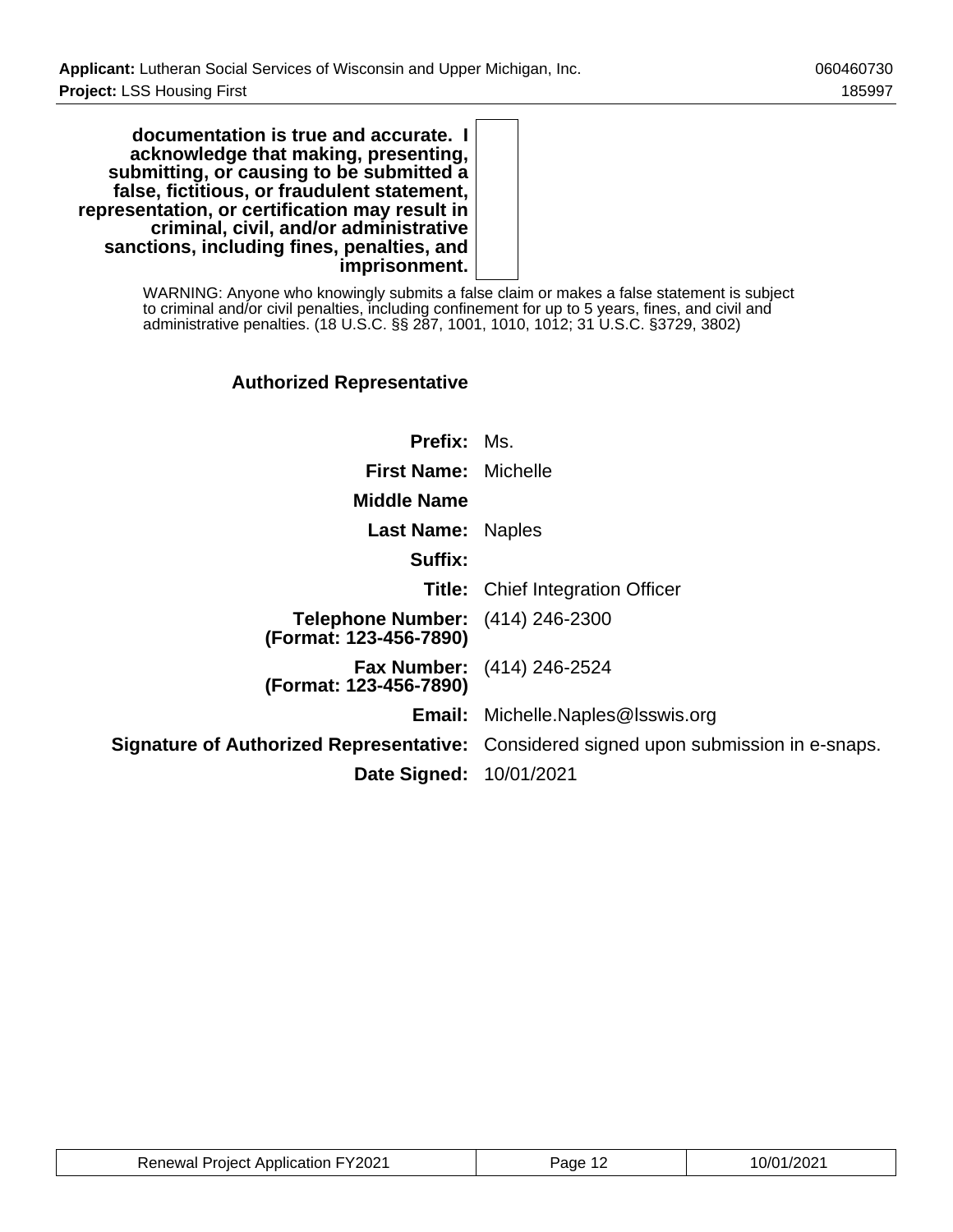### **CERTIFICATION REGARDING LOBBYING**

**Certification for Contracts, Grants, Loans, and Cooperative Agreements**

 **The undersigned certifies, to the best of his or her knowledge and belief, that:**

 **(1) No Federal appropriated funds have been paid or will be paid, by or on behalf of the undersigned, to any person for influencing or attempting to influence an officer or employee of an agency, a Member of Congress, an officer or employee of Congress, or an employee of a Member of Congress in connection with the awarding of any Federal contract, the making of any Federal grant, the making of any Federal loan, the entering into of any cooperative agreement, and the extension, continuation, renewal, amendment, or modification of any Federal contract, grant, loan, or cooperative agreement.**

 **2) If any funds other than Federal appropriated funds have been paid or will be paid to any person for influencing or attempting to influence an officer or employee of any agency, a Member of Congress, an officer or employee of Congress, or an employee of a Member of Congress in connection with this Federal contract, grant, loan, or cooperative agreement, the undersigned shall complete and submit Standard Form-LLL, ''Disclosure of Lobbying Activities,'' in accordance with its instructions.**

 **(3) The undersigned shall require that the language of this certification be included in the award documents for all subawards at all tiers (including subcontracts, subgrants, and contracts under grants, loans, and cooperative agreements) and that all subrecipients shall certify and disclose accordingly. This certification is a material representation of fact upon which reliance was placed when this transaction was made or entered into. Submission of this certification is a prerequisite for making or entering into this transaction imposed by section 1352, title 31, U.S. Code. Any person who fails to file the required certification shall be subject to a civil penalty of not less than \$10,000 and not more than \$100,000 for each such failure.**

 **Statement for Loan Guarantees and Loan Insurance**

 **The undersigned states, to the best of his or her knowledge and belief, that:**

 **If any funds have been paid or will be paid to any person for influencing or attempting to influence an officer or employee of any agency, a Member of Congress, an officer or employee of Congress, or an employee of a Member of Congress in connection with this commitment providing for the United States to insure or guarantee a loan, the undersigned shall complete and submit Standard Form-LLL, ''Disclosure of Lobbying Activities,'' in accordance with its instructions. Submission of this statement is a prerequisite for making or entering into this transaction imposed by section 1352, title 31, U.S. Code. Any person who fails to file**

| <b>Renewal Project Application FY2021</b> | Page 13 | 10/01/2021 |
|-------------------------------------------|---------|------------|
|-------------------------------------------|---------|------------|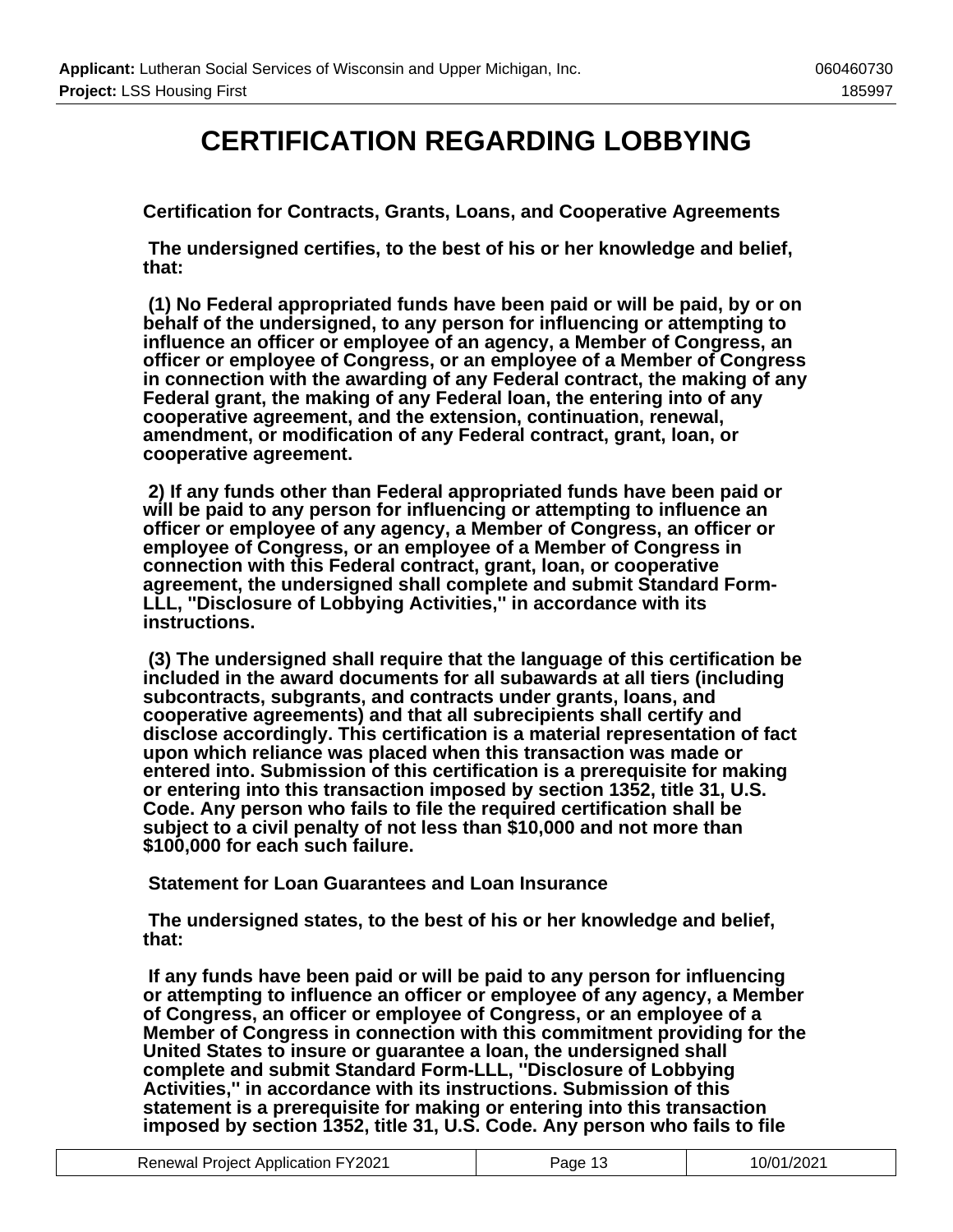#### **the required statement shall be subject to a civil penalty of not less than \$10,000 and not more than \$100,000 for each such failure.**

| I hereby certify that all the information stated<br>herein, as well as any information provided in<br>the accompaniment herewith, is true and | X |
|-----------------------------------------------------------------------------------------------------------------------------------------------|---|
| accurate:                                                                                                                                     |   |

**Warning: HUD will prosecute false claims and statements. Conviction may result in criminal and/or civil penalties. (18 U.S.C. 1001, 1010, 1012; 31 U.S.C. 3729, 3802)**

|                         | Applicant's Organization: Lutheran Social Services of Wisconsin and<br>Upper Michigan, In |
|-------------------------|-------------------------------------------------------------------------------------------|
|                         | <b>Name / Title of Authorized Official:</b> Michelle Naples, Chief Integration Officer    |
|                         | Signature of Authorized Official: Considered signed upon submission in e-snaps.           |
| Date Signed: 10/01/2021 |                                                                                           |

| <b>Renewal Project Application FY2021</b> | Page 14 | 10/01/2021 |
|-------------------------------------------|---------|------------|
|-------------------------------------------|---------|------------|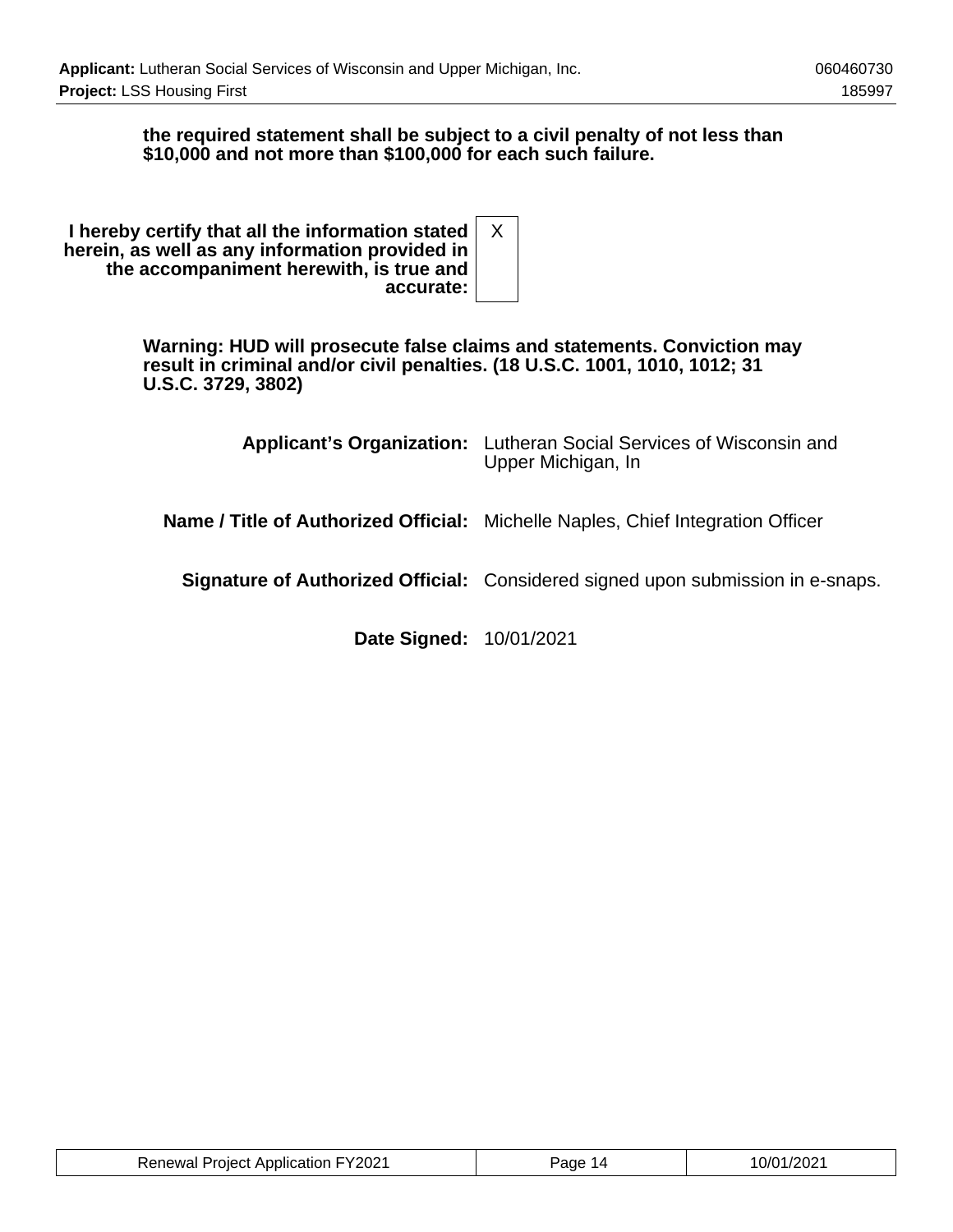# **1J. SF-LLL**

#### **DISCLOSURE OF LOBBYING ACTIVITIES Complete this form to disclose lobbying activities pursuant to 31 U.S.C. 1352. Approved by OMB0348-0046**

HUD requires a new SF-LLL submitted with each annual CoC competition and completing this screen fulfills this requirement.

Answer "Yes" if your organization is engaged in lobbying associated with the CoC Program and answer the questions as they appear next on this screen. The requirement related to lobbying as explained in the SF-LLL instructions states: "The filing of a form is required for each payment or agreement to make payment to any lobbying entity for influencing or attempting to influence an officer or employee of any agency, a Member of Congress, an officer or employee of Congress, or an employee of a Member of Congress in connection with a covered Federal action."

Answer "No" if your organization is NOT engaged in lobbying.

| Does the recipient or subrecipient of this CoC No                                                            |
|--------------------------------------------------------------------------------------------------------------|
| <b>Legal Name:</b> Lutheran Social Services of Wisconsin and<br>Upper Michigan, In                           |
| <b>Street 1: 6737 W. Washington Street, Suite 2275</b>                                                       |
|                                                                                                              |
| <b>City: West Allis</b>                                                                                      |
| <b>County: Milwaukee</b>                                                                                     |
| <b>State:</b> Wisconsin                                                                                      |
| <b>Country: United States</b>                                                                                |
| Zip / Postal Code: 53214                                                                                     |
| grant participate in federal lobbying activities<br>congress) in connection with the CoC<br><b>Street 2:</b> |

**11. Information requested through this form is authorized by title 31 U.S.C. section 1352. This disclosure of lobbying activities is a material representation of fact upon which reliance was placed by the tier above when this transaction was made or entered into. This disclosure is required pursuant to 31 U.S.C. 1352. This information will be available for public inspection. Any person who fails to file the required disclosure shall be subject to a civil penalty of not less than \$10,000 and not more than \$100,000 for each such failure.**

| $\mu$ certify that this information is true and $\parallel$ X |         |            |
|---------------------------------------------------------------|---------|------------|
| <b>Renewal Project Application FY2021</b>                     | Page 15 | 10/01/2021 |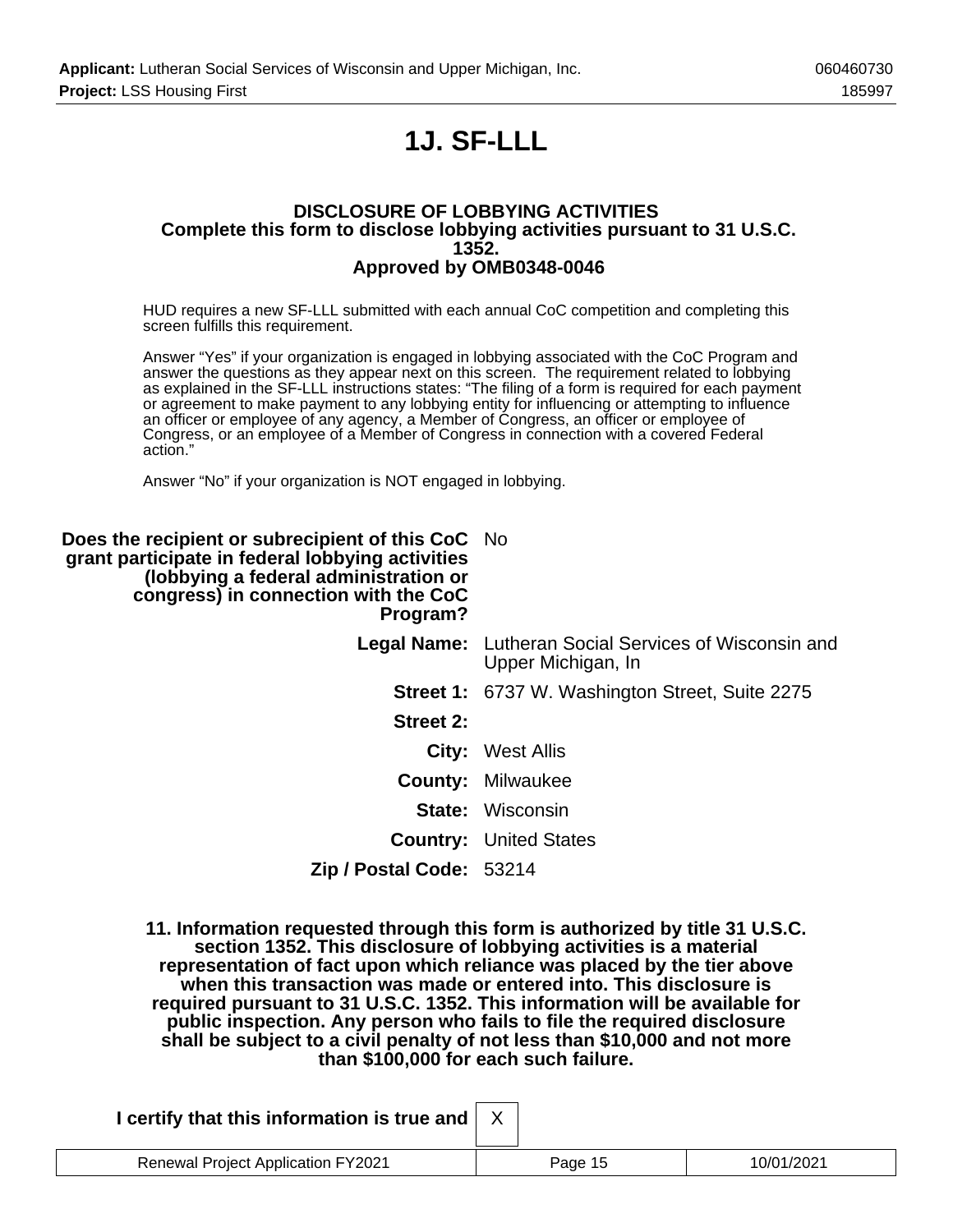| complete.                                                         |                                                                                        |
|-------------------------------------------------------------------|----------------------------------------------------------------------------------------|
| <b>Authorized Representative</b>                                  |                                                                                        |
| <b>Prefix: Ms.</b>                                                |                                                                                        |
| <b>First Name: Michelle</b>                                       |                                                                                        |
| Middle Name:                                                      |                                                                                        |
| <b>Last Name: Naples</b>                                          |                                                                                        |
| Suffix:                                                           |                                                                                        |
|                                                                   | <b>Title:</b> Chief Integration Officer                                                |
| <b>Telephone Number:</b> (414) 246-2300<br>(Format: 123-456-7890) |                                                                                        |
| (Format: 123-456-7890)                                            | <b>Fax Number:</b> (414) 246-2524                                                      |
| Email:                                                            | Michelle.Naples@Isswis.org                                                             |
|                                                                   | <b>Signature of Authorized Official:</b> Considered signed upon submission in e-snaps. |
| <b>Date Signed: 10/01/2021</b>                                    |                                                                                        |

| <b>Renewal Project Application FY2021</b> | Page 16 | 10/01/2021 |
|-------------------------------------------|---------|------------|
|-------------------------------------------|---------|------------|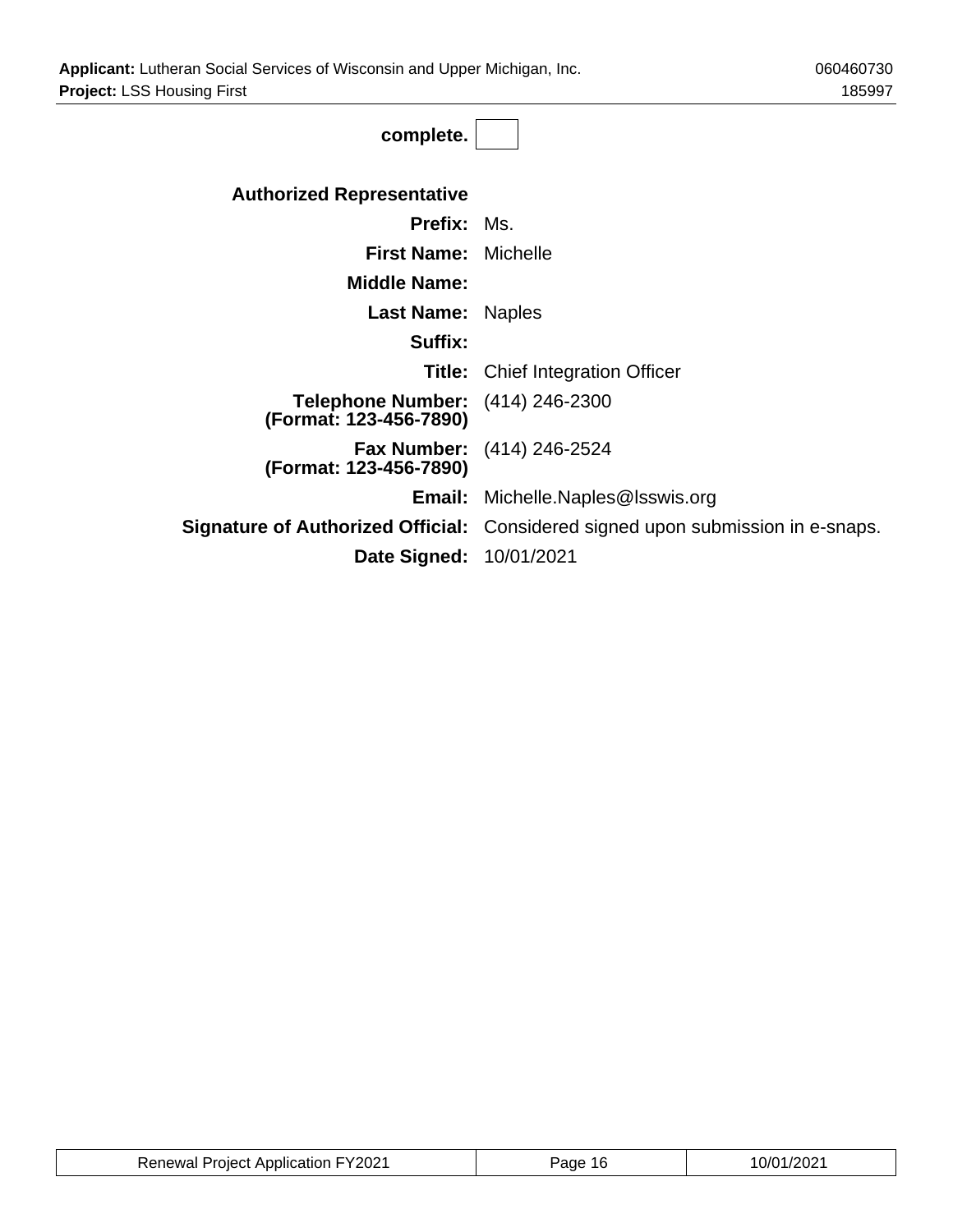### **IK. SF-424B**

### **(SF-424B) ASSURANCES - NON-CONSTRUCTION PROGRAMS**

#### **OMB Number: 4040-0007 Expiration Date: 02/28/2022**

NOTE: Certain of these assurances may not be applicable to your project or program. If you have questions, please contact the awarding agency. Further, certain Federal awarding agencies may require applicants to certify to additional assurances. If such is the case, you will be notified.

As the duly authorized representative of the applicant, I certify that the applicant:

**1. Has the legal authority to apply for Federal assistance and the institutional, managerial and financial capability (including funds sufficient to pay the non-Federal share of project cost) to ensure proper planning, management and completion of the project described in this application.**

**2. Will give the awarding agency, the Comptroller General of the United States and, if appropriate, the State, through any authorized representative, access to and the right to examine all records, books, papers, or documents related to the award; and will establish a proper accounting system in accordance with generally accepted accounting standards or agency directives.**

**3. Will establish safeguards to prohibit employees from using their positions for a purpose that constitutes or presents the appearance of personal or organizational conflict of interest, or personal gain.**

**4. Will initiate and complete the work within the applicable time frame after receipt of approval of the awarding agency.**

**5. Will comply with the Intergovernmental Personnel Act of 1970 (42 U.S.C. §§4728-4763) relating to prescribed standards for merit systems for programs funded under one of the 19 statutes or regulations specified in Appendix A of OPM's Standards for a Merit System of Personnel Administration (5 C.F.R. 900, Subpart F).**

**6. Will comply with all Federal statutes relating to nondiscrimination. These include but are not limited to: (a) Title VI of the Civil Rights Act of 1964 (P.L. 88-352) which prohibits discrimination on the basis of race, color or national origin; (b) Title IX of the Education Amendments of 1972, as amended (20 U.S.C.§§1681-1683, and 1685-1686), which prohibits discrimination on the basis of sex; (c) Section 504 of the Rehabilitation Act of 1973, as amended (29 U.S.C. §794), which prohibits discrimination on the basis of handicaps; (d) the Age Discrimination Act of 1975, as amended (42 U.S.C. §§6101-6107), which prohibits discrimination on the basis of age; (e) the Drug Abuse Office and Treatment Act of 1972 (P.L. 92-255), as amended, relating to nondiscrimination on the basis of drug abuse; (f) the Comprehensive Alcohol Abuse and Alcoholism Prevention, Treatment and Rehabilitation Act of 1970 (P.L. 91-616), as amended, relating to nondiscrimination**

**on the basis of alcohol abuse or alcoholism, (g) §§523 and 527 of the Public Health Service Act of 1912 (42 U.S.C. §§290 dd-3 and 290 ee-3), as amended, relating to confidentiality of alcohol and drug abuse patient records; (h) Title VIII of the Civil Rights Act of 1968 (42 U.S.C. §§3601 et seq.), as amended, relating to nondiscrimination in the sale, rental or financing of housing; (i) any other nondiscrimination provisions in the specific statute(s) under which application for Federal assistance is being made; and, (j) the requirements of any other nondiscrimination statute(s) which may apply to the application.**

**7. Will comply, or has already complied, with the requirements of Titles II and III of the Uniform Relocation Assistance and Real Property Acquisition Policies Act of 1970 (P.L. 91-646) which provide for fair and equitable treatment of persons displaced or whose property is acquired as a result of Federal or federally-assisted programs. These requirements apply to all interests in real property acquired for project purposes regardless of Federal participation in purchases.**

| <b>Renewal Project Application FY2021</b> | Page 1 <sup>-</sup> | 10/01/2021 |
|-------------------------------------------|---------------------|------------|
|-------------------------------------------|---------------------|------------|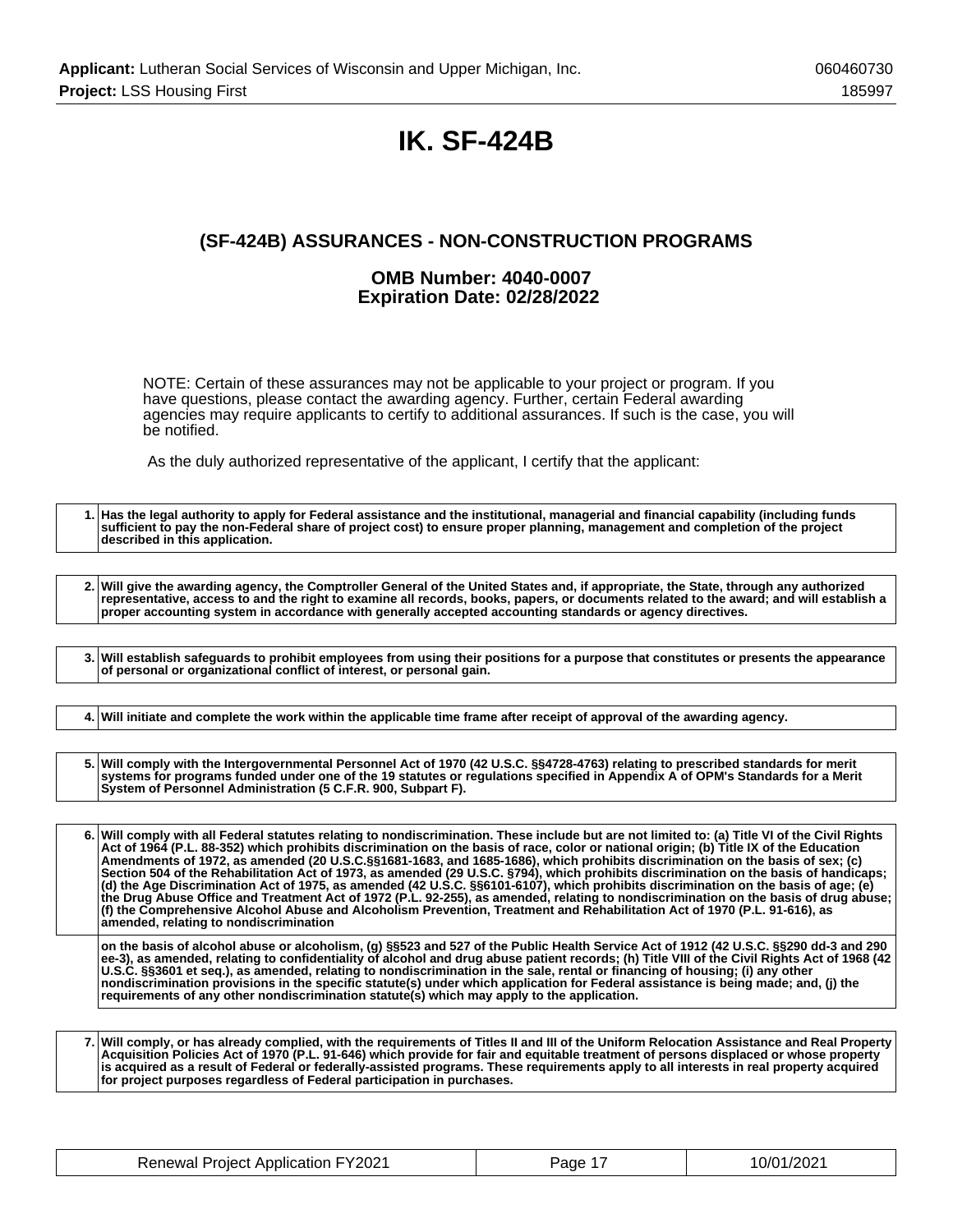**8. Will comply, as applicable, with provisions of the Hatch Act (5 U.S.C. §§1501-1508 and 7324-7328) which limit the political activities of employees whose principal employment activities are funded in whole or in part with Federal funds.**

**9. Will comply, as applicable, with the provisions of the Davis-Bacon Act (40 U.S.C. §§276a to 276a-7), the Copeland Act (40 U.S.C. §276c and 18 U.S.C. §874), and the Contract Work Hours and Safety Standards Act (40 U.S.C. §§327¬333), regarding labor standards for federally-assisted construction subagreements.**

**10. Will comply, if applicable, with flood insurance purchase requirements of Section 102(a) of the Flood Disaster Protection Act of 1973 (P.L. 93-234) which requires recipients in a special flood hazard area to participate in the program and to purchase flood insurance if the total cost of insurable construction and acquisition is \$10,000 or more.**

**11. Will comply with environmental standards which may be prescribed pursuant to the following: (a) institution of environmental quality control measures under the National Environmental Policy Act of 1969 (P.L. 91-190) and Executive Order (EO) 11514; (b) notification of violating facilities pursuant to EO 11738; (c) protection of wetlands pursuant to EO 11990; (d) evaluation of flood hazards in floodplains in accordance with EO 11988; (e) assurance of project consistency with the approved State management program developed under the Coastal Zone Management Act of 1972 (16 U.S.C. §§1451 et seq.); (f) conformity of Federal actions to State (Clean Air) Implementation Plans under Section 176(c) of the Clean Air Act of 1955, as amended (42 U.S.C. §§7401 et seq.); (g) protection of underground sources of drinking water under the Safe Drinking Water Act of 1974, as amended (P.L. 93-523); and, (h) protection of endangered species under the Endangered Species Act of 1973, as amended (P.L. 93¬205).**

**12. Will comply with the Wild and Scenic Rivers Act of 1968 (16 U.S.C. §§1271 et seq.) related to protecting components or potential components of the national wild and scenic rivers system.**

**13. Will assist the awarding agency in assuring compliance with Section 106 of the National Historic Preservation Act of 1966, as amended (16 U.S.C. §470), EO 11593 (identification and protection of historic properties), and the Archaeological and Historic Preservation Act of 1974 (16 U.S.C. §§469a-1 et seq.).**

**14. Will comply with P.L. 93-348 regarding the protection of human subjects involved in research, development, and related activities supported by this award of assistance.**

**15. Will comply with the Laboratory Animal Welfare Act of 1966 (P.L. 89-544, as amended, 7 U.S.C. §§2131 et seq.) pertaining to the care, handling, and treatment of warm blooded animals held for research, teaching, or other activities supported by this award of assistance.**

**16. Will comply with the Lead-Based Paint Poisoning Prevention Act (42 U.S.C. §§4801 et seq.) which prohibits the use of lead-based paint in construction or rehabilitation of residence structures.**

**17. Will cause to be performed the required financial and compliance audits in accordance with the Single Audit Act Amendments of 1996 and OMB Circular No. A-133, "Audits of States, Local Governments, and Non-Profit Organizations."**

**18. Will comply with all applicable requirements of all other Federal laws, executive orders, regulations, and policies governing this program.**

**19. Will comply with the requirements of Section 106(g) of the Trafficking Victims Protection Act (TVPA) of 2000, as amended (22 U.S.C. 7104) which prohibits grant award recipients or a sub-recipient from (1) Engaging in severe forms of trafficking in persons during the period of time that the award is in effect (2) Procuring a commercial sex act during the period of time that the award is in effect or (3) Using forced labor in the performance of the award or subawards under the award.**

X

| As the duly authorized representative of the $ $ |  |
|--------------------------------------------------|--|
| $applied$ nt, I certify:                         |  |

**Authorized Representative for:** Lutheran Social Services of Wisconsin and Upper Michigan, In

**Prefix:** Ms.

| <b>Renewal Project Application FY2021</b> | 1٤<br>Page | 10/01/2021 |
|-------------------------------------------|------------|------------|
|-------------------------------------------|------------|------------|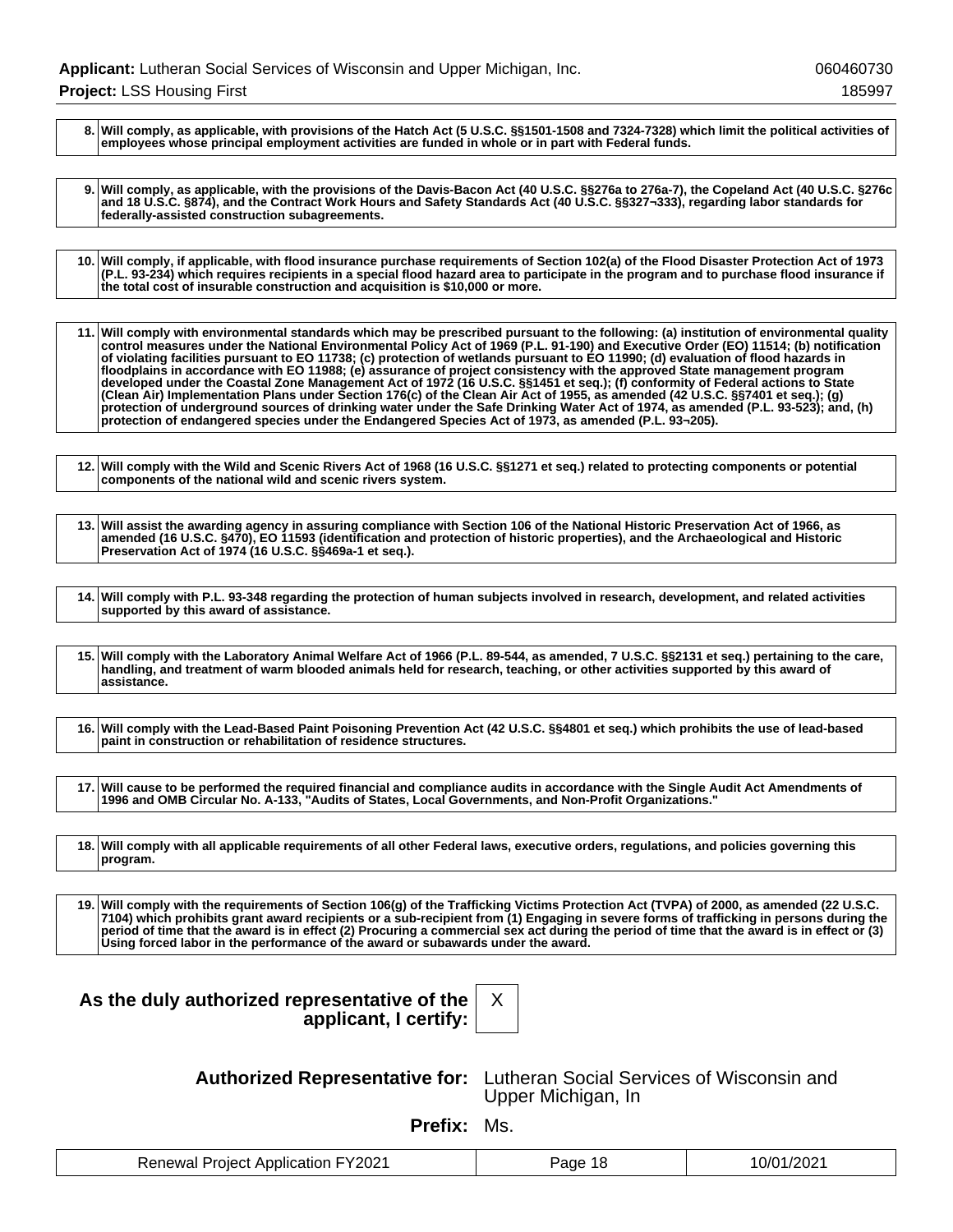| <b>First Name: Michelle</b>    |                                                                                                   |
|--------------------------------|---------------------------------------------------------------------------------------------------|
| <b>Middle Name:</b>            |                                                                                                   |
| <b>Last Name: Naples</b>       |                                                                                                   |
| Suffix:                        |                                                                                                   |
|                                | <b>Title:</b> Chief Integration Officer                                                           |
|                                | <b>Signature of Authorized Certifying Official:</b> Considered signed upon submission in e-snaps. |
| <b>Date Signed: 10/01/2021</b> |                                                                                                   |

| <b>Renewal Project Application FY2021</b> | Page | 10/01/2021 |
|-------------------------------------------|------|------------|
|-------------------------------------------|------|------------|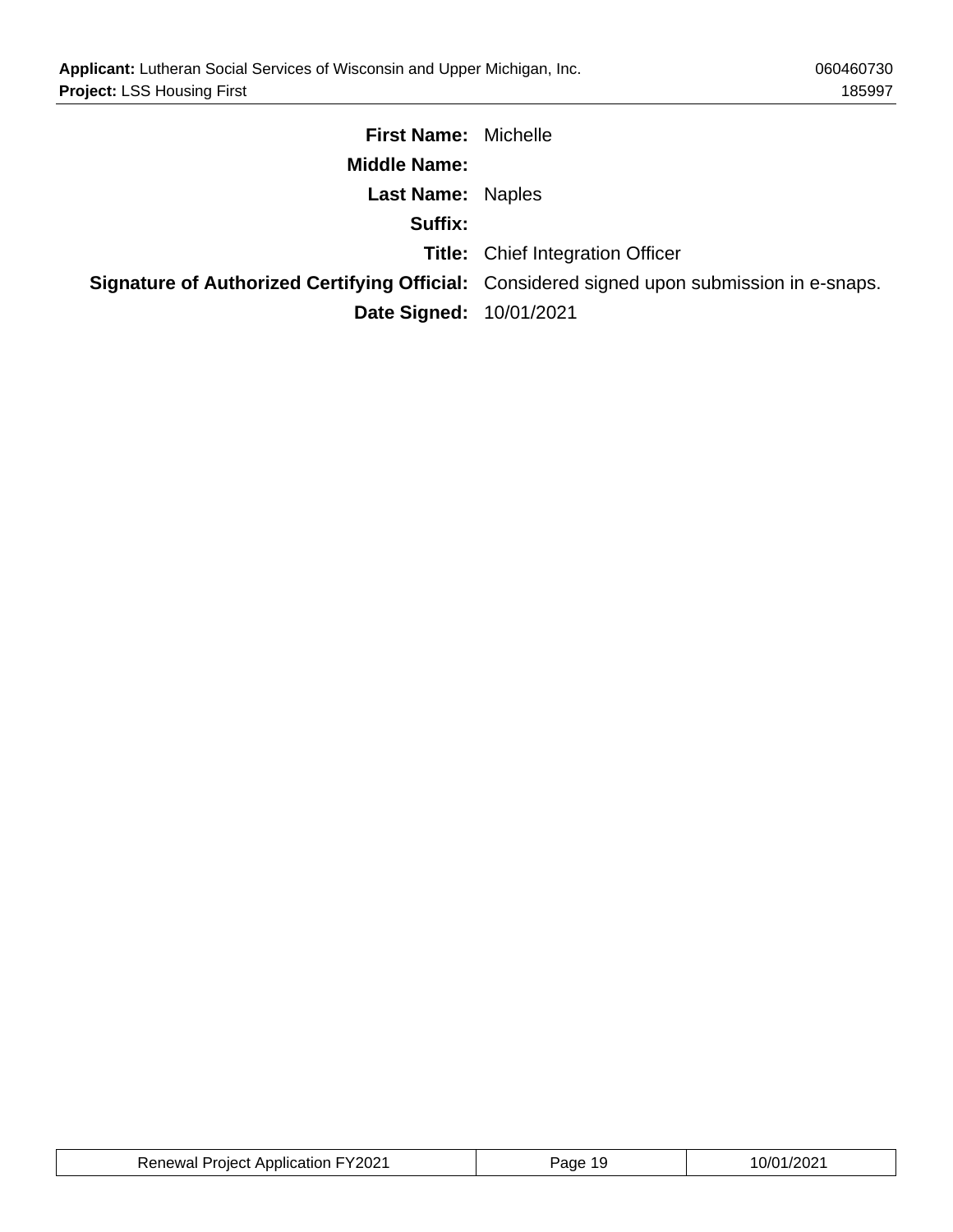### **Information About Submission without Changes**

Follow the instructions below making note of the exceptions and limitations to the "Submit Without Changes" process.

 In general, HUD expects a project's proposed project application information will remain the same from year-to-year unless changes are directed by HUD or approved through the grant agreement amendment process. However, HUD expects applicants to carefully review their information to determine if submitting without changes accurately reflects the expiring grant requesting renewal.

 Due to e-snaps limitations, only previously submitted renewal applications can import data into the FY 2021 renewal project application. The data from previously submitted new and renewal project applications can be imported into a FY 2021 renewal project application. The "Submit without Changes" process is not applicable for:

- first time renewing project applications
- a project application that did not import last FY 2019 information

 - a project that had Issues or Conditions that were addressed in FY 2019 Post-Award and updates need to be reflected in the FY 2021 project application

 - a project that had amendments approved in FY 2019 or FY 2020 that need to be reflected in the FY 2021 project application

 e-snaps will automatically be set to "Make Changes" and all questions on each screen must be updated.

 Renewal projects that brought forward data from FY 2019 and have either a Leasing budget, Operating budget or use HUD PAID RENTS (Actual Rents) instead of FMR MAY NOT use the "Submit Without Changes" process and e-snaps will automatically be set to "Make Changes". All Leasing and Operating budgets, along with Rental Assistance budgets that use HUD PAID Rent will need to be updated in the application. Refer to the GIW posted on the HUD Exchange for accurate budget information on leasing and operating budgets and refer to the HUD PAID RENT document sent by your field office from HUD HQ to accurately set your rental assistance budgets that use HUD PAID rents. This will only impact the FY 2021 competition.

 The e-snaps screens that remain "open" for required annual updates and do not affect applicants' ability to select "Submit without Changes" are:

- Recipient Performance Screen
- Consolidation and Expansion
- Screen 3A. Project Detail
- Screen 6D. Sources of Match
- All of Part 7: Attachments and Certification; and
- All of Part 8: Submission Summary.

 All other screens in Part 2 through Part 6 begin in "Read-Only" format and should be reviewed for accuracy; including any updates that were made to the 2019 or 2020 project during the CoC Post Award Issues and Conditions process or as amended. If all the imported data is accurate and no edits or updates are needed to any screens other than the mandatory screens and questions noted above, project applicants should select "Submit Without Changes" in Part 8. If project applicants imported data and do need to make updates to the information on one or more screens, they must navigate to Part 8: "Submission Without Changes" Screen, select "Make Changes", and check the box next to each relevant screen title to unlock screens for editing. After project applicants select the screens they intend to edit via checkboxes, click ""Save"" and those screens will be available for edit. Once a project applicant selects a checkbox and clicks ""Save"", the project applicant cannot uncheck the box.

 Please refer to the Detailed Instructions found on the left side menu of e-snaps or hud.gov to find more in depth information about applying under the FY 2021 CoC Competition.

| 10/01/2021<br><b>Renewal Project Application FY2021</b><br>Page 20 |
|--------------------------------------------------------------------|
|--------------------------------------------------------------------|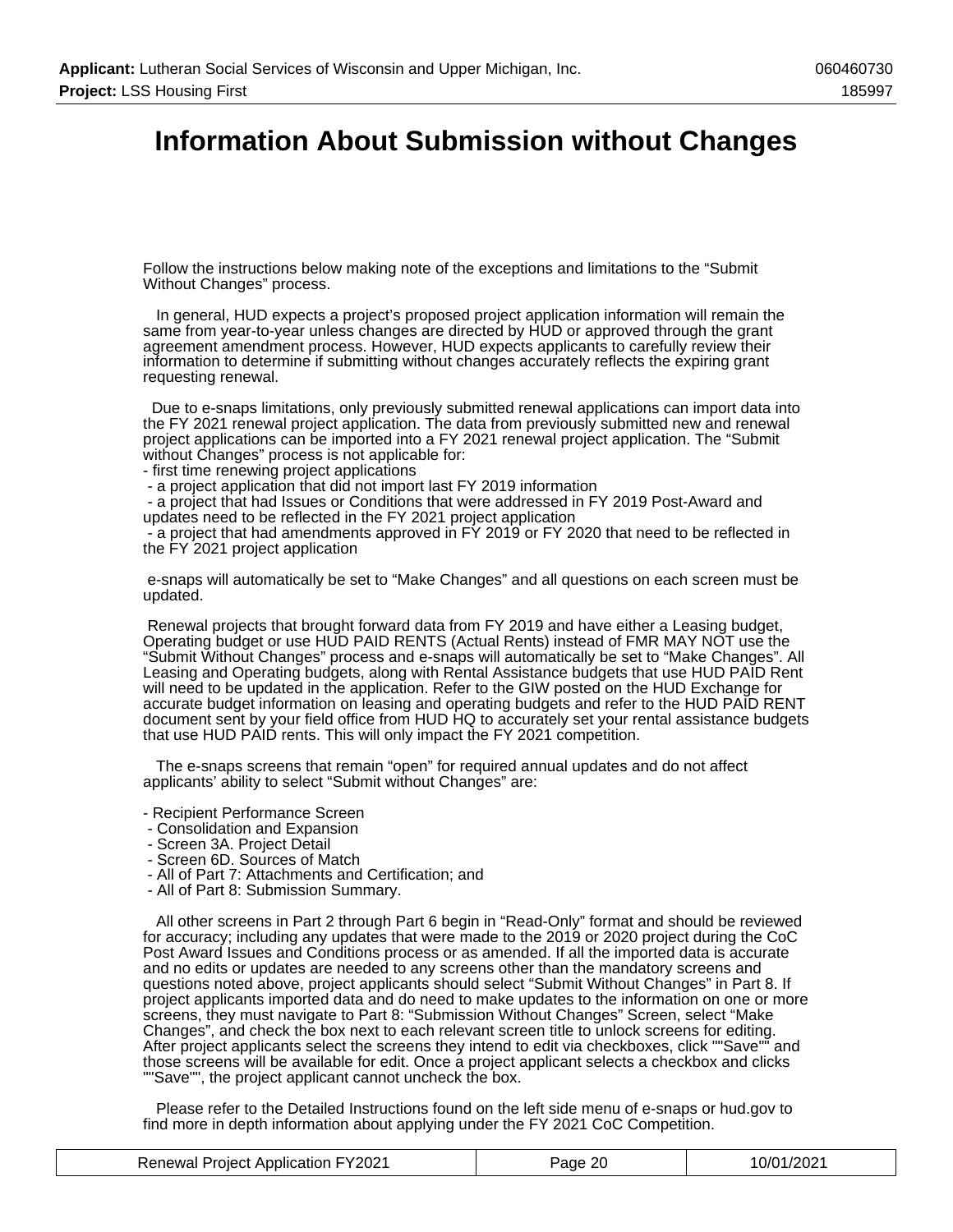# **Submission Without Changes**

#### **1. Are the requested renewal funds reduced** No **from the previous award due to reallocation?**

**2. Do you wish to submit this application** Make changes **without making changes? Please refer to the guidelines below to inform you of the requirements.**

#### **3. Specify which screens require changes by clicking the checkbox next to the name and then clicking the Save button.**

| Part 2 - Subrecipient Information              |              |
|------------------------------------------------|--------------|
| 2A. Subrecipients                              | $\mathsf X$  |
| Part 3 - Project Information                   |              |
| 3A. Project Detail                             | $\mathsf{X}$ |
| 3B. Description                                | X            |
| Part 4 - Housing Services and HMIS             |              |
| <b>4A. Services</b>                            | $\mathsf{X}$ |
| <b>4B. Housing Type</b>                        | X            |
| Part 5 - Participants and Outreach Information |              |
| 5A. Households                                 | X            |
| 5B. Subpopulations                             | $\mathsf X$  |
| Part 6 - Budget Information                    |              |
| <b>6A. Funding Request</b>                     | X            |
| 6C. Rental Assistance                          | X            |
| 6D. Match                                      | X            |
| 6E. Summary Budget                             | X            |
| Part 7 - Attachment(s) & Certification         |              |
|                                                |              |

| <b>Renewal Project Application FY2021</b> | $P$ aqe $\geq$ | 10/01/2021 |
|-------------------------------------------|----------------|------------|
|-------------------------------------------|----------------|------------|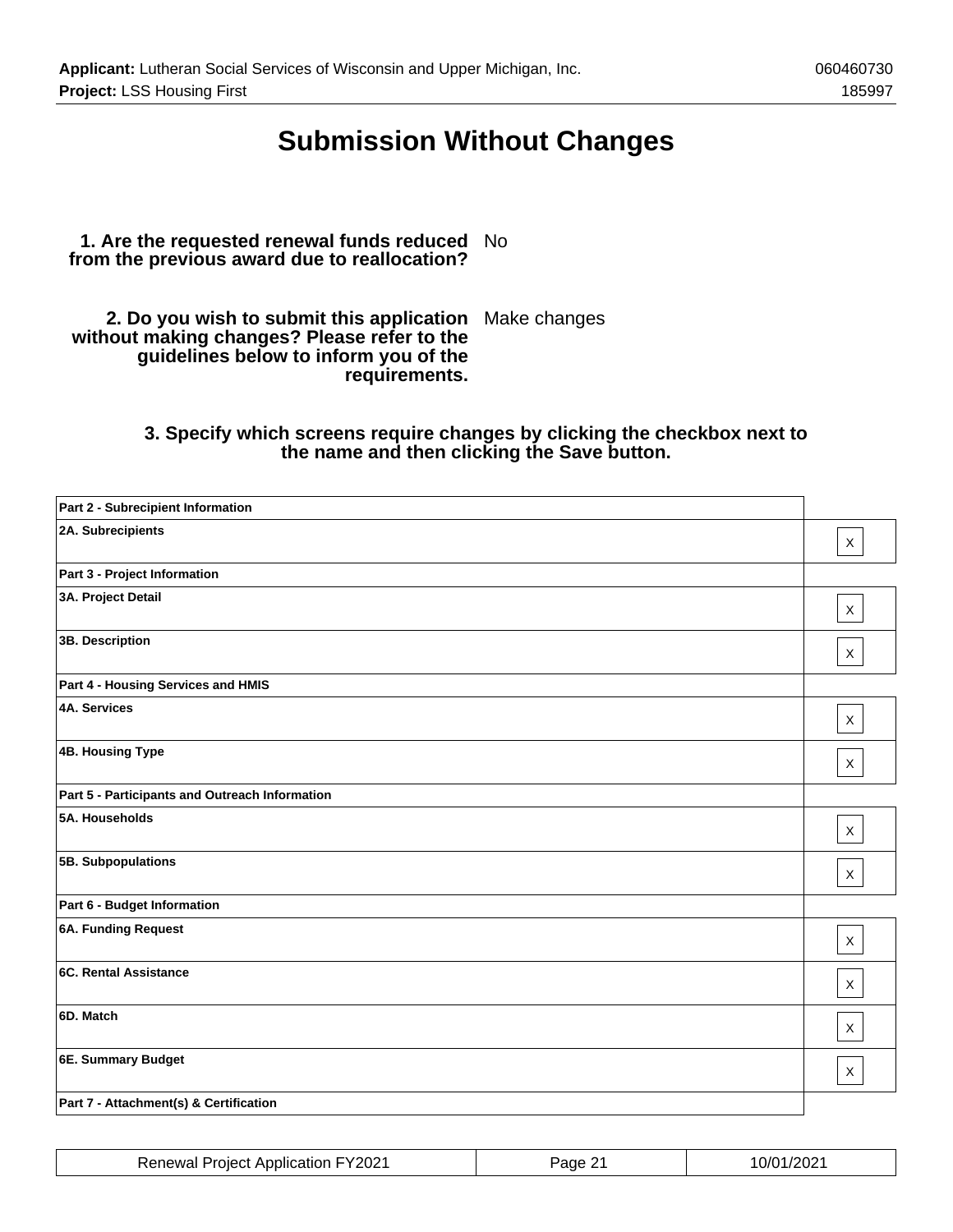| $ 7A.$ Attachment(s) | $\checkmark$<br>⌒ |
|----------------------|-------------------|
| 7B. Certification    | $\times$          |

**You have selected "Make Changes" to question #2 above. Provide a brief description of the changes that will be made to the project information screens (bullets are appropriate):**

Changes to the budget to reflect current FMR amounts.

 **You have selected "Make Changes." Once this screen is saved, you will be prohibited from "unchecking" any box that has been checked regardless of whether a change to data on the corresponding screen will be made.**

| <b>Renewal Project Application FY2021</b> | Page 2 <sup>-</sup> | 10/01/2021 |
|-------------------------------------------|---------------------|------------|
|-------------------------------------------|---------------------|------------|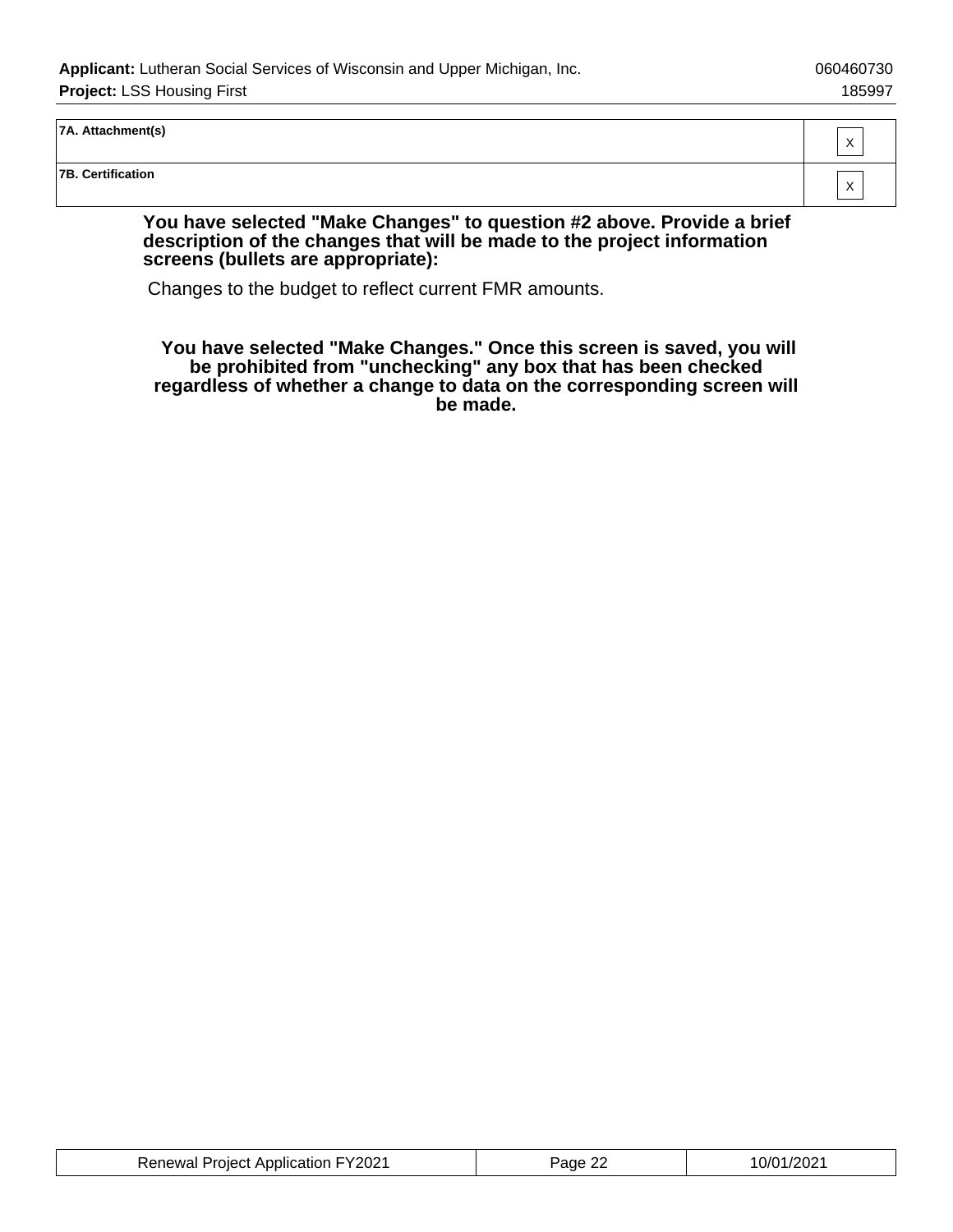### **Recipient Performance**

**1. Did you submit your previous year's** Yes **Annual Performance Report (APR) on time?**

**2. Do you have any unresolved HUD** No **Monitoring or OIG Audit finding(s) concerning any previous grant term related to this renewal project request?**

> **3. Do you draw funds quarterly for your** Yes **current renewal project?**

#### **4. Have any funds remained available for** Yes **recapture by HUD for the most recently expired grant term related to this renewal project request?**

#### **4a. If HUD recaptured funds provide an explanation.**

This was the first full year of funding and as such staff were still developing a landlord and referral network. Additionally, the program experienced multiple changes in staffing both at the program and manager level, all of which led to the project being underspent. All of these issues have since been addressed and successfully resolved.

| <b>Renewal Project Application FY2021</b> | Page 23 | 10/01/2021 |
|-------------------------------------------|---------|------------|
|-------------------------------------------|---------|------------|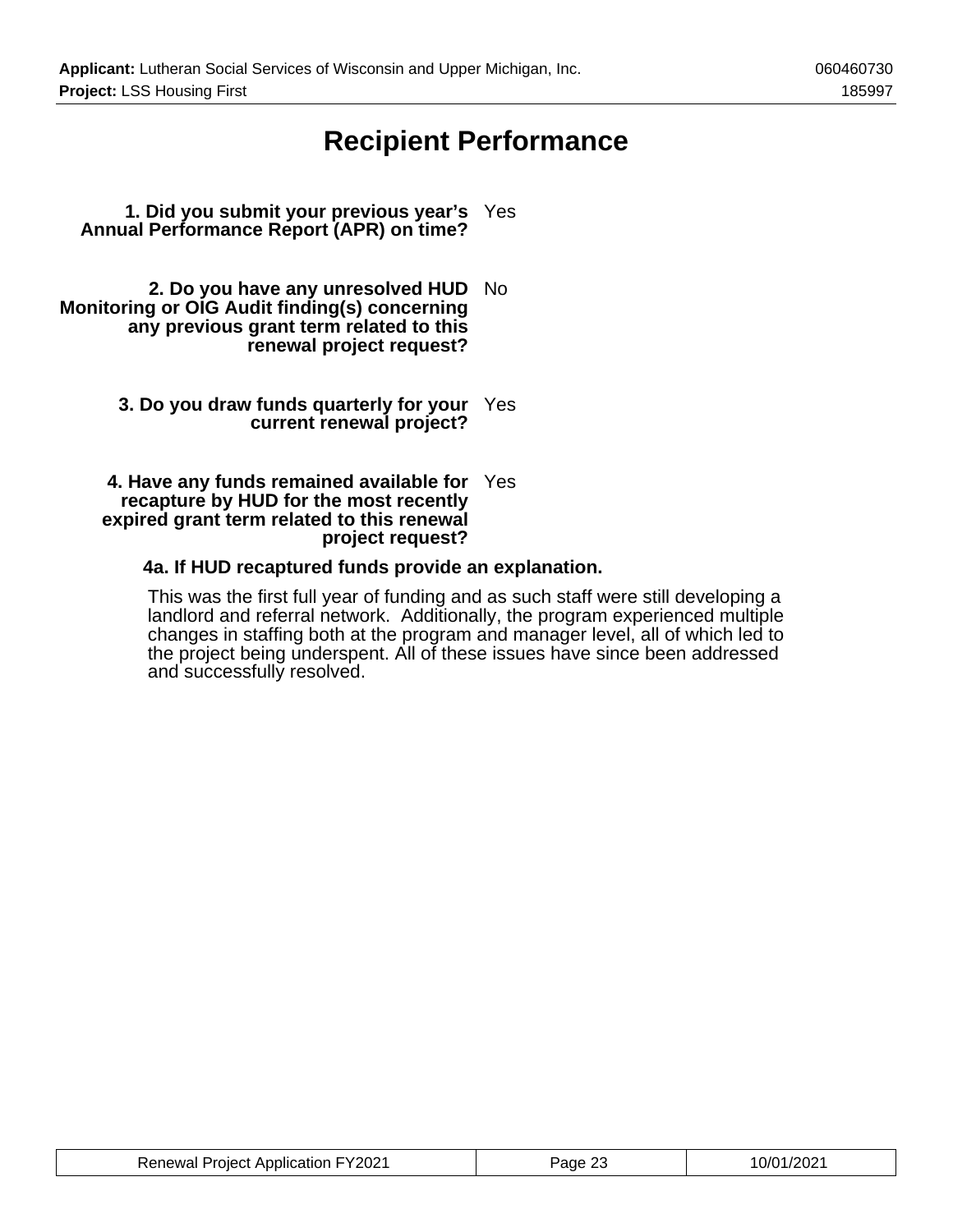### **Renewal Grant Consolidation or Renewal Grant Expansion**

The FY2021 CoC Competition will continue offering opportunities to expand or consolidate CoC projects. A few changes have occurred that differentiate the process from FY 2019.

1. Expansions and Consolidations will submit individual applications.

 a. Expansions will ONLY submit a Stand-Alone Renewal application and a Stand-Alone New application.

 b. Consolidations will ONLY submit individual renewal project applications, identifying the renewal application that will survive, and the renewal applications that will terminate. Up to 10 grants may be included in a consolidation.

 2. HUD HQ will combine the data (e.g., units, budgets) for Expansion or Consolidation requests from the individual project applications selected for conditional award and provide a data report with further instructions for the field office and conditional recipient.

#### **1. Is this renewal project application** No **requesting to consolidate or expand?**

If "No" click on "Next" or "Save & Next" below to move to the next screen.

| <b>Renewal Project Application FY2021</b> | Page 24 | 10/01/2021 |
|-------------------------------------------|---------|------------|
|-------------------------------------------|---------|------------|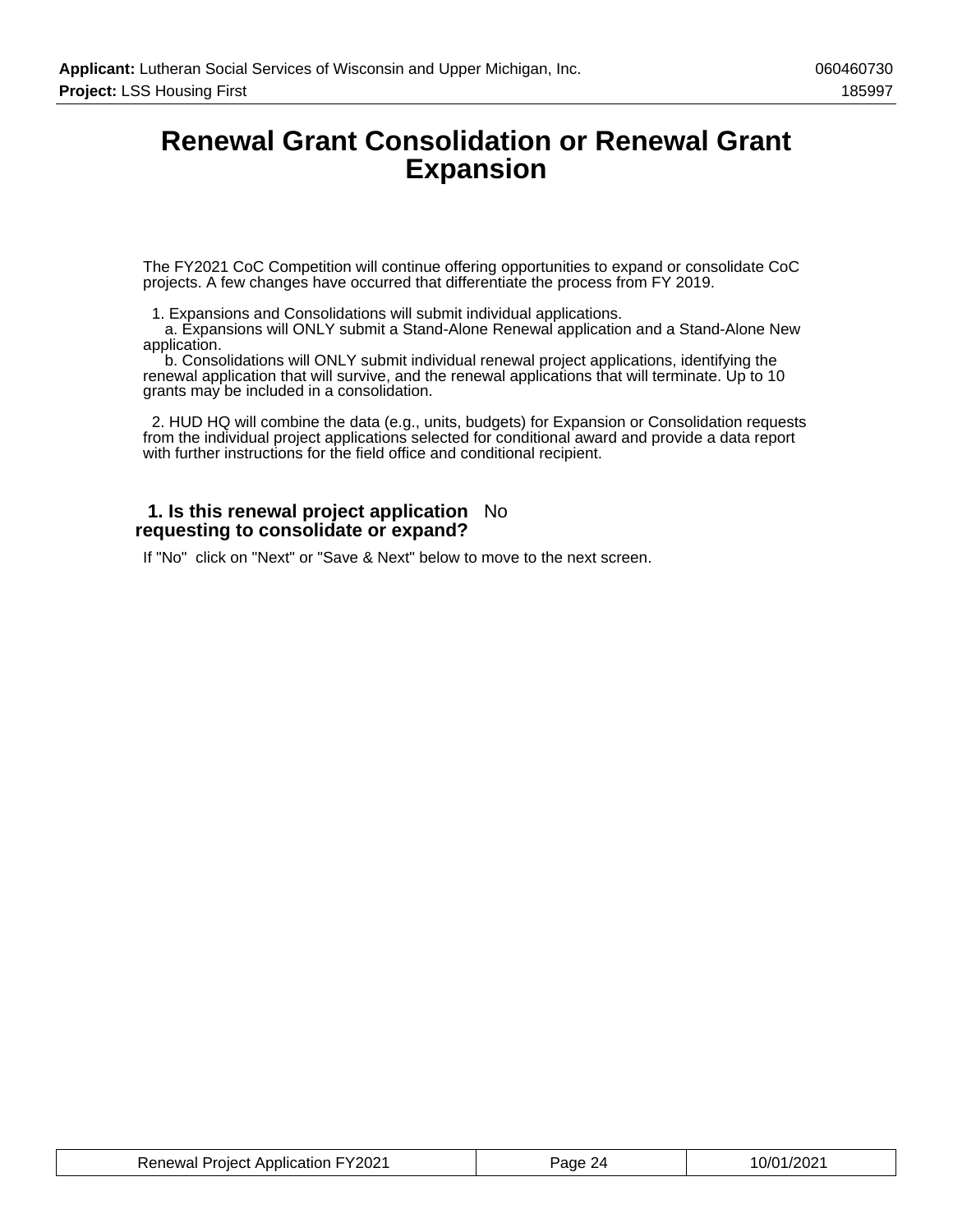# **2A. Project Subrecipients**

#### **This form lists the subrecipient organization(s) for the project. To add a subrecipient, select the icon. To view or update subrecipient information already listed, select the view option.**

### **Total Expected Sub-Awards:** \$0

| Organization | <b>Type</b>                 | Sub-<br>Award<br>Amount |
|--------------|-----------------------------|-------------------------|
|              | This list contains no items |                         |

| <b>Renewal Project Application FY2021</b> | Page 25 | 10/01/2021 |
|-------------------------------------------|---------|------------|
|-------------------------------------------|---------|------------|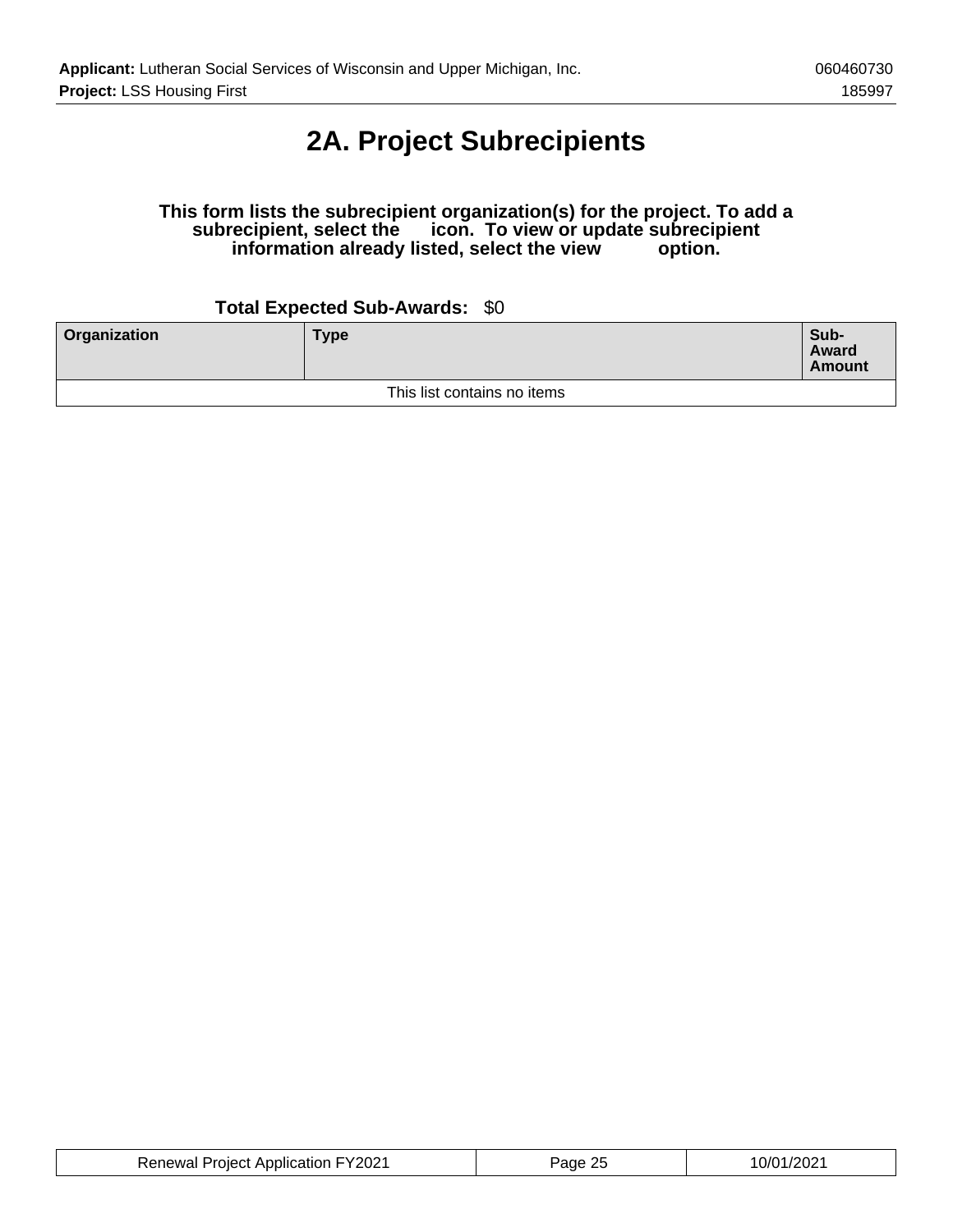# **3A. Project Detail**

### **1. Expiring Grant Project Identification** WI0225 **Number (PIN):**

(e.g., the "Federal Award Identifier" indicated on form 1A. Application Type)

**2. CoC Number and Name:** WI-503 - Madison/Dane County CoC

**3. CoC Collaborative Applicant Name:** City of Madison

**4. Project Name:** LSS Housing First

- **5. Project Status:** Standard
- **6. Component Type:** PH

**6a. Select the type of PH project.** RRH

**7. Is your organization, or subrecipient, a** No **victim service provider defined in 24 CFR 578.3?**

| <b>Renewal Project Application FY2021</b> | Page 26 | 10/01/2021 |
|-------------------------------------------|---------|------------|
|-------------------------------------------|---------|------------|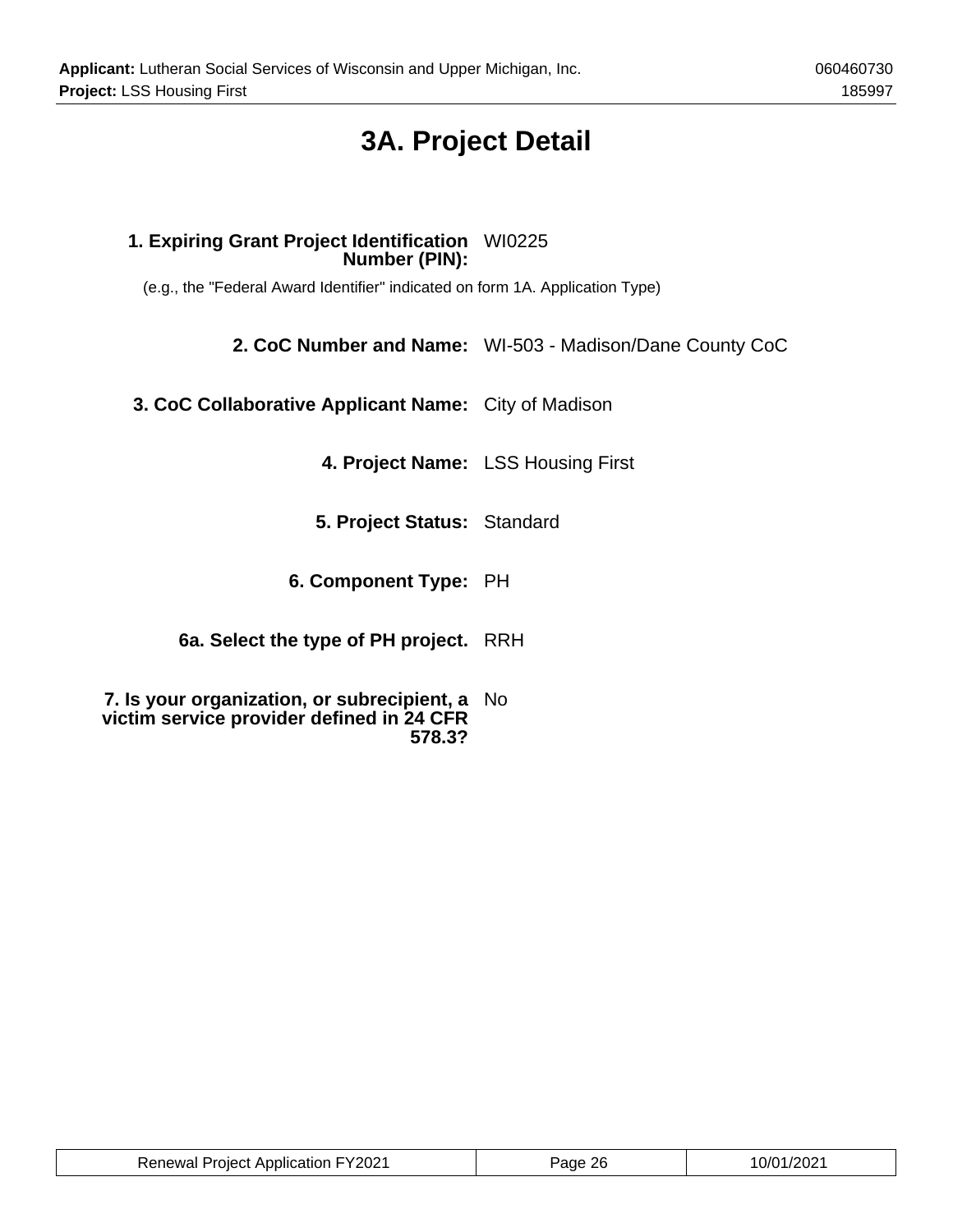# **3B. Project Description**

### **1. Provide a description that addresses the entire scope of the proposed project.**

LSS proposes to provide a PH-RRH project that will address the core components of RRH programming including housing identification, move-in and rent assistance, and RRH case management and services. The LSS Housing First program will focus housing identification services on assisting homeless households in identifying and securing permanent housing quickly despite issues that may make securing housing challenging (e.g. criminal history, poor rental history, no income, etc.). LSS has extensive experience in developing good, long-term, working relationships with local landlords which will facilitate access to housing and will help to ensure that permanent housing units are safe and appropriate. In addition to working with local landlords, the case manager will also educate clients on issues including but not limited to lease agreements, tenant rights, and household budgeting as means to ensure that clients have the knowledge and skills that will allow them to remain in housing for the long-term.

Once safe, appropriate, and affordable housing is identified, the case manager will provide the client with short-term rent and move-in assistance and will connect them to services that will allow them to move into housing quickly and to stabilize. The case manager will assess client needs and may assist in paying security deposits, rent, utility deposits, or other move-in expenses; this assistance is provided without preconditions. Central to the PH-RRH model is the belief that once housed the ability of households to address their needs, including securing or increasing income, will be greatly improved. Throughout this phase of service the case manager will continue to assess household needs and to individualize assistance; in this way, RRH resources can be maximized for the benefit of the greatest number of households.

RRH case management and services will assist households in identifying, securing, and moving into permanent housing; will support participants as they stabilize in housing; and will, through assessment of strengths and needs, connect households to mainstream services and community supports that will assist them in meeting their needs. As the LSS Housing First case manager will only provide short-term support and assistance to households, it will be essential to housing stability and permanence for the household to develop or build upon an ongoing support system. RRH case management services are highly individualized and designed to address the specific, short-term needs of households by connecting them with supports and services such as education and employment services, mental health and substance abuse treatment, legal services, child care, and transportation. In cases where a household wants to engage in longer-term services to support ongoing needs, the case manager will connect the household to community-based services designed to address their specific long-term needs.

#### **2. Check the appropriate box(s) if this project will have a specific subpopulation focus. (Select all that apply)**

| <b>Renewal Project Application FY2021</b> | Page 21 | 10/01/2021 |
|-------------------------------------------|---------|------------|
|-------------------------------------------|---------|------------|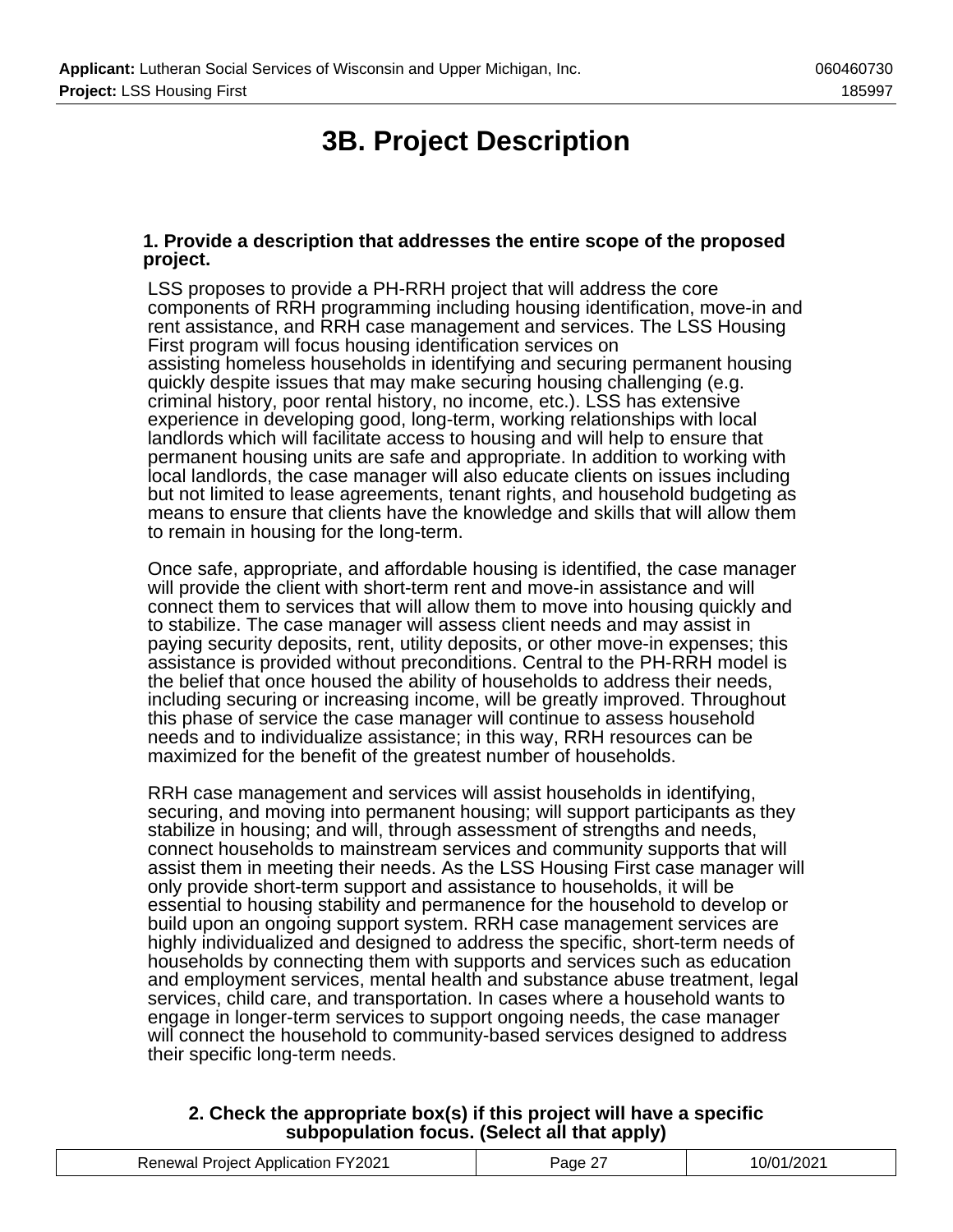| <b>N/A - Project Serves All Subpopulations</b> | Domestic Violence                     |  |
|------------------------------------------------|---------------------------------------|--|
| Veterans                                       | Substance Abuse                       |  |
| Youth (under 25)                               | Mental Illness                        |  |
| <b>Families with Children</b>                  | <b>HIV/AIDS</b>                       |  |
|                                                | <b>Chronic Homeless</b>               |  |
|                                                | <b>Other (Click 'Save' to update)</b> |  |

### **3. Housing First**

### **3a. Does the project quickly move** Yes **participants into permanent housing**

#### **3b. Does the project enroll program participants who have the following barriers? Select all that apply.**

| Having too little or little income                                                           | X |
|----------------------------------------------------------------------------------------------|---|
| Active or history of substance use                                                           | Χ |
| Having a criminal record with exceptions<br>for state-mandated restrictions                  | Χ |
| <b>History of victimization</b><br>(e.g. domestic violence, sexual assault, childhood abuse) | х |
| None of the above                                                                            |   |

#### **3c. Will the project prevent program participant termination for the following reasons? Select all that apply.**

| Failure to participate in supportive services                                                                               | X |
|-----------------------------------------------------------------------------------------------------------------------------|---|
| Failure to make progress on a service plan                                                                                  | X |
| Loss of income or failure to improve income                                                                                 | X |
| Any other activity not covered in a lease agreement typically found for unassisted persons in the project's geographic area | X |
| None of the above                                                                                                           |   |

#### **3d. Does the project follow a "Housing First"** Yes **approach?**

| <b>Renewal Project Application FY2021</b> | Page 28 | 10/01/2021 |
|-------------------------------------------|---------|------------|
|-------------------------------------------|---------|------------|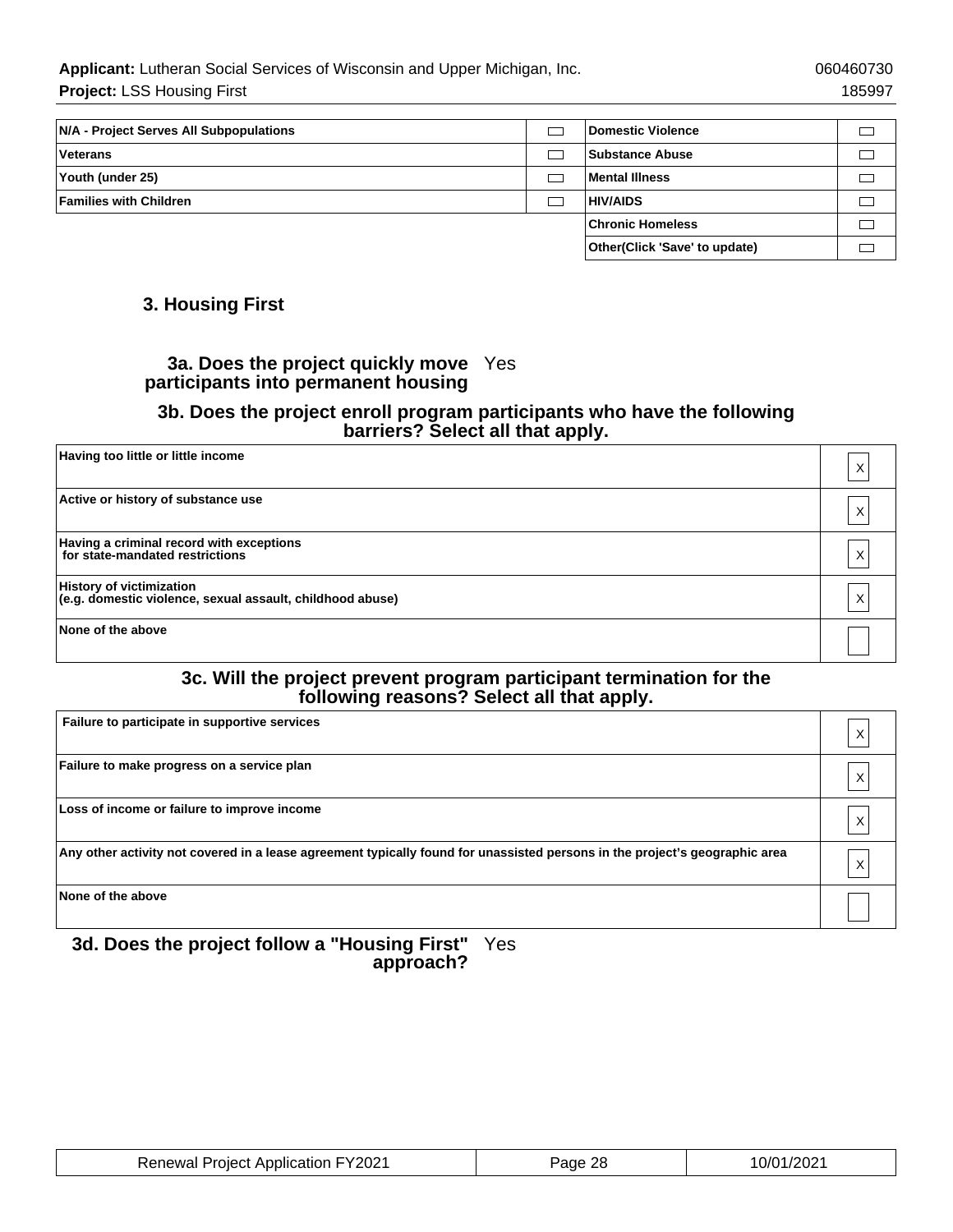# **4A. Supportive Services for Program Participants**

#### **1. For all supportive services available to program participants, indicate who will provide them and how often they will be provided. Click 'Save' to update.**

| <b>Supportive Services</b>                    | <b>Provider</b> | Frequency |
|-----------------------------------------------|-----------------|-----------|
| <b>Assessment of Service Needs</b>            | Applicant       | Weekly    |
| <b>Assistance with Moving Costs</b>           | Partner         | As needed |
| <b>Case Management</b>                        | Applicant       | Weekly    |
| <b>Child Care</b>                             | Non-Partner     | As needed |
| <b>Education Services</b>                     | Partner         | As needed |
| <b>Employment Assistance and Job Training</b> | Partner         | As needed |
| Food                                          | Applicant       | As needed |
| <b>Housing Search and Counseling Services</b> | Applicant       | Weekly    |
| <b>Legal Services</b>                         | Non-Partner     | As needed |
| <b>Life Skills Training</b>                   | Applicant       | Monthly   |
| <b>Mental Health Services</b>                 | Partner         | As needed |
| <b>Outpatient Health Services</b>             | Non-Partner     | As needed |
| <b>Outreach Services</b>                      | Applicant       | Weekly    |
| <b>Substance Abuse Treatment Services</b>     | Partner         | As needed |
| <b>Transportation</b>                         | Applicant       | As needed |
| <b>Utility Deposits</b>                       | Applicant       | As needed |

**Identify whether the project includes the following activities:**

| 2. Transportation assistance to program<br>participants to attend mainstream benefit<br>appointments, employee training, or jobs?            | Yes |
|----------------------------------------------------------------------------------------------------------------------------------------------|-----|
| 3. Annual follow-up with program participants<br>to ensure mainstream benefits are received<br>and renewed?                                  | Yes |
| 4. Do program participants have access to Yes<br>SSI/SSDI technical assistance provided by<br>this project, subrecipient, or partner agency? |     |
| 4a. Has the staff person providing the<br>technical assistance completed SOAR<br>training in the past 24 months?                             | Yes |

| <b>Renewal Project Application FY2021</b> | Page 29 | 10/01/2021 |
|-------------------------------------------|---------|------------|
|-------------------------------------------|---------|------------|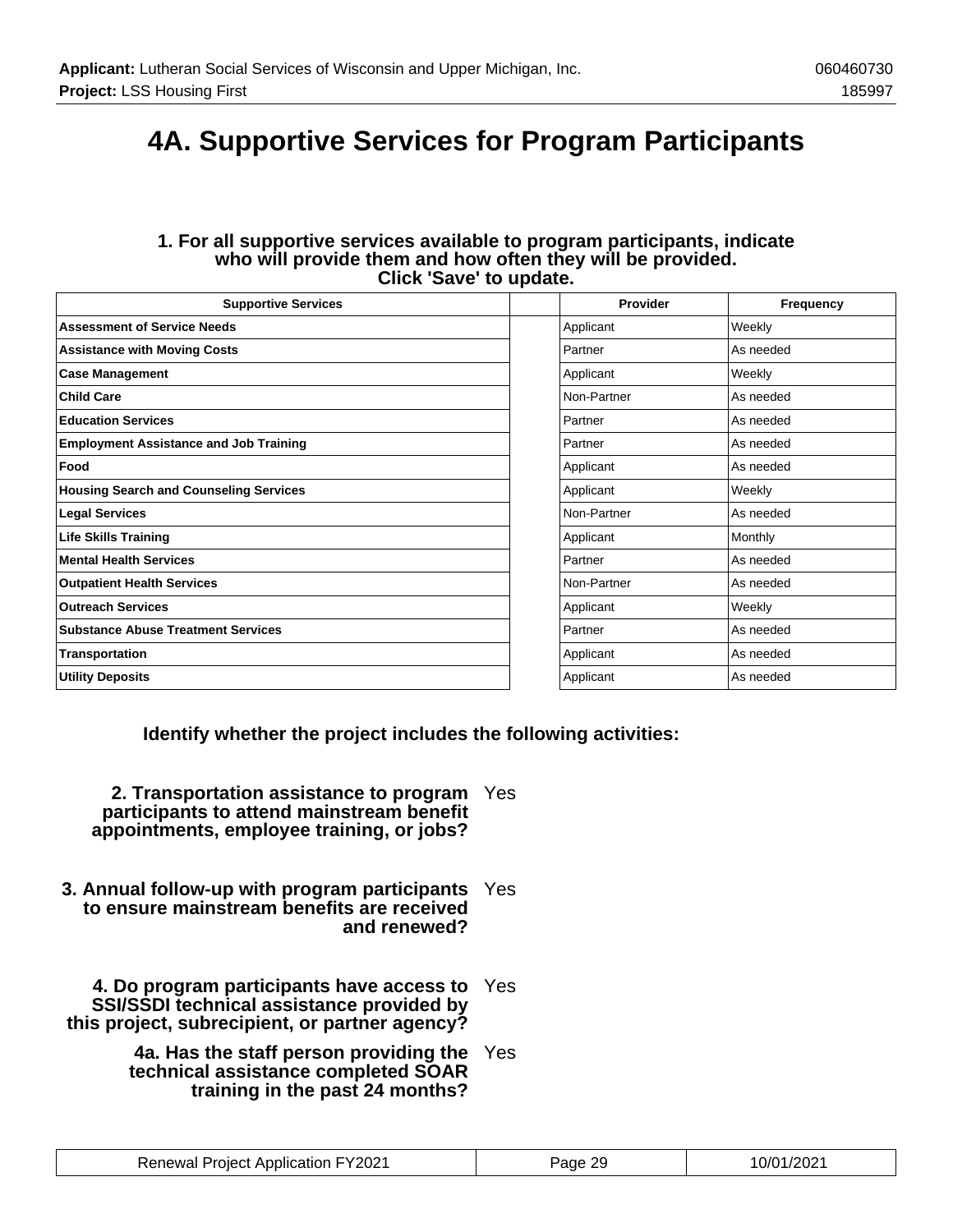# **4B. Housing Type and Location**

#### **The following list summarizes each housing site in the project. To add a housing site to the list, select the icon. To view or update a housing site already listed, select the icon.**

**Total Units:** 6

**Total Beds:** 6

| <b>Housing Type</b>         | <b>Housing Type (JOINT)</b> | <b>Units</b> | <b>Beds</b> |
|-----------------------------|-----------------------------|--------------|-------------|
| Scattered-site apartments ( | ---                         |              |             |

| <b>Renewal Project Application FY2021</b> | Page 30 | 10/01/2021 |
|-------------------------------------------|---------|------------|
|-------------------------------------------|---------|------------|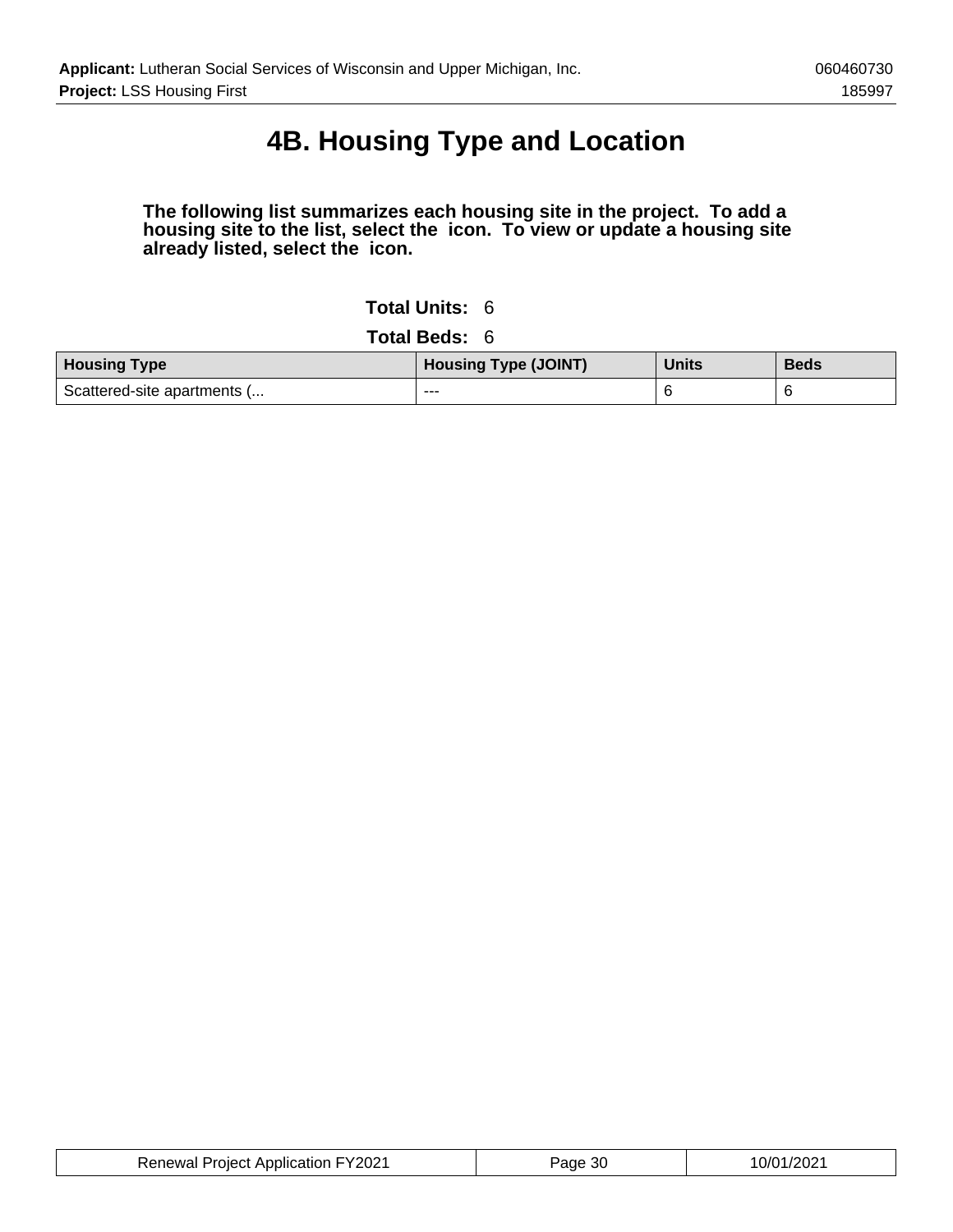### **4B. Housing Type and Location Detail**

**1. Housing Type:** Scattered-site apartments (including efficiencies)

#### **2. Indicate the maximum number of units and beds available for program participants at the selected housing site.**

#### **a. Units:** 6

**b. Beds:** 6

#### **3. Address**

Project applicants must enter an address for all proposed and existing properties. If the location is not yet known, enter the expected location of the housing units. For Scattered-site and Singlefamily home housing, or for projects that have units at multiple locations, project applicants should enter the address where the majority of beds will be located or where the majority of beds are located as of the application submission. Where the project uses tenant-based rental assistance in the RRH portion, or if the address for scattered-site or single-family homes housing cannot be identified at the time of application, enter the address for the project's administration office. Projects serving victims of domestic violence, including human trafficking, must use a PO Box or other anonymous address to ensure the safety of participants.

> **Street 1:** 1904 Winnebago St. 2nd Floor **Street 2: City:** Madison **State:** Wisconsin **ZIP Code:** 53704

**4. Select the geographic area(s) associated with the address: (for multiple selections hold CTRL Key)**

559025 Dane County

| <b>Renewal Project Application FY2021</b> | Page 31 | 10/01/2021 |
|-------------------------------------------|---------|------------|
|-------------------------------------------|---------|------------|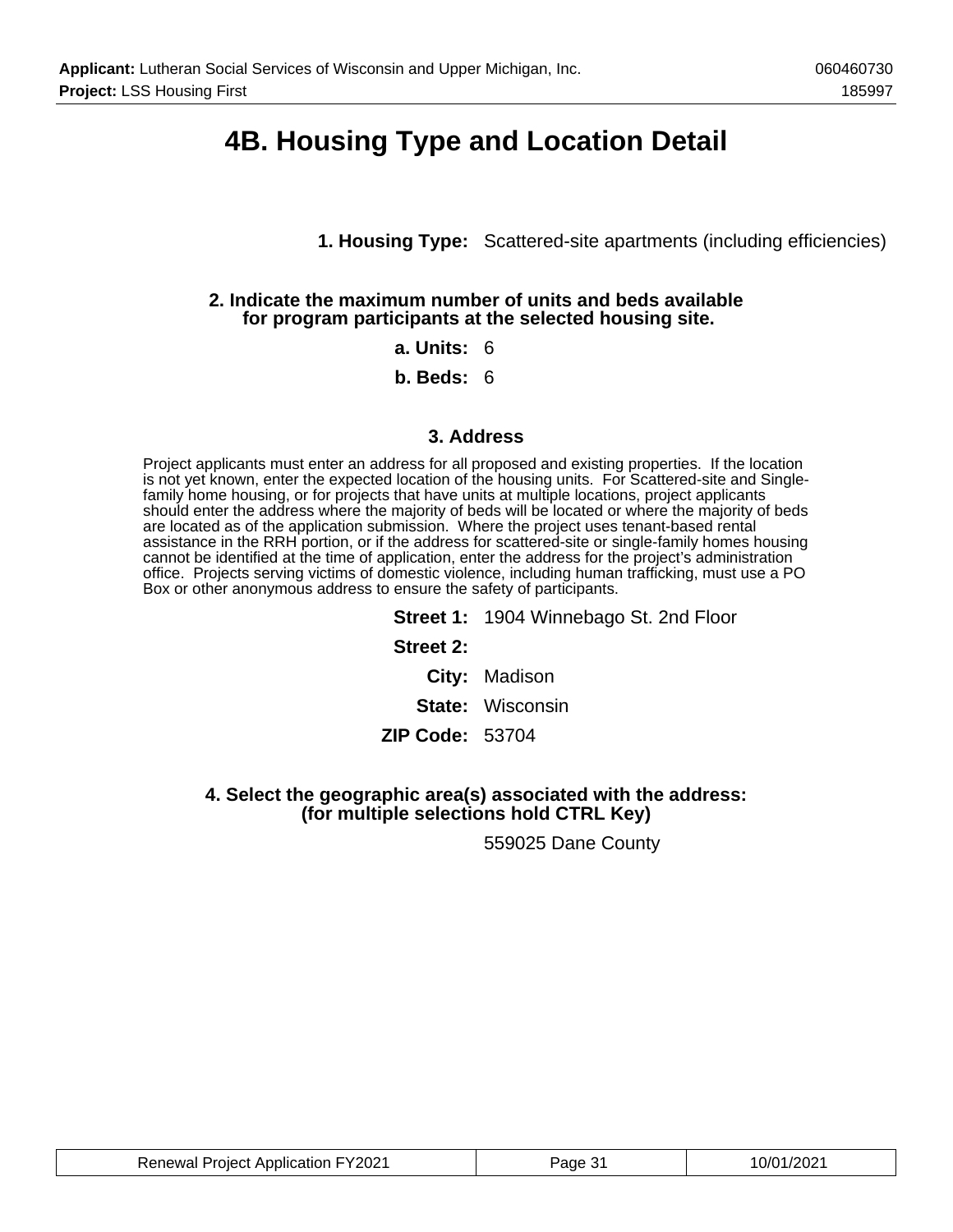# **5A. Program Participants - Households**



**Click Save to automatically calculate totals**

| <b>Renewal Project Application FY2021</b> | Page 32 | 10/01/2021 |
|-------------------------------------------|---------|------------|
|-------------------------------------------|---------|------------|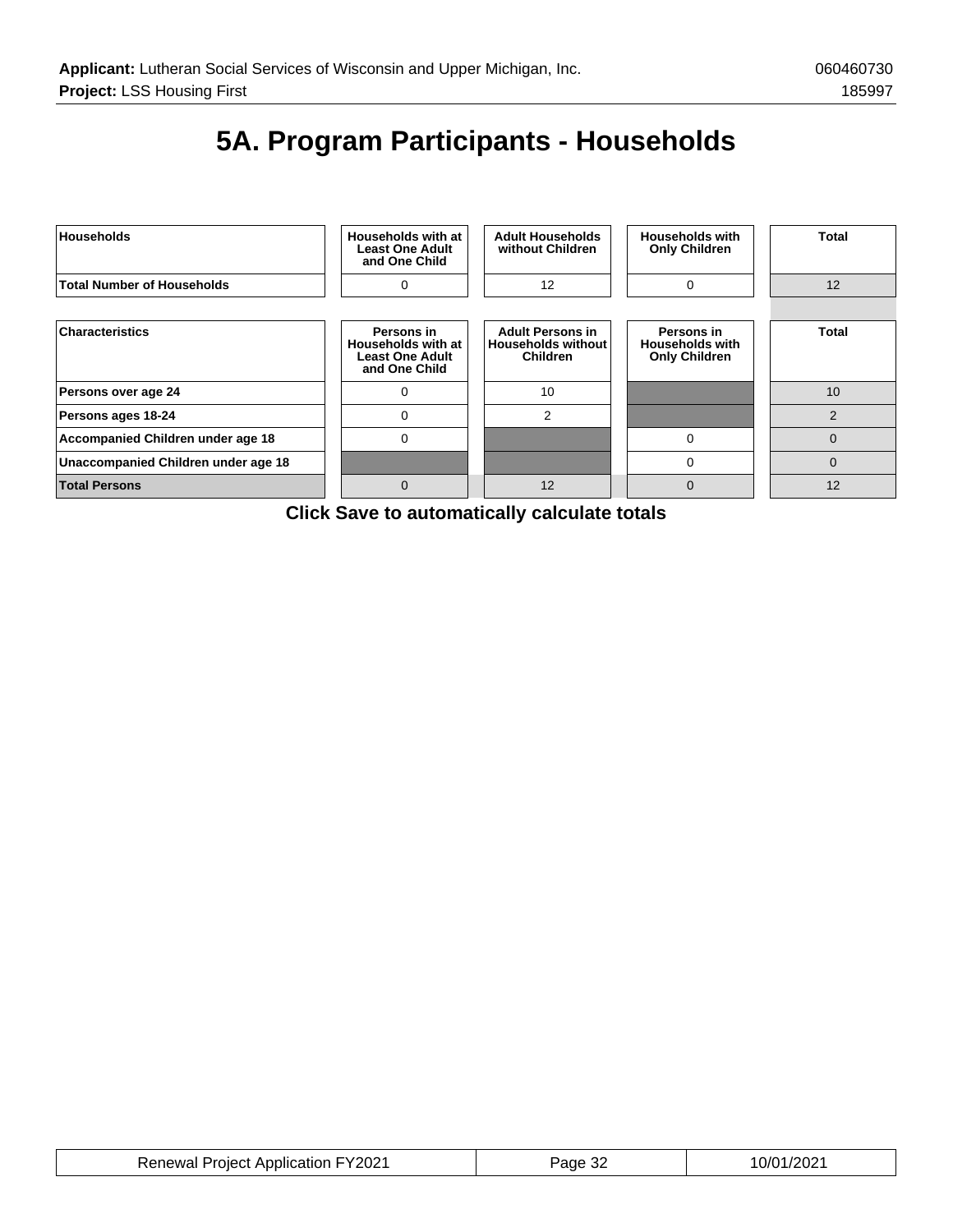# **5B. Program Participants - Subpopulations**

| <b>Characteristics</b> | <b>CH</b><br>(Not<br><b>Veterans</b> | <b>CH</b><br>Veterans | Veterans Chronic<br>(Not CH) Substan | ce<br><b>Abuse</b> | <b>HIV/AID</b><br>S | <b>Severely</b><br><b>Mentally</b><br>Ш | <b>DV</b> | Physical Developmenta<br><b>Disability</b> | <b>Persons Not</b><br>Represented<br>by a<br>Listed<br>Subpopulatio |
|------------------------|--------------------------------------|-----------------------|--------------------------------------|--------------------|---------------------|-----------------------------------------|-----------|--------------------------------------------|---------------------------------------------------------------------|
| Persons over age 24    |                                      |                       |                                      |                    |                     |                                         |           |                                            |                                                                     |
| Persons ages 18-24     |                                      |                       |                                      |                    |                     |                                         |           |                                            |                                                                     |
| Children under age 18  |                                      |                       |                                      |                    |                     |                                         |           |                                            |                                                                     |
| <b>Total Persons</b>   | $\mathbf{0}$                         | $\Omega$              | 0                                    |                    | $\mathbf 0$         |                                         | $\Omega$  | $\mathbf 0$                                | 0                                                                   |

### **Persons in Households with at Least One Adult and One Child**

### **Persons in Households without Children**

| <b>Characteristics</b> | <b>CH</b><br>(Not<br><b>Veterans</b> | <b>CH</b><br><b>IVeterans</b> | <b>Veterans</b><br>(Not CH) Chronic | <b>Substan</b><br>ce<br><b>Abuse</b> | <b>HIV/AID</b><br>S | <b>Severely</b><br><b>Mentally</b><br>Ш | <b>DV</b> | <b>Disability</b> | Physical   Developmenta  <br><b>Disability</b> | <b>Persons Not</b><br>Represented<br>by a<br>Listed<br><b>Subpopulatio</b> |
|------------------------|--------------------------------------|-------------------------------|-------------------------------------|--------------------------------------|---------------------|-----------------------------------------|-----------|-------------------|------------------------------------------------|----------------------------------------------------------------------------|
| Persons over age 24    |                                      |                               |                                     |                                      |                     |                                         |           |                   |                                                |                                                                            |
| Persons ages 18-24     |                                      |                               |                                     |                                      |                     |                                         |           |                   |                                                |                                                                            |
| <b>Total Persons</b>   |                                      |                               |                                     |                                      | $\Omega$            |                                         |           |                   |                                                | 10                                                                         |

**Click Save to automatically calculate totals**

### **Persons in Households with Only Children**

| <b>Characteristics</b>                 | <b>CH</b><br>(Not<br><b>Veterans</b> | CH<br><b>Veterans</b> | Veterans<br>$ $ (Not CH) $ $ | <b>Chronic</b><br><b>Substan</b><br>ce<br><b>Abuse</b> | <b>HIV/AID</b><br>s | <b>Severely</b><br><b>Mentally</b><br>Ш | <b>DV</b> | <b>Physical</b><br><b>Disability</b> | Developmenta<br><b>Disability</b> | <b>Persons Not</b><br>Represented<br>by a<br>Listed<br>Subpopulatio |
|----------------------------------------|--------------------------------------|-----------------------|------------------------------|--------------------------------------------------------|---------------------|-----------------------------------------|-----------|--------------------------------------|-----------------------------------|---------------------------------------------------------------------|
| Accompanied Children under<br>age 18   |                                      |                       |                              |                                                        |                     |                                         |           |                                      |                                   |                                                                     |
| Unaccompanied Children<br>under age 18 |                                      |                       |                              |                                                        |                     |                                         |           |                                      |                                   |                                                                     |
| <b>Total Persons</b>                   |                                      |                       |                              | $\Omega$                                               | $\Omega$            | $\Omega$                                |           |                                      |                                   |                                                                     |

### **Describe the unlisted subpopulations referred to above:**

Services will be open to single adults aged 18 and older prioritized for RRH.

| <b>Renewal Project Application FY2021</b> | Page 33 | 10/01/2021 |
|-------------------------------------------|---------|------------|
|-------------------------------------------|---------|------------|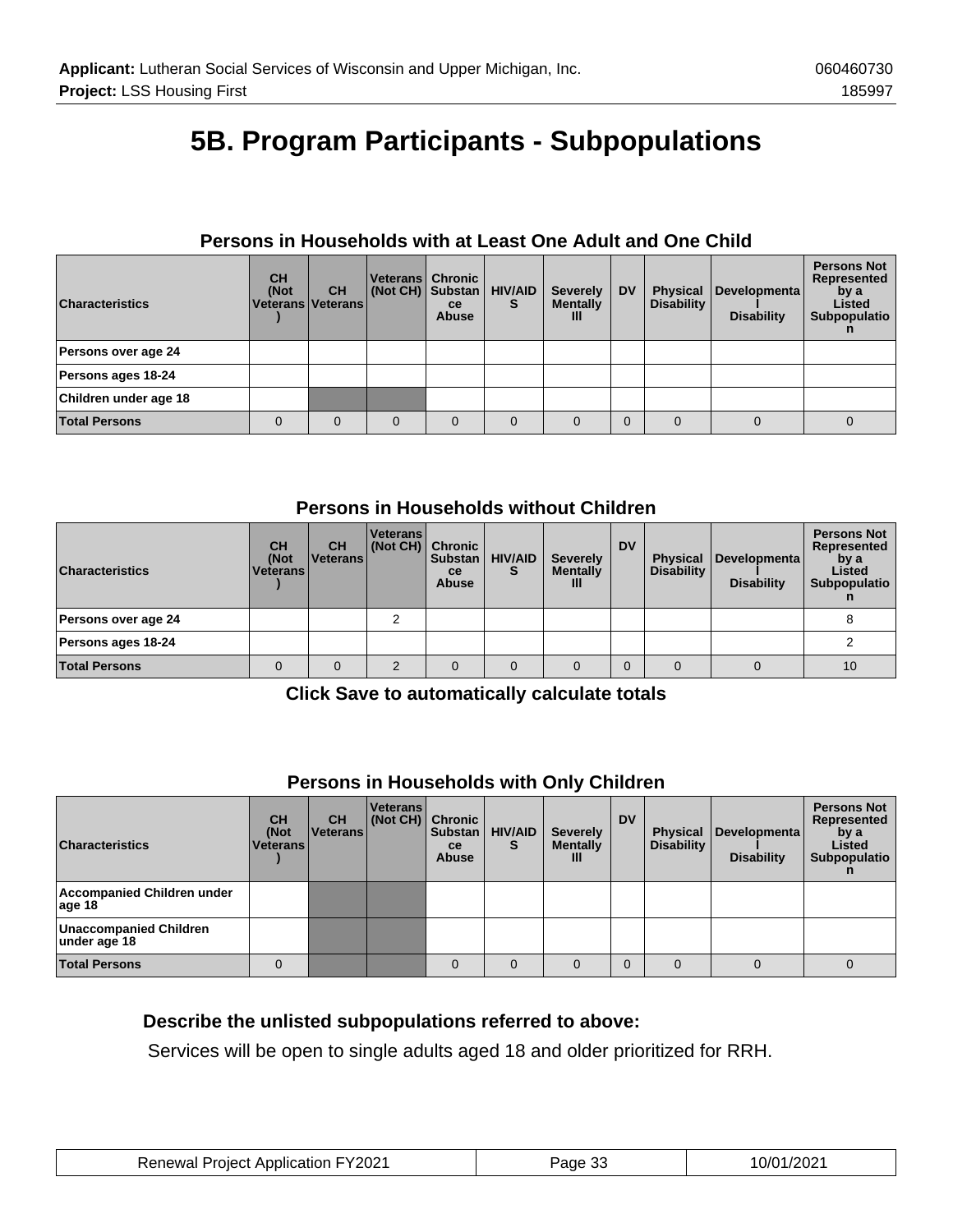# **6A. Funding Request**

- **1. Do any of the properties in this project have an active restrictive covenant?** No
- **2. Was the original project awarded as either** No **a Samaritan Bonus or Permanent Housing Bonus project?**
- **3. Does this project propose to allocate funds according to an indirect cost rate?** No
	- **4. Renewal Grant Term: This field is pre-**1 Year **populated with a one-year grant term and cannot be edited:**
		- **5. Select the costs for which funding is requested:**

| Rental Assistance   X               |  |
|-------------------------------------|--|
| Supportive Services $\mid$ $\times$ |  |
| HMIS                                |  |

| <b>Renewal Project Application FY2021</b> | 'age | 10/01/2021 |
|-------------------------------------------|------|------------|
|-------------------------------------------|------|------------|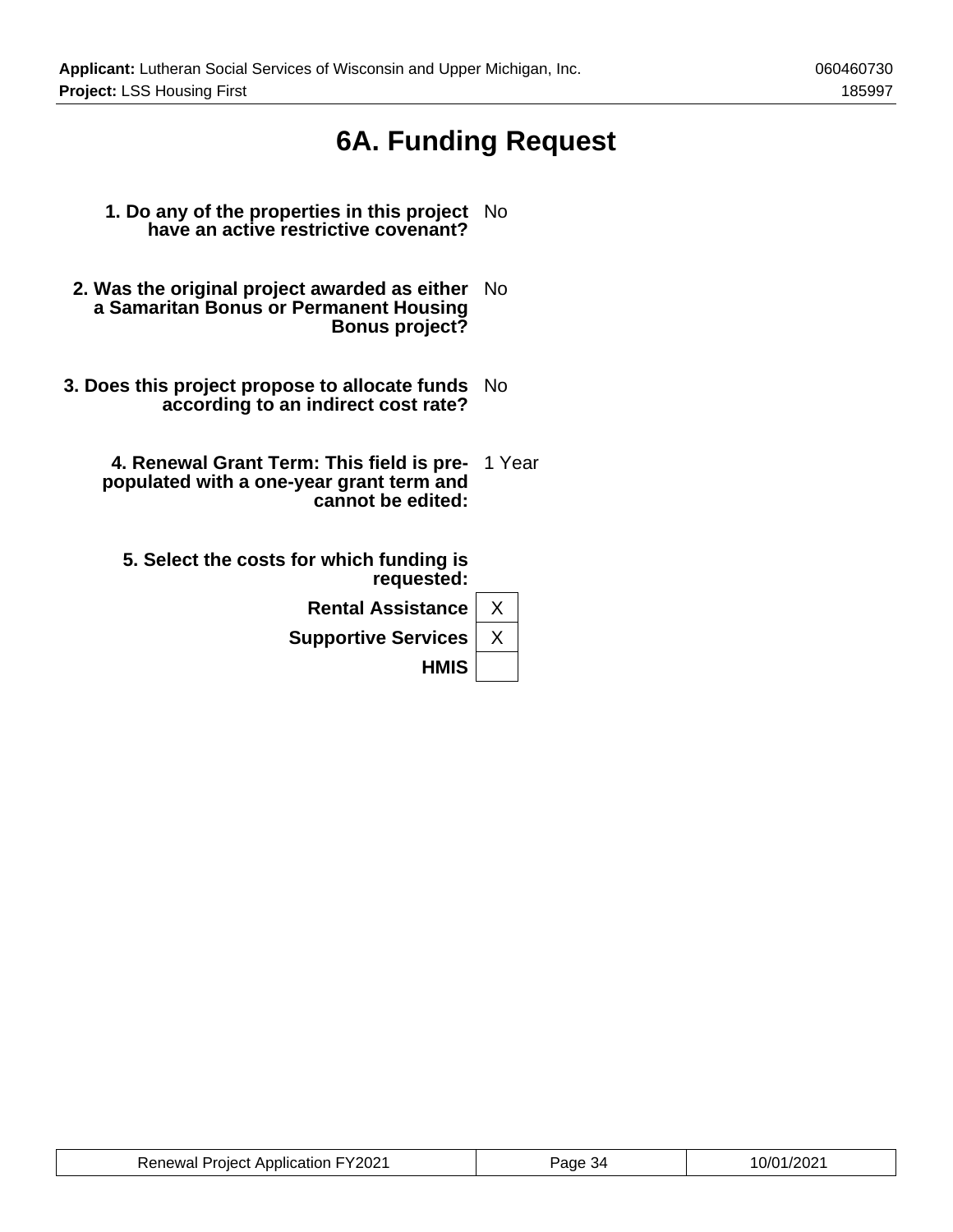# **6C. Rental Assistance Budget**

#### **The following list summarizes the rental assistance funding request for the total term of the project. To add information to the list, select the icon. To view or update information already listed, select the icon.**

|                                     | <b>Total Request for Grant Term:</b>  |  |                                 | \$69,408             |
|-------------------------------------|---------------------------------------|--|---------------------------------|----------------------|
|                                     | <b>Total Units:</b>                   |  |                                 |                      |
| Type of Rental<br><b>Assistance</b> | <b>FMR Area</b>                       |  | <b>Total Units</b><br>Requested | <b>Total Request</b> |
| <b>TRA</b>                          | WI - Madison, WI HUD Metro FMR Area ( |  | 6                               | \$69,408             |

| <b>Renewal Project Application FY2021</b> | Page 35 | 10/01/2021 |
|-------------------------------------------|---------|------------|
|-------------------------------------------|---------|------------|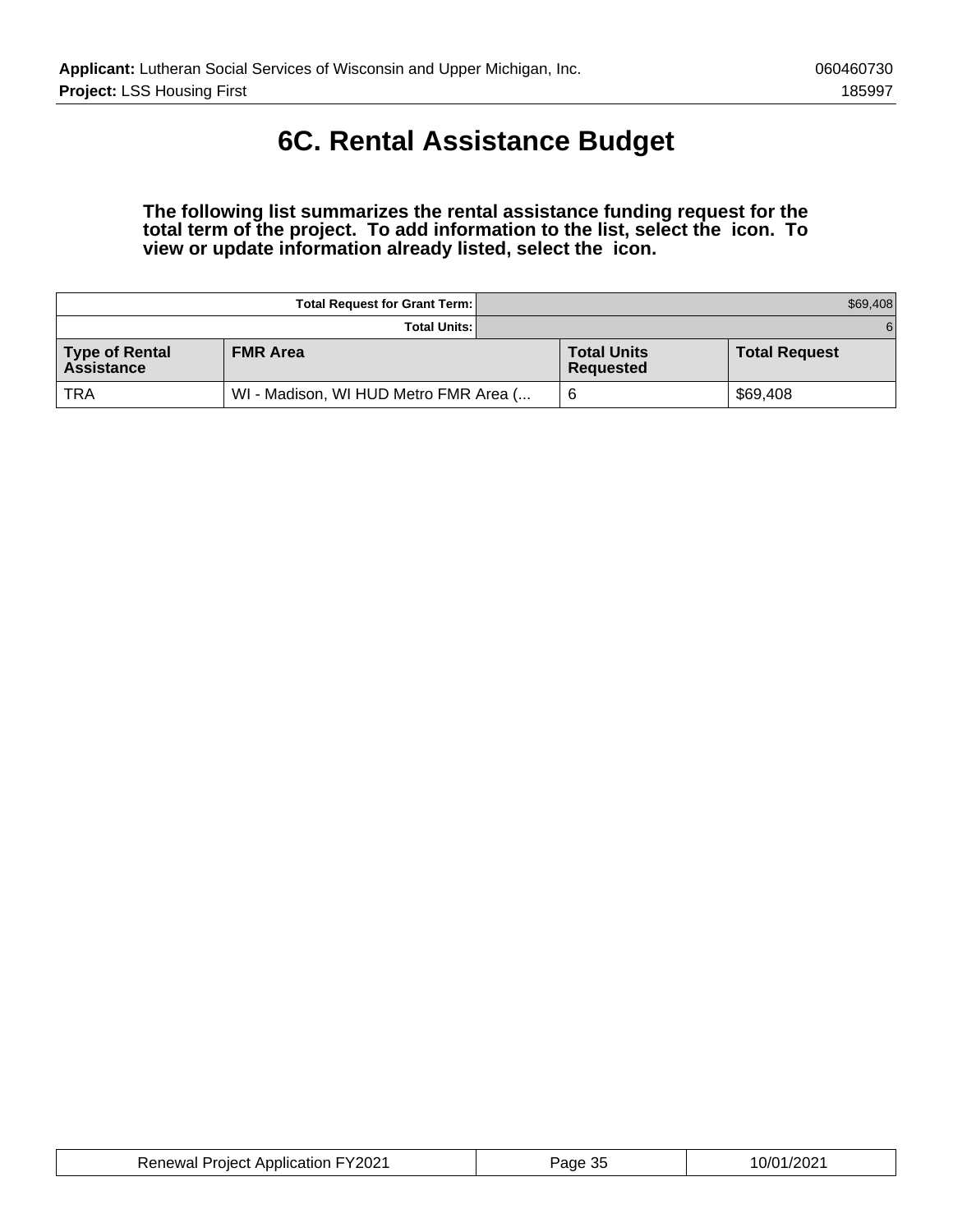### **Rental Assistance Budget Detail**

### **Type of Rental Assistance:** TRA

#### **Metropolitan or non-metropolitan fair market rent area:**

WI - Madison, WI HUD Metro FMR Area (5502599999)

#### **Does the applicant request rental assistance funding for less than the area's per unit size fair market rents?** No

| <b>Size of Units</b>                                         | # of Units<br>(Applicant) |                           | <b>FMR Area</b><br>(Applicant) | <b>HUD Paid</b><br>Rent<br>(Applicant) | 12 Months |     | <b>Total</b><br>Request<br>(Applicant) |
|--------------------------------------------------------------|---------------------------|---------------------------|--------------------------------|----------------------------------------|-----------|-----|----------------------------------------|
| <b>SRO</b>                                                   |                           | $\boldsymbol{\mathsf{x}}$ | \$667                          | $$667$ $\times$                        | 12        | $=$ | \$0                                    |
| 0 Bedroom                                                    |                           | 3x                        | \$889                          | $$889$ $x$                             | 12        | =   | \$32,004                               |
| 1 Bedroom                                                    | $\overline{3}$            | l x                       | \$1,039                        | $$1,039$ x                             | 12        | =   | \$37,404                               |
| 2 Bedrooms                                                   |                           | $\mathbf{x}$              | \$1,211                        | $$1,211$ x                             | 12        | =   | \$0                                    |
| 3 Bedrooms                                                   |                           | X                         | \$1,641                        | $$1,641$ x                             | 12        | =   | \$0                                    |
| 4 Bedrooms                                                   |                           | $\pmb{\chi}$              | \$1,965                        | $$1,965$ $x$                           | 12        | =   | \$0                                    |
| 5 Bedrooms                                                   |                           | X                         | \$2,260                        | $$2,260$ x                             | 12        | $=$ | \$0                                    |
| 6 Bedrooms                                                   |                           | $\boldsymbol{x}$          | \$2,555                        | $$2,555$ $x$                           | 12        | Ξ   | \$0                                    |
| 7 Bedrooms                                                   |                           | $\mathbf x$               | \$2,849                        | $$2,849$ x                             | 12        | $=$ | \$0                                    |
| 8 Bedrooms                                                   |                           | X                         | \$3,144                        | $$3,144$ $\times$                      | 12        | Ξ   | \$0                                    |
| 9 Bedrooms                                                   |                           | X                         | \$3,439                        | $$3,439$ x                             | 12        | $=$ | \$0                                    |
| <b>Total Units and Annual Assistance</b><br><b>Requested</b> | 6                         |                           |                                |                                        |           |     | \$69,408                               |
| <b>Grant Term</b>                                            |                           |                           |                                |                                        |           |     | 1 Year                                 |
| <b>Total Request for Grant Term</b>                          |                           |                           |                                |                                        |           |     | \$69,408                               |

**Click the 'Save' button to automatically calculate totals.**

| <b>Renewal Project Application FY2021</b> | <sup>5</sup> age 36 | 10/01/2021 |
|-------------------------------------------|---------------------|------------|
|-------------------------------------------|---------------------|------------|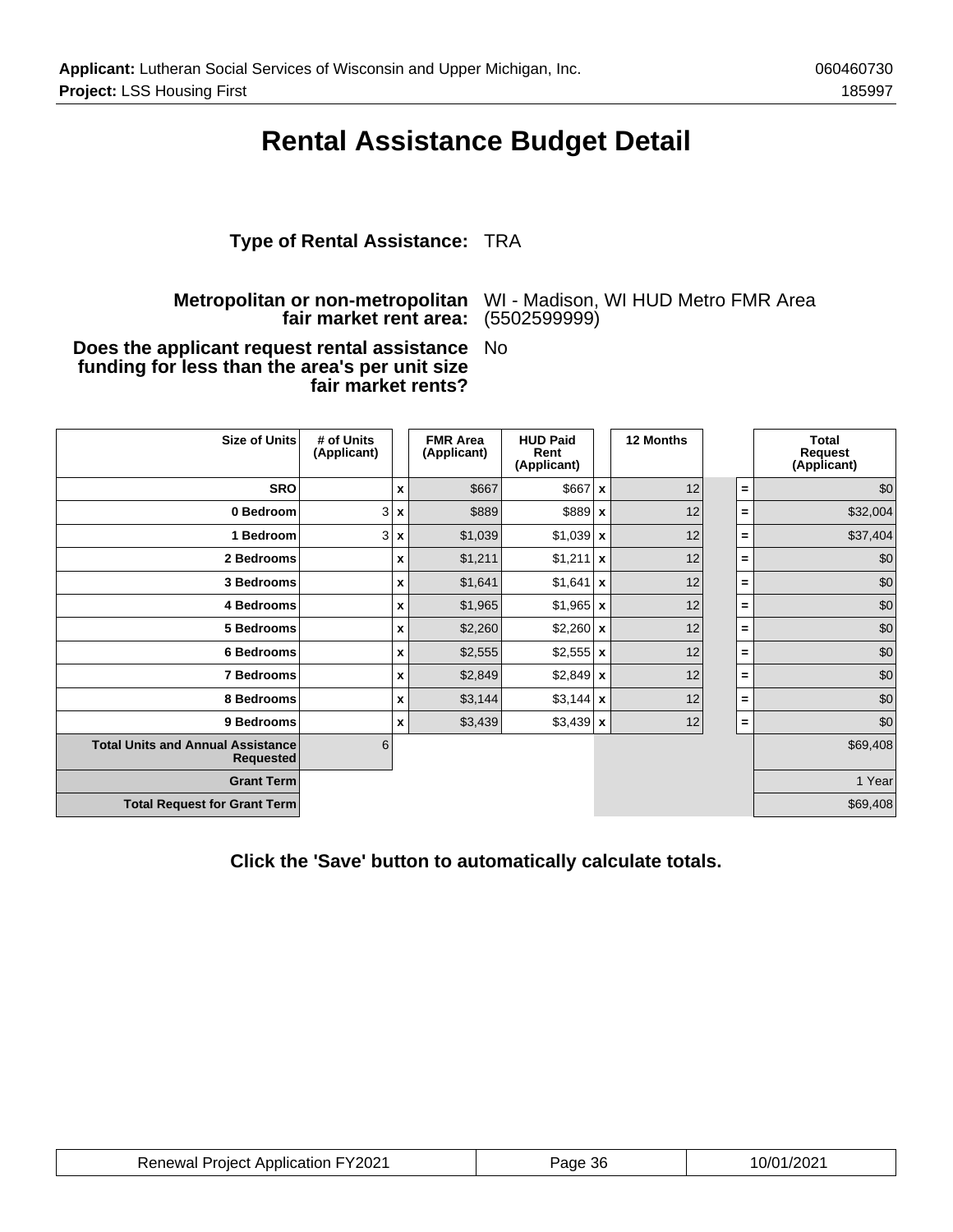# **6D. Sources of Match**

#### **The following list summarizes the funds that will be used as Match for this project. To add a Match source to the list, select the icon. To view or update a Match source already listed, select the icon.**

### **Summary for Match**

| <b>Total Value of Cash Commitments:</b>    | \$27,000 |
|--------------------------------------------|----------|
| <b>Total Value of In-Kind Commitments:</b> | \$0      |
| <b>Total Value of All Commitments:</b>     | \$27,000 |

#### **1. Will this project generate program income described in 24 CFR 578.97 to use as Match for this project?** No

| <b>Type</b> | <b>Source</b> | <b>Contributor</b>    | <b>Value of Commitments</b> |
|-------------|---------------|-----------------------|-----------------------------|
| Cash        | Private       | <b>LSS Foundation</b> | \$27,000                    |

| <b>Renewal Project Application FY2021</b> | Page 37 | 10/01/2021 |
|-------------------------------------------|---------|------------|
|-------------------------------------------|---------|------------|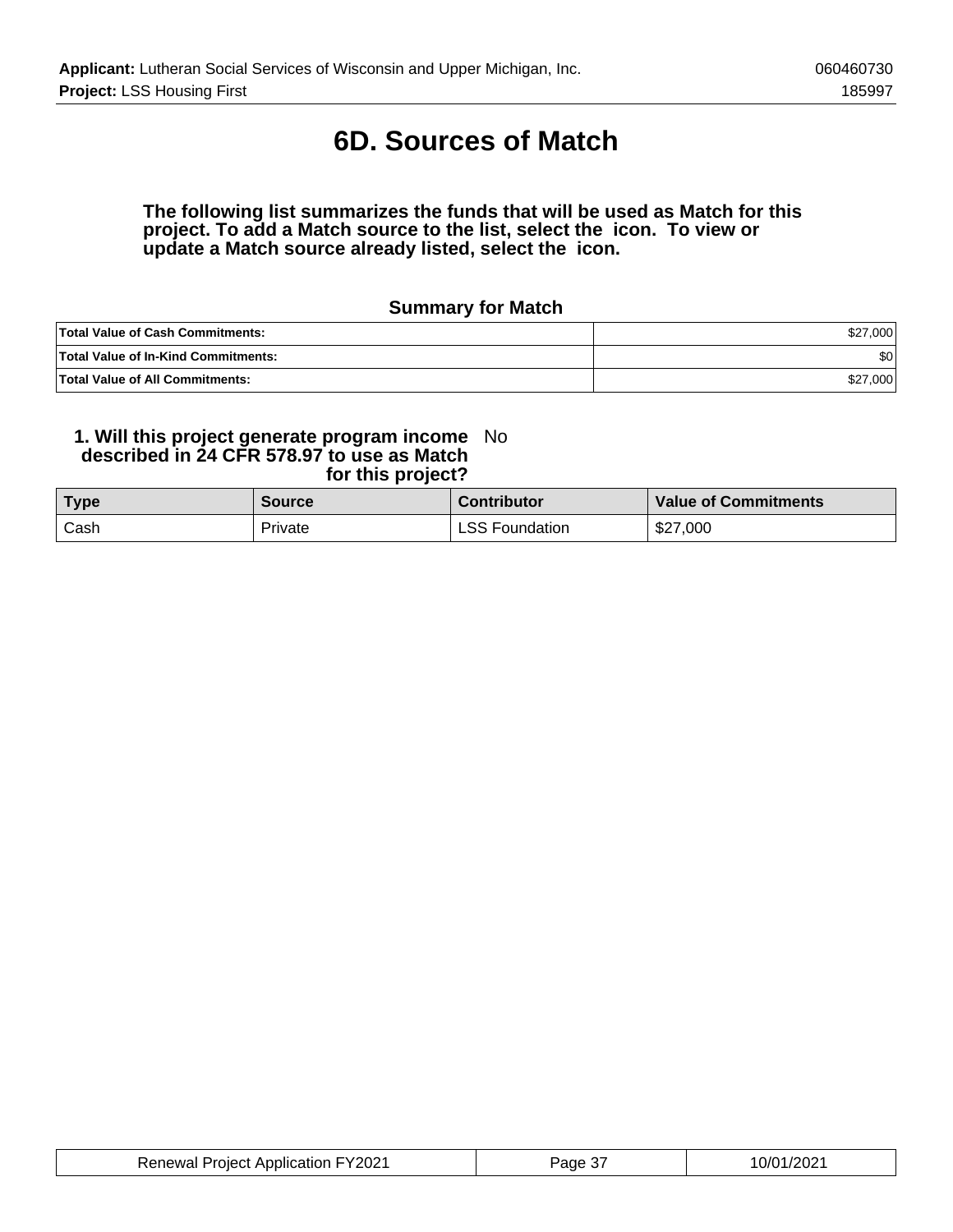# **Sources of Match Detail**

| 1. Type of Match Commitment: Cash                                                                                          |  |
|----------------------------------------------------------------------------------------------------------------------------|--|
| 2. Source: Private                                                                                                         |  |
| 3. Name of Source: LSS Foundation<br>(Be as specific as possible and include the<br>office or grant program as applicable) |  |
| 4. Amount of Written Committment: \$27,000                                                                                 |  |

| <b>Renewal Project Application FY2021</b> | Page 38 | 10/01/2021 |
|-------------------------------------------|---------|------------|
|-------------------------------------------|---------|------------|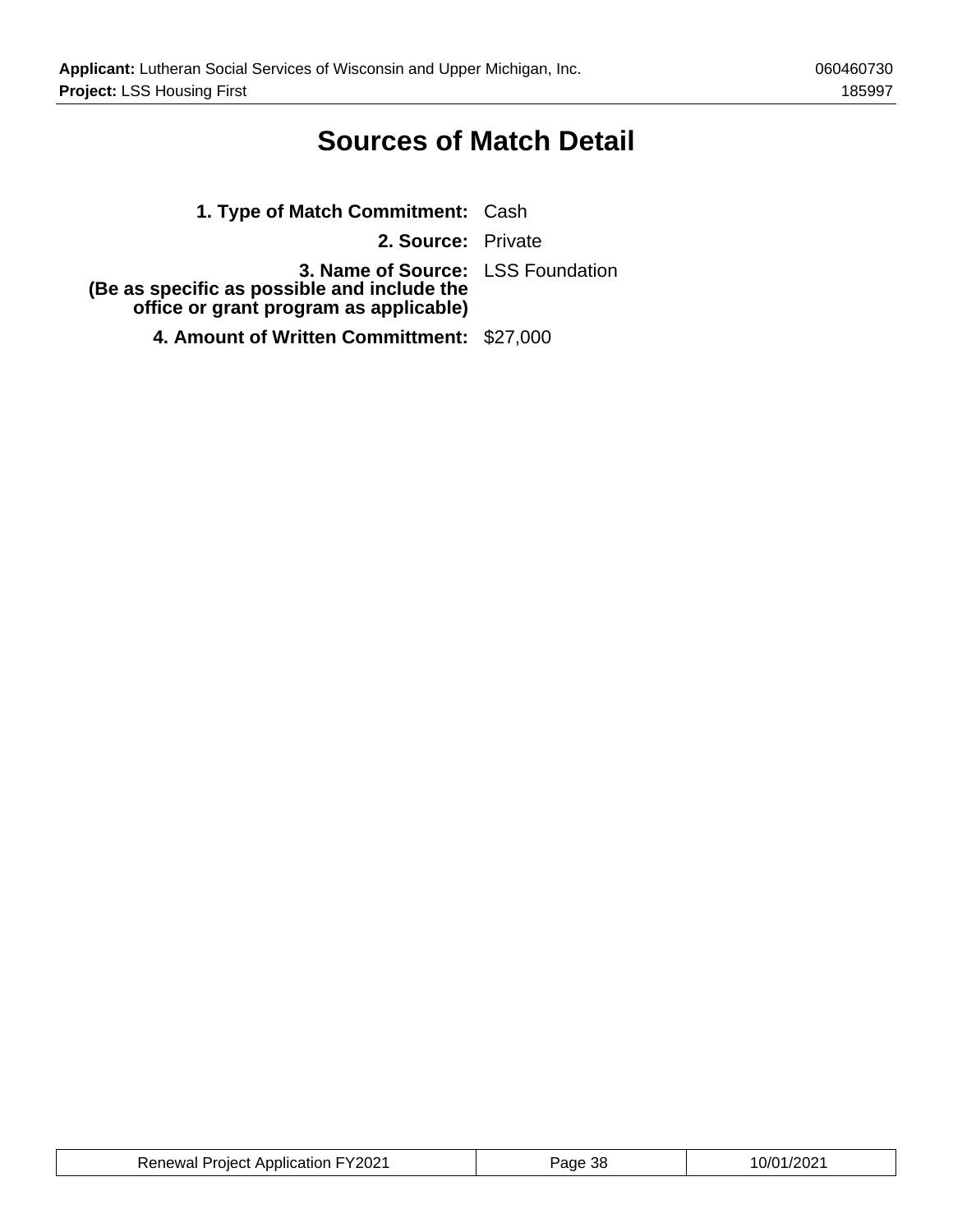# **6E. Summary Budget**

**The following information summarizes the funding request for the total term of the project. Budget amounts from the Leased Units, Rental Assistance, and Match screens have been automatically imported and cannot be edited. However, applicants must confirm and correct, if necessary, the total budget amounts for Leased Structures, Supportive Services, Operating, HMIS, and Admin. Budget amounts must reflect the most accurate project information according to the most recent project grant agreement or project grant agreement amendment, the CoC's final HUD-approved FY 2018 GIW or the project budget as reduced due to CoC reallocation. Please note that, new for FY 2018, there are no detailed budget screens for Leased Structures, Supportive Services, Operating, or HMIS costs. HUD expects the original details of past approved budgets for these costs to be the basis for future expenses. However, any reasonable and eligible costs within each CoC cost category can be expended and will be verified during a HUD monitoring.**

| <b>Eligible Costs</b>                       | <b>Total Assistance</b><br><b>Requested</b><br>for 1 year<br><b>Grant Term</b><br>(Applicant) |
|---------------------------------------------|-----------------------------------------------------------------------------------------------|
| 1a. Leased Units                            | \$0                                                                                           |
| 1b. Leased Structures                       | \$0                                                                                           |
| 2. Rental Assistance                        | \$69,408                                                                                      |
| 3. Supportive Services                      | \$27,224                                                                                      |
| 4. Operating                                | \$0                                                                                           |
| 5. HMIS                                     | \$0                                                                                           |
| 6. Sub-total Costs Requested                | \$96,632                                                                                      |
| 7. Admin<br>(Up to 10%)                     | \$8,072                                                                                       |
| 8. Total Assistance<br>plus Admin Requested | \$104,704                                                                                     |
| 9. Cash Match                               | \$27,000                                                                                      |
| 10. In-Kind Match                           | \$0                                                                                           |
| 11. Total Match                             | \$27,000                                                                                      |
| 12. Total Budget                            | \$131,704                                                                                     |

| <b>Renewal Project Application FY2021</b> | Page 39 | 10/01/2021 |
|-------------------------------------------|---------|------------|
|-------------------------------------------|---------|------------|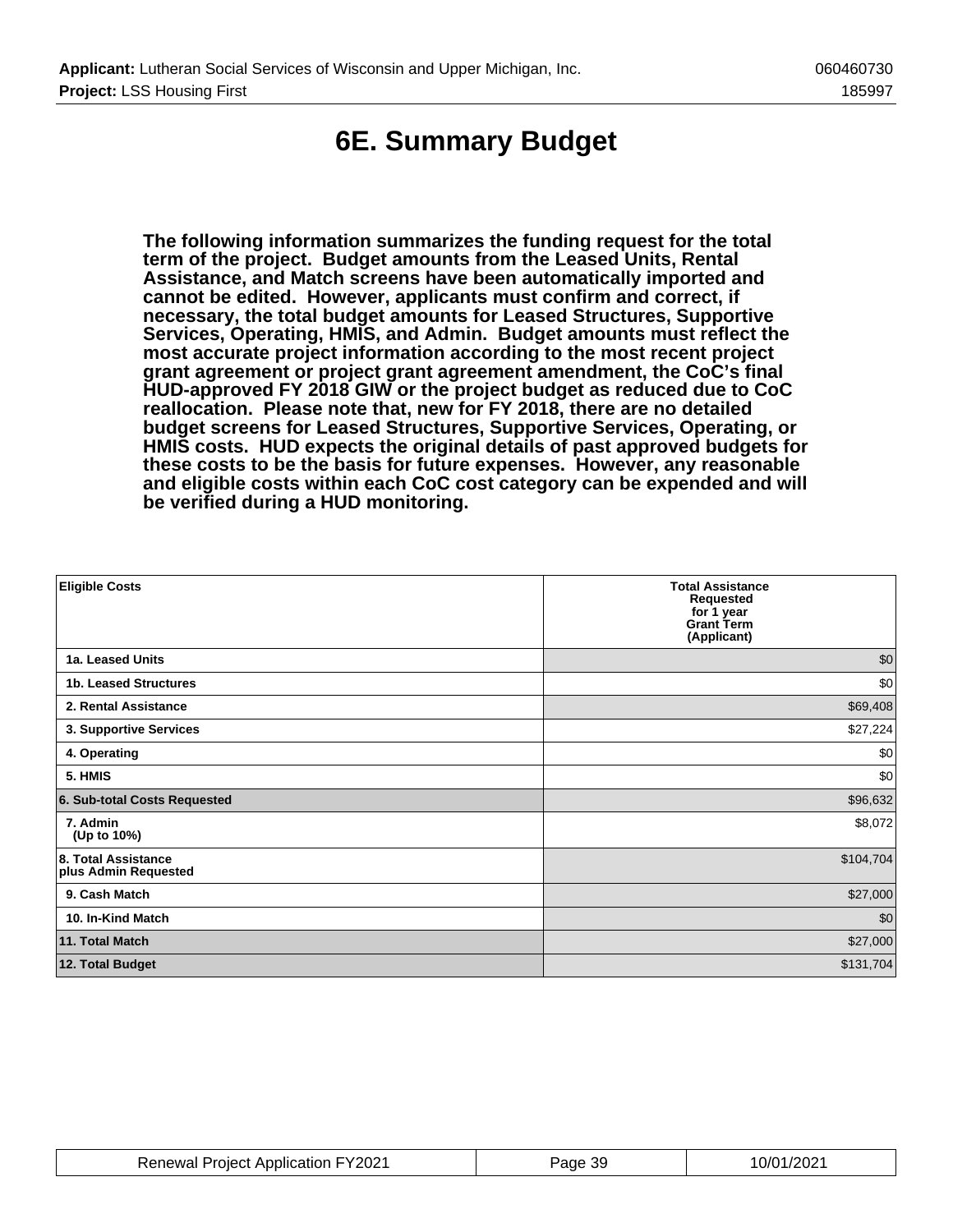# **7A. Attachment(s)**

| <b>Document Type</b>                       | <b>Required?</b> | <b>Document Description</b> | Date Attached |
|--------------------------------------------|------------------|-----------------------------|---------------|
| 1) Subrecipient Nonprofit<br>Documentation | No               |                             |               |
| 2) Other Attachment                        | No               |                             |               |
| 3) Other Attachment                        | No               |                             |               |

| <b>Renewal Project Application FY2021</b> | Page 40 | 10/01/2021 |
|-------------------------------------------|---------|------------|
|-------------------------------------------|---------|------------|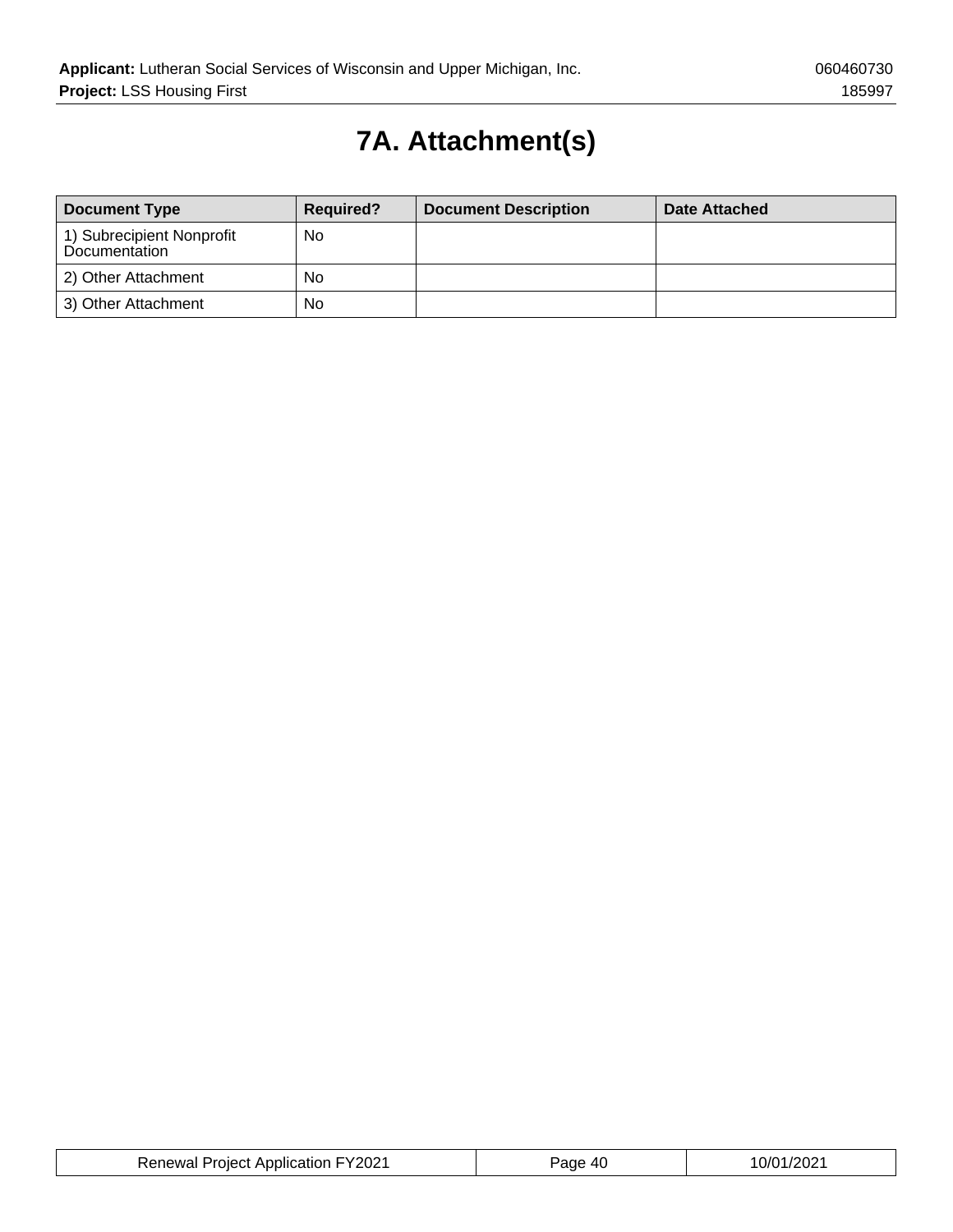# **Attachment Details**

**Document Description:**

### **Attachment Details**

**Document Description:**

# **Attachment Details**

**Document Description:**

|  | <b>Renewal Project Application FY2021</b> | Page 41 | 10/01/2021 |
|--|-------------------------------------------|---------|------------|
|--|-------------------------------------------|---------|------------|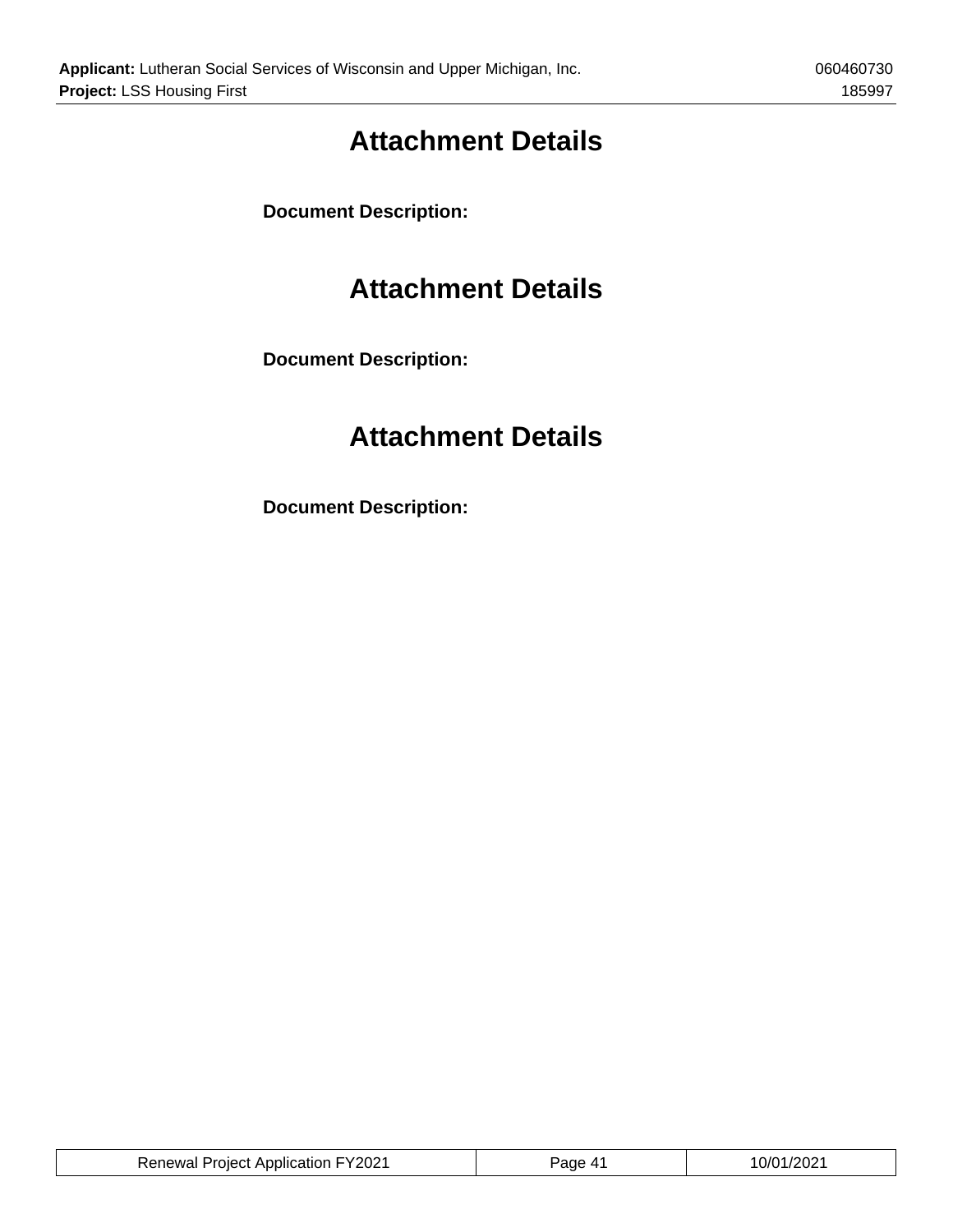# **7B. Certification**

### **A. For all projects: Fair Housing and Equal Opportunity**

It will comply with Title VI of the Civil Rights Act of 1964 (42 U.S.C. 2000(d)) and regulations pursuant thereto (Title 24 CFR part I), which state that no person in the United States shall, on the ground of race, color or national origin, be excluded from participation in, be denied the benefits of, or be otherwise subjected to discrimination under any program or activity for which the applicant receives Federal financial assistance, and will immediately take any measures necessary to effectuate this agreement. With reference to the real property and structure(s) thereon which are provided or improved with the aid of Federal financial assistance extended to the applicant, this assurance shall obligate the applicant, or in the case of any transfer, transferee, for the period during which the real property and structure(s) are used for a purpose for which the Federal financial assistance is extended or for another purpose involving the provision of similar services or benefits.

It will comply with the Fair Housing Act (42 U.S.C. 3601-19), as amended, and with implementing regulations at 24 CFR part 100, which prohibit discrimination in housing on the basis of race, color, religion, sex, disability, familial status or national origin.

It will comply with Executive Order 11063 on Equal Opportunity in Housing and with implementing regulations at 24 CFR Part 107 which prohibit discrimination because of race, color, creed, sex or national origin in housing and related facilities provided with Federal financial assistance.

It will comply with Executive Order 11246 and all regulations pursuant thereto (41 CFR Chapter 60-1), which state that no person shall be discriminated against on the basis of race, color, religion, sex or national origin in all phases of employment during the performance of Federal contracts and shall take affirmative action to ensure equal employment opportunity. The applicant will incorporate, or cause to be incorporated, into any contract for construction work as defined in Section 130.5 of HUD regulations the equal opportunity clause required by Section 130.15(b) of the HUD regulations.

It will comply with Section 3 of the Housing and Urban Development Act of 1968, as amended (12 U.S.C. 1701(u)), and regulations pursuant thereto (24 CFR Part 135), which require that to the greatest extent feasible opportunities for training and employment be given to lower-income residents of the project and contracts for work in connection with the project be awarded in substantial part to persons residing in the area of the project.

It will comply with Section 504 of the Rehabilitation Act of 1973 (29 U.S.C. 794), as amended, and with implementing regulations at 24 CFR Part 8, which prohibit discrimination based on disability in Federally-assisted and conducted programs and activities.

It will comply with the Age Discrimination Act of 1975 (42 U.S.C. 6101-07), as amended, and implementing regulations at 24 CFR Part 146, which prohibit discrimination because of age in projects and activities receiving Federal financial assistance.

| <b>Renewal Project Application FY2021</b> | Page 42 | 10/01/2021 |
|-------------------------------------------|---------|------------|
|-------------------------------------------|---------|------------|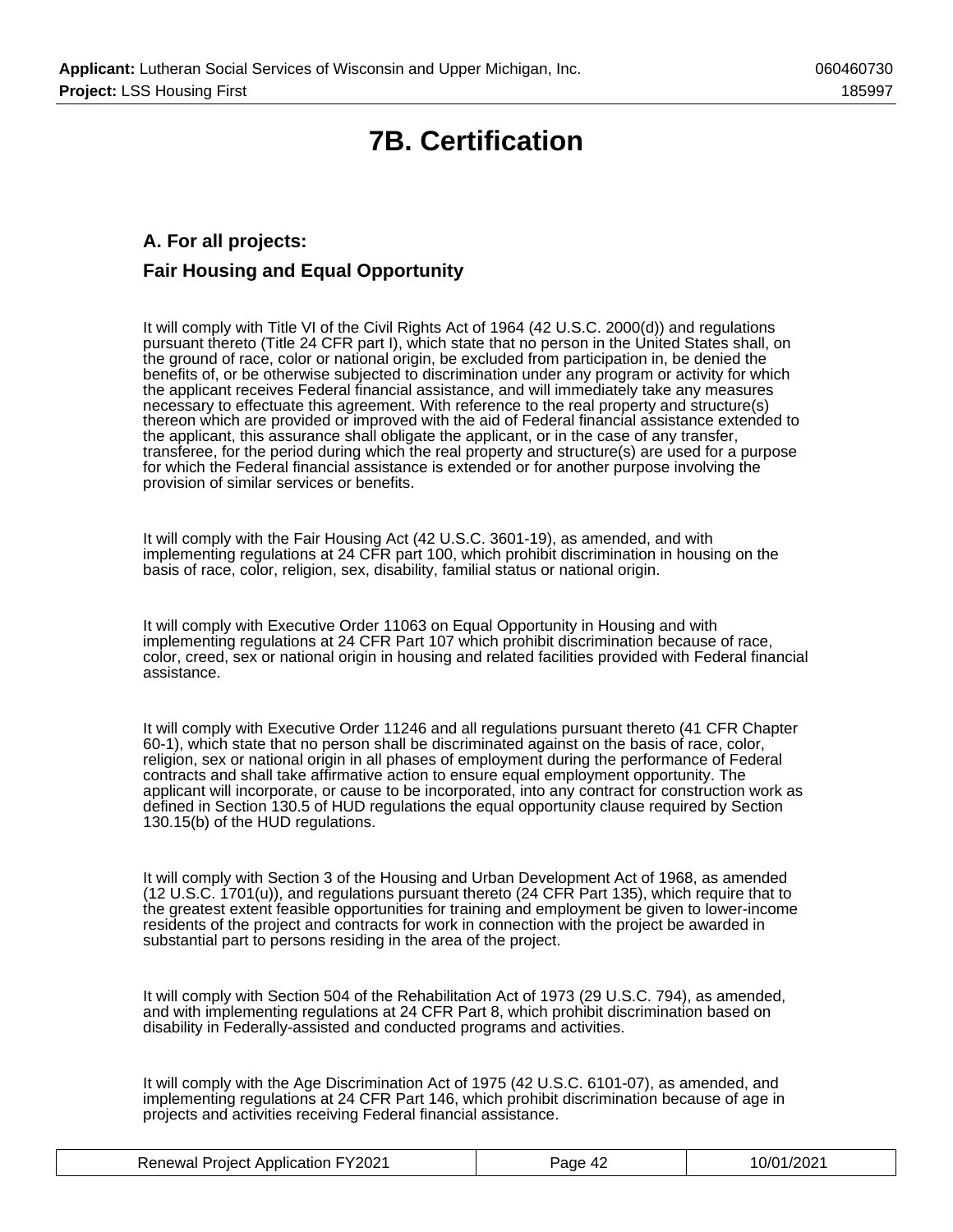It will comply with Executive Orders 11625, 12432, and 12138, which state that program participants shall take affirmative action to encourage participation by businesses owned and operated by members of minority groups and women.

If persons of any particular race, color, religion, sex, age, national origin, familial status, or disability who may qualify for assistance are unlikely to be reached, it will establish additional procedures to ensure that interested persons can obtain information concerning the assistance. It will comply with the reasonable modification and accommodation requirements and, as appropriate, the accessibility requirements of the Fair Housing Act and section 504 of the Rehabilitation Act of 1973, as amended.

### **Additional for Rental Assistance Projects:**

If applicant has established a preference for targeted populations of disabled persons pursuant to 24 CFR 578.33(d) or 24 CFR 582.330(a), it will comply with this section's nondiscrimination requirements within the designated population.

### **B. For non-Rental Assistance Projects Only.**

#### **20-Year Operation Rule.**

Applicants receiving assistance for acquisition, rehabilitation or new construction: The project will be operated for no less than 20 years from the date of initial occupancy or the date of initial service provision for the purpose specified in the application.

### **15-Year Operation Rule – 24 CFR part 578 only.**

Applicants receiving assistance for acquisition, rehabilitation or new construction: The project will be operated for no less than 15 years from the date of initial occupancy or the date of initial service provision for the purpose specified in the application.

#### **1-Year Operation Rule.**

For applicants receiving assistance for supportive services, leasing, or operating costs but not receiving assistance for acquisition, rehabilitation, or new construction: The project will be operated for the purpose specified in the application for any year for which such assistance is provided.

#### **C. Explanation.**

Where the applicant is unable to certify to any of the statements in this certification, such applicant shall provide an explanation.

### **Name of Authorized Certifying Official** Michelle Naples

**Date:** 10/01/2021

**Title:** Chief Integration Officer

#### **Applicant Organization:** Lutheran Social Services of Wisconsin and

| <b>Renewal Project Application FY2021</b> | Page 43 | 10/01/2021 |
|-------------------------------------------|---------|------------|
|-------------------------------------------|---------|------------|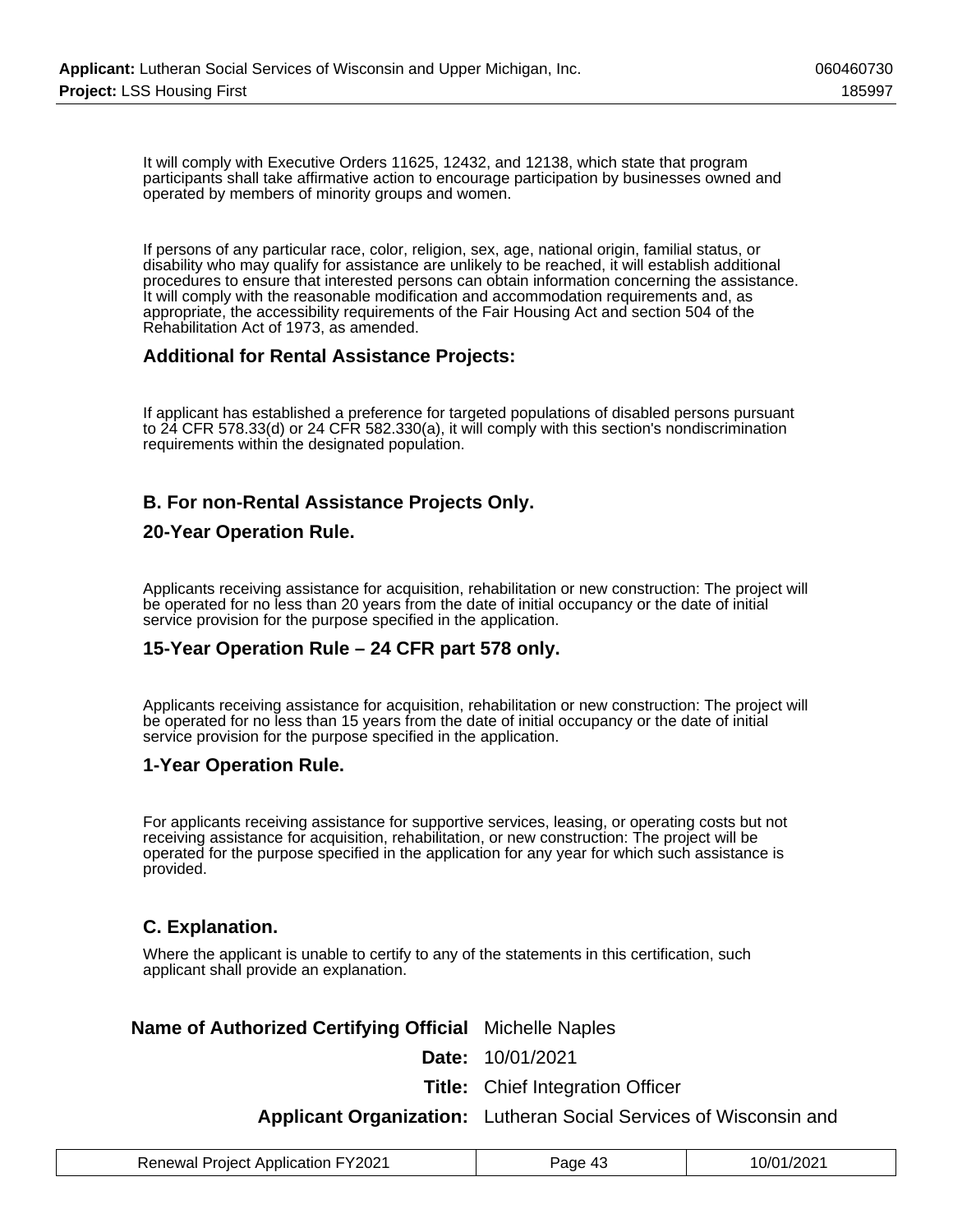Upper Michigan, In

### **PHA Number (For PHA Applicants Only):**

**I certify that I have been duly authorized by the applicant to submit this Applicant Certification and to ensure compliance. I am aware that any false, ficticious, or fraudulent statements or claims may subject me to criminal, civil, or administrative penalties . (U.S. Code, Title 218, Section 1001).** X

**Active SAM Status Requirement. I certify that our organization has an active System for Award Management (SAM) registration as required by 2 CFR 200.300(b) at the time of project application submission to HUD and will ensure this SAM registration will be renewed annually to meet this requirement.** X

| <b>Renewal Project Application FY2021</b> | Page 44 | 10/01/2021 |
|-------------------------------------------|---------|------------|
|-------------------------------------------|---------|------------|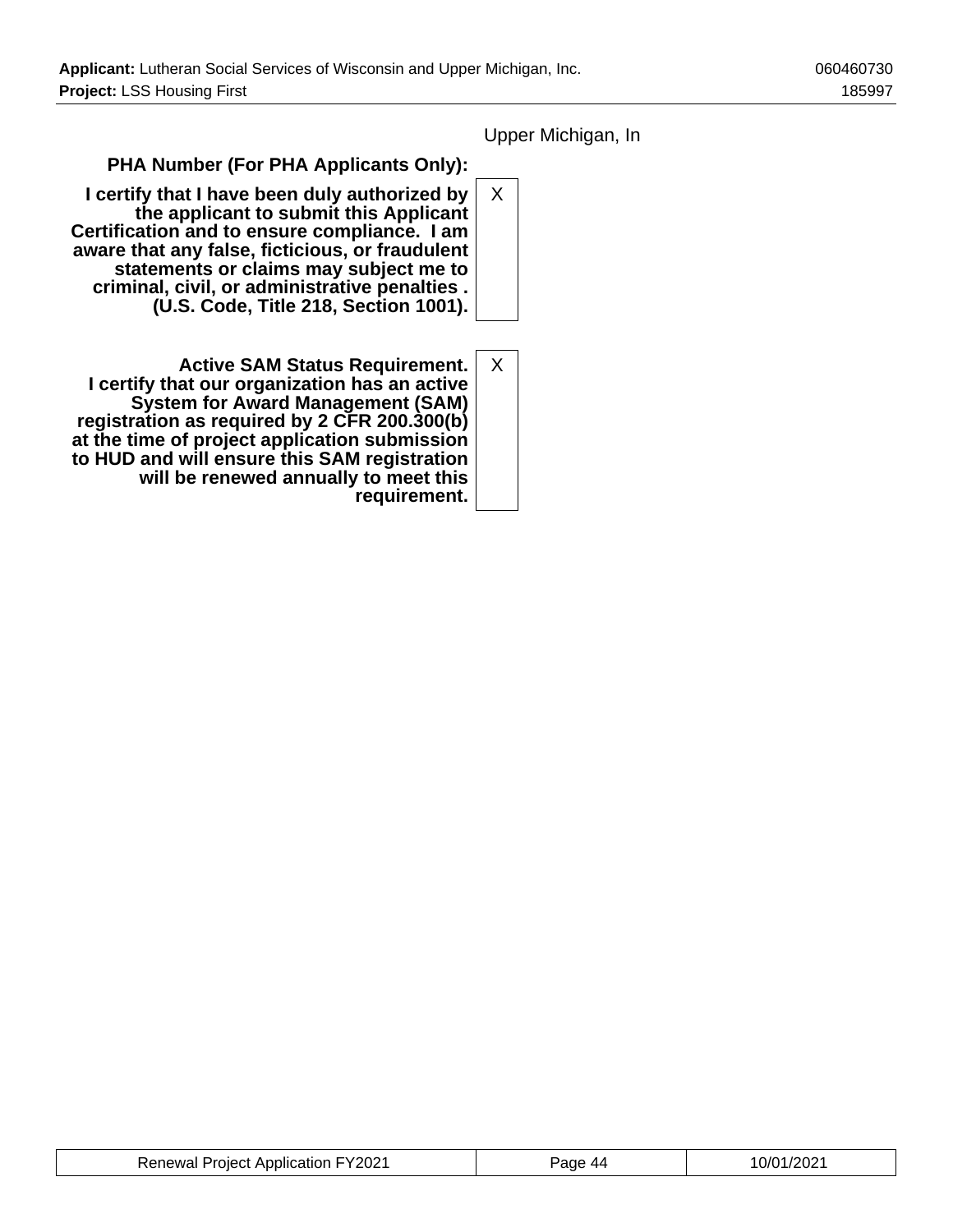# **8B Submission Summary**

| Page                                      | <b>Last Updated</b>   |  |
|-------------------------------------------|-----------------------|--|
|                                           |                       |  |
| 1A. SF-424 Application Type               | 09/28/2021            |  |
| 1B. SF-424 Legal Applicant                | No Input Required     |  |
| <b>1C. SF-424 Application Details</b>     | No Input Required     |  |
| 1D. SF-424 Congressional District(s)      | 10/01/2021            |  |
| <b>Renewal Project Application FY2021</b> | Page 45<br>10/01/2021 |  |